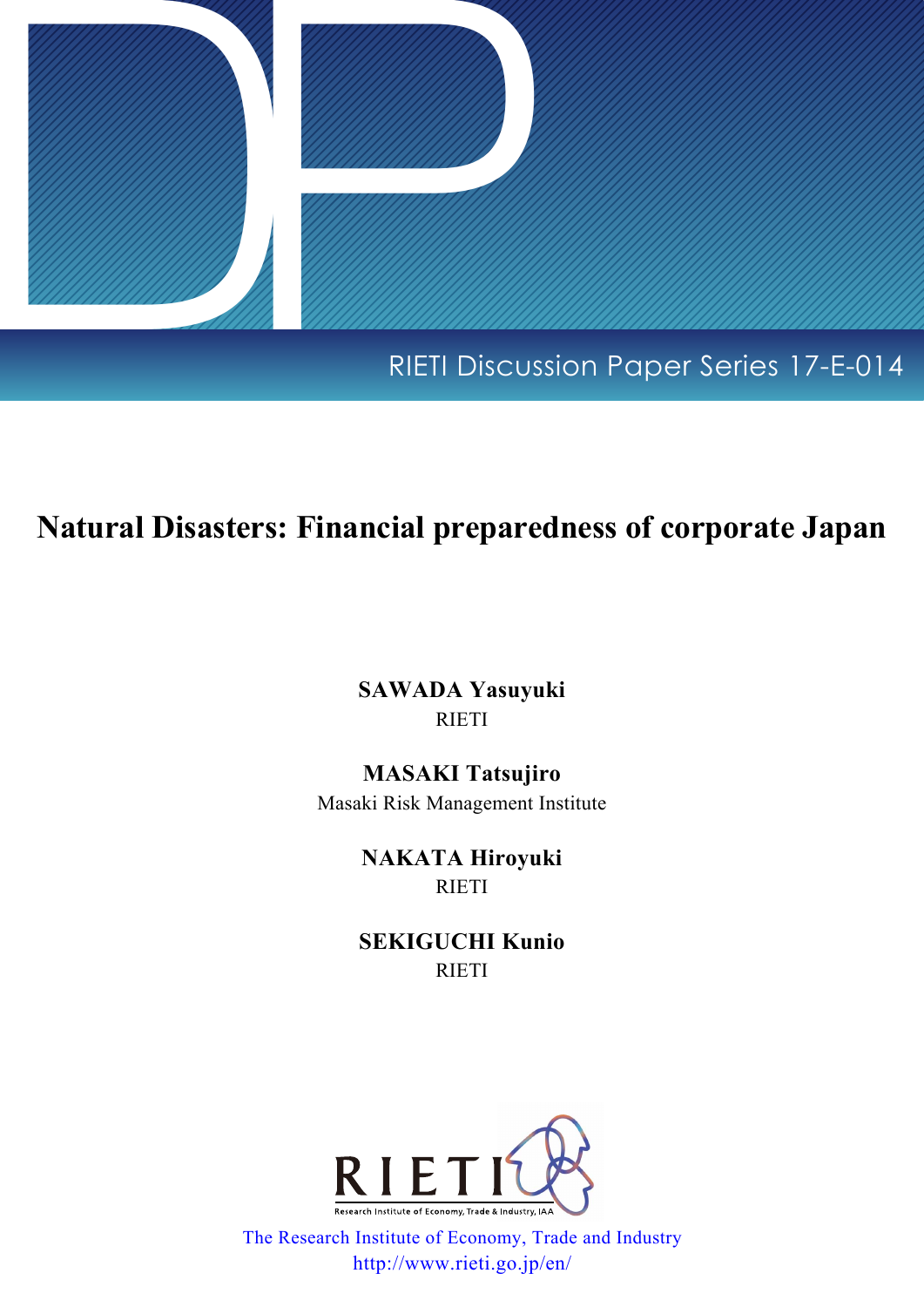# **Natural Disasters: Financial preparedness of corporate Japan[\\*](#page-1-0)**

SAWADA Yasuyuki University of Tokyo

MASAKI Tatsujiro Masaki Risk Management Institute

NAKATA Hiroyuki University of Leicester

SEKIGUCHI Kunio Ehime Prefectural Government

#### **Abstract**

In this paper, we investigate the factors behind the low disaster insurance subscription rate in the Japanese corporate sector using unique firm-level data sets. According to our data, disaster insurance participation rates are 59.5% and 47.0% for large enterprises and small and medium enterprises, respectively. Corporate awareness of disasters, resulting adoption of business continuity planning/business continuity management (BCP/BCM), and insurance participation are systematically related to the commitment of corporate executives, reliance on self-finance against disaster losses, and potential exposure to and past experience of natural disasters. Particularly, firms tend to be aware of disasters, set BCP/BCM, and subscribe to disaster insurance after being exposed to disasters, suggesting that disaster preparedness is not necessarily sufficient in the Japanese corporate sector. Since high exposure to a variety of natural disasters is likely to undermine economic prospects, expansion of formal insurance mechanisms will be indispensable. Our empirical results imply that effective interventions are needed to stimulate awareness and the commitment of corporate management.

*Keywords*: Natural disasters, Disaster insurance, Risk finance *JEL classification*: D22, Q54

RIETI Discussion Papers Series aims at widely disseminating research results in the form of professional papers, thereby stimulating lively discussion. The views expressed in the papers are solely those of the author(s), and neither represent those of the organization to which the author(s) belong(s) nor the Research Institute of Economy, Trade and Industry.

<span id="page-1-0"></span><sup>\*</sup> This study is conducted as a part of the Project "An Empirical Study on Economic Resilience and Maintenance of Economic Strength Against Disasters," undertaken at the Research Institute of Economy, Trade and Industry (RIETI). This study utilizes the micro data of the questionnaire information based on "Questionnaire Survey on Corporate Demand for Disaster Insurance" which is conducted by the Research Institute of Economy, Trade and Industry (RIETI). The authors are grateful to Asako Chiba and Hideyuki Suzuki for their superb research support and for helpful comments and suggestions by Discussion Paper seminar participants at RIETI.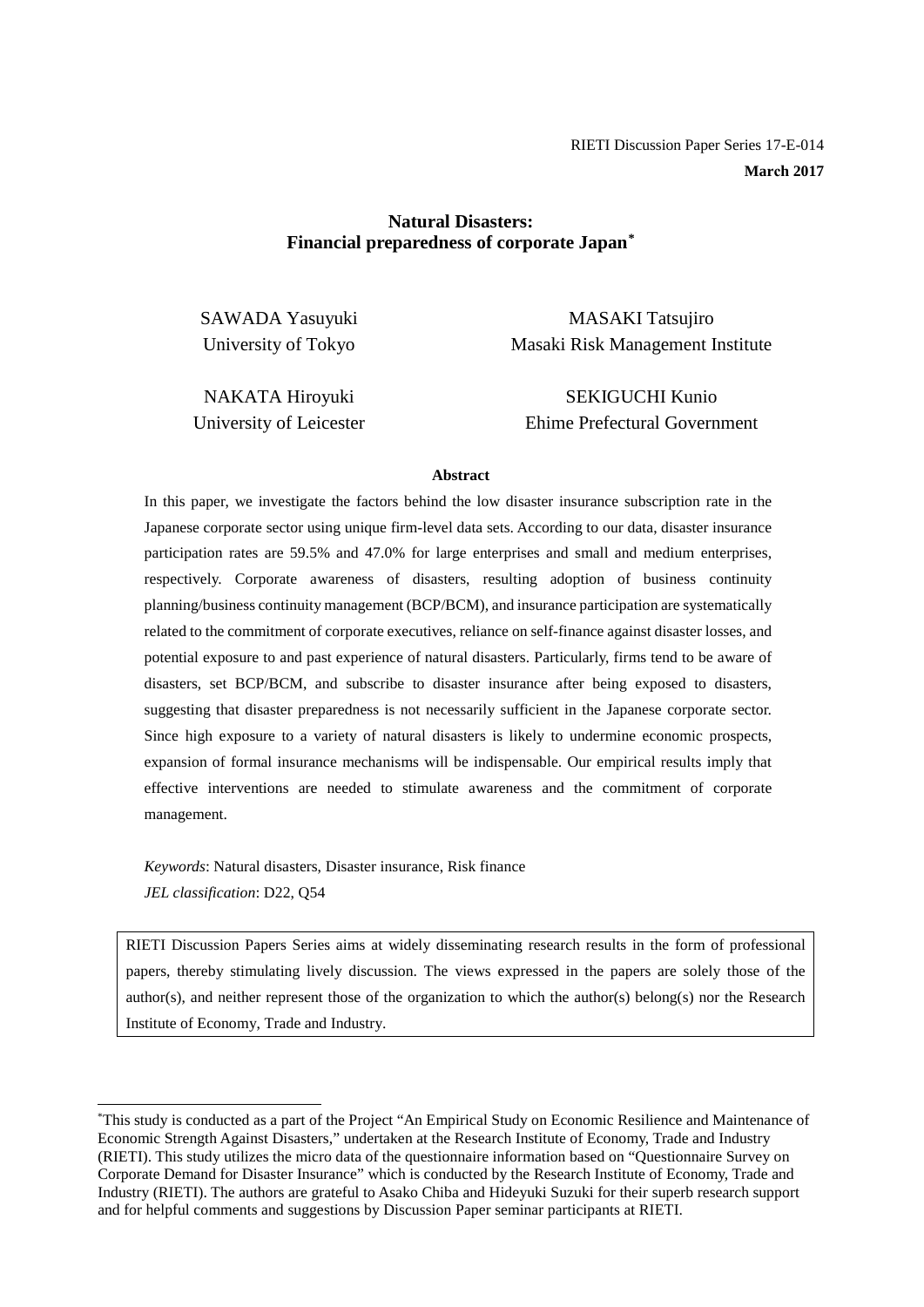#### **1. Introduction**

Natural disasters show distinct rising trends across the globe (Cavallo and Noy, 2011; Kellenberg and Mobarak, 2011; Strömberg, 2007). As is shown in Figure 1, Asia is the region with the highest occurrence of natural disasters according to long-term time series data on natural disasters complied by the Centre for Research on the Epidemiology of Disasters (CRED) in Belgium (Guha-Sapir et al., 2015). Particularly, Japan is probably more at risk than many other countries in the region, encountering a variety of natural disasters such as earthquakes, tsunamis, volcanic eruptions, typhoons, floods, landslides, and avalanches. Of these natural disasters, earthquakes are the most serious and frequently occurring (Sawada, 2013). The continuous earthquake activity is due to the country's location on a subduction zone, where four of the more than ten tectonic plates covering the globe are crushed against each other. Indeed, of the 912 earthquakes with magnitude of 6.0 or greater that occurred in the world between 1996 and 2005, 190 occurred around Japan. This means that more than 20 percent of the world's large earthquakes have occurred around Japan (Figure 2).

High exposure to a variety of natural disasters is likely to undermine economic prospect. Indeed, a number of existing macroeconomic studies show the nexus between disasters and economic growth (Barro, 2006, 2009; Cavallo et al., 2013; Cavallo and Noy, 2011; DuPont et al., 2015; Kellenberg and Mobarak, 2011; Noy, 2009; Skidmore and Toya, 2002; Toya and Skidmore, 2007). To quantify the overall impact of disasters, Sawada et al. (2011) use a cross-country panel data set. Their analysis shows that the effects of disasters on a given country's economy differ, depending on factors such as the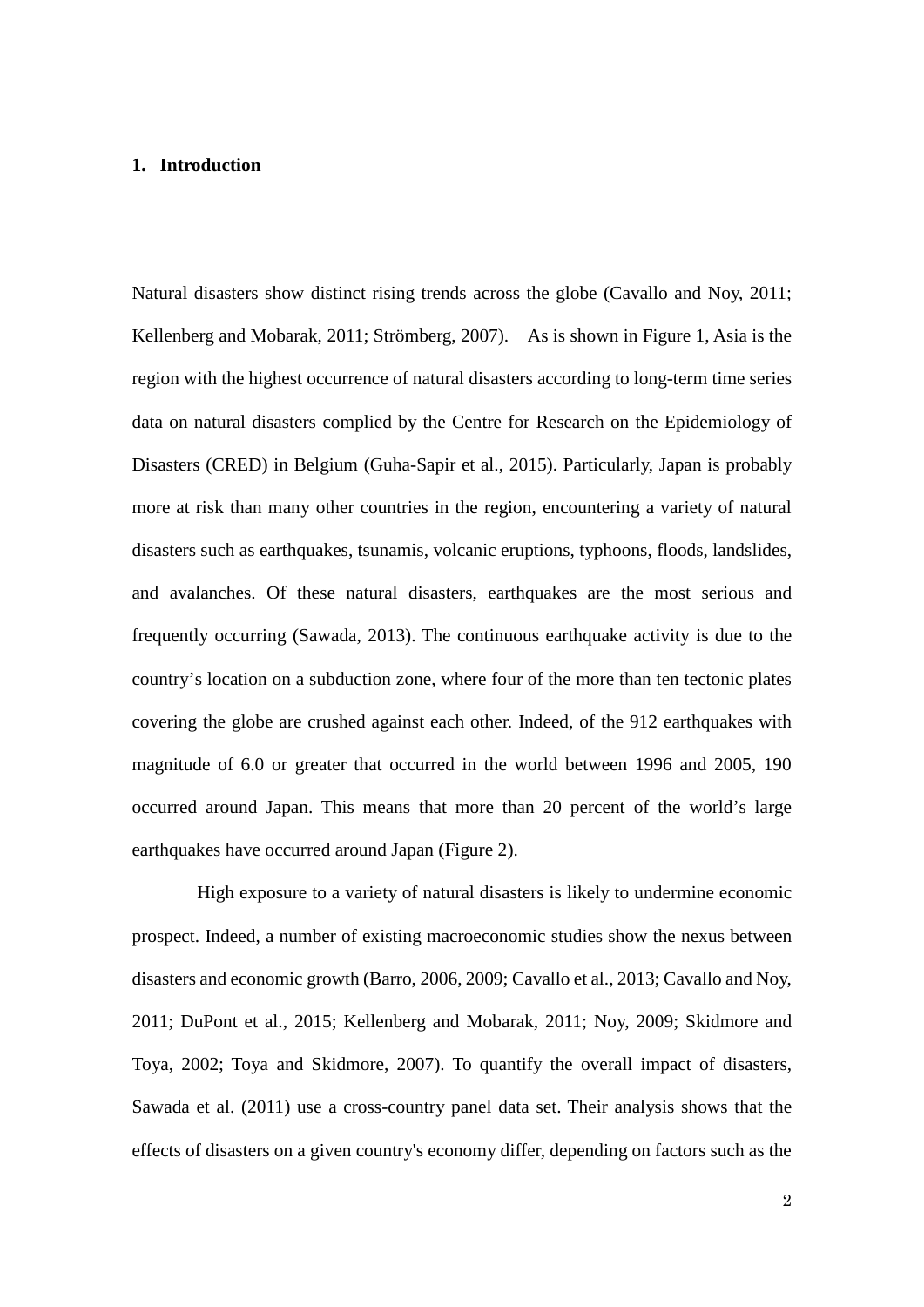length of time post-disaster, the disaster type, and the size of the country's GDP. Moreover, for short-term periods of between one to three years, natural disasters produce the largest downside impacts on per capita GDP. As such, a single natural disaster can lower per capita GDP by an annual rate of around 1%. Conflicts and wars cause the second largest effect on per capita GDP, both lowering the figure by an annual rate of 0.4 to 0.5%.

Nonetheless, the availability of formal insurance mechanisms is not necessarily sufficient, suggesting substantial market failures in disaster insurance globally (Figure 3). This might be a natural consequence of disasters which can be characterized by rare and unforeseen contingencies, making design of formal insurance products difficult. In Japan, Cabinet Office (2011) reports that the total property losses from the Great East Japan Earthquake (GEJE) in March 2011 would amount to more than \$US 200 billion, but according to Munich Re (2012) and the World Bank (2012), only \$US 40 billion or 20% of the overall damage was covered by market-based insurance. In the case of Japan's Great Hanshin-Awaji Earthquake that occurred in January 1995, the insurance coverage rate was even lower (Sawada and Shimizutani, [2](#page-3-0)008).<sup>2</sup> In the corporate sector, the disaster insurance subscription rate has been even lower than that of household sector. After GEJE, out of the total disaster insurance payouts of the \$US 40 billion, payouts for the household insurance and insurance cooperative by Japan Agriculture (JA) are \$US 12 billion and \$US 9 billion, respectively, indicating that the total insurance payments of \$US 19 billion for the corporate sector are lower than those for the household sector.

There are existing studies on natural disasters in Japan using firm-level data.

1

<span id="page-3-0"></span><sup>2</sup> These figures can be compared with the \$US 13 billion covered by private insurance out of the \$US 16 billion in total property losses in the case of the February 2011 earthquake in Christchurch, New Zealand.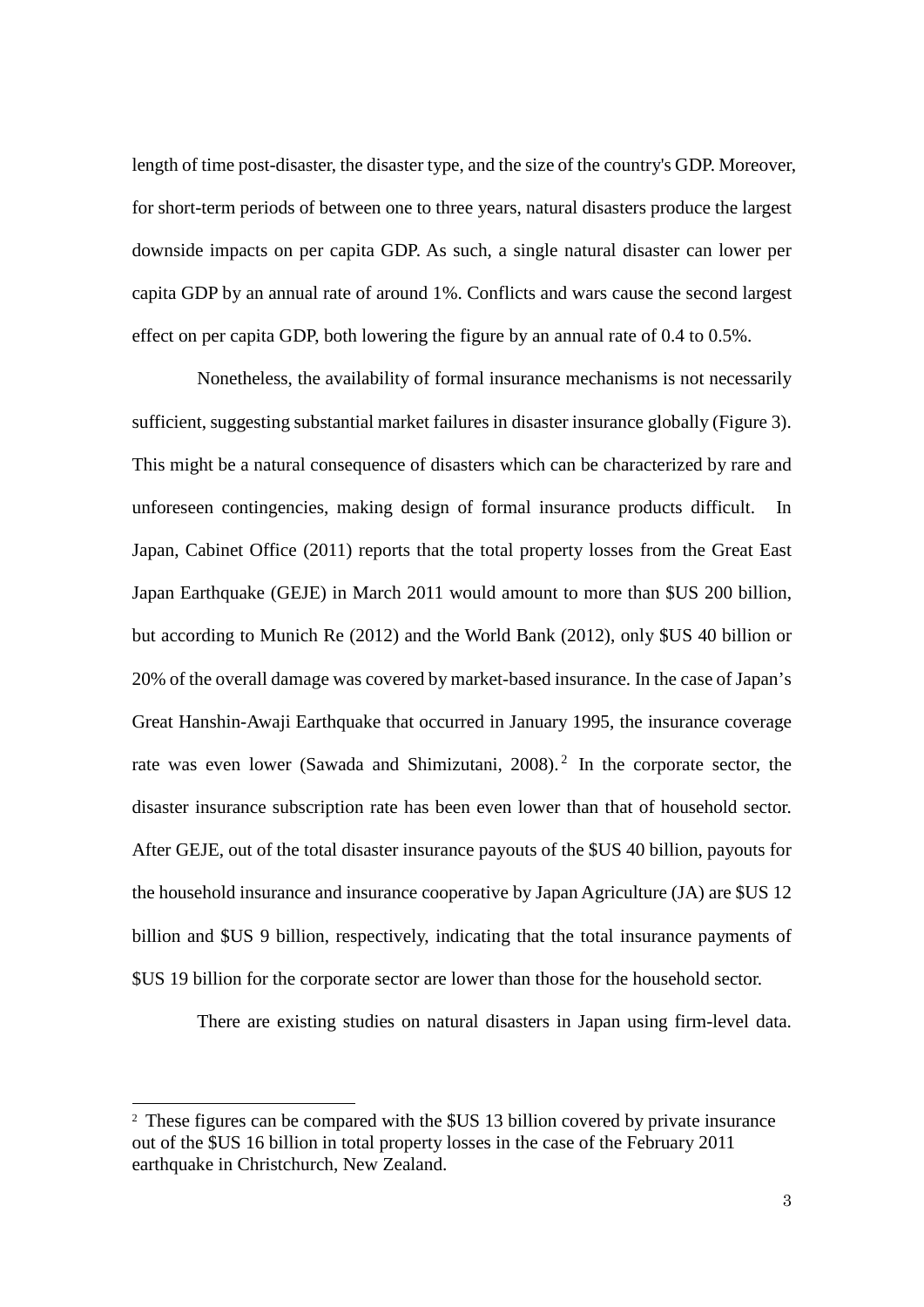For example Todo et al. (2015) examines how supply chain networks affected the resilience of firms to GEJE, particularly looking at the effects on the time period before resuming operations after the earthquake and sales growth from the pre- to the postearthquake period. The results indicate that the positive diversification effect of supply chain networks on recovery exceeds the negative contagious effect for many types of network, implying that diversified supply chain networks lead to the resilience of firms to natural disasters. Based on micro data on firms and banks, Hosono et al. (2016) investigates the effect of banks' lending capacity on firms' capital investment by exploiting a natural experimental situation of the Great Hanshin-Awaji (Kobe) Earthquake in 1995, finding that the weakened lending capacity of earthquake-affected banks exacerbated the borrowing constraints on the investment of their undamaged client firms.

While these firm-level studies on the consequences of natural disasters in Japan are available, to the best of our knowledge, there has been no micro firm level study which investigates issues related to disaster insurance in Japan at least partially due to the lack of appropriate data. The goal of this paper is to bridge this gap in the existing literature by collecting and analyzing suitable data to uncover the causes of the low disaster insurance subscription rate in Japan empirically. By doing so, we identify the factors that are necessary to improve the subscription rate. To this aim, we design and conduct a large-scale survey on disaster risk financing in the corporate sector. With this unique data set, we quantitatively analyze the status quo and determinants of the corporate sector's demand for disaster risk financing and insurance.

The rest of the paper is composed of three sections followed by discussions. In Section 2, we describe our data set and overall summary statistics. Section 3 and 4 show

4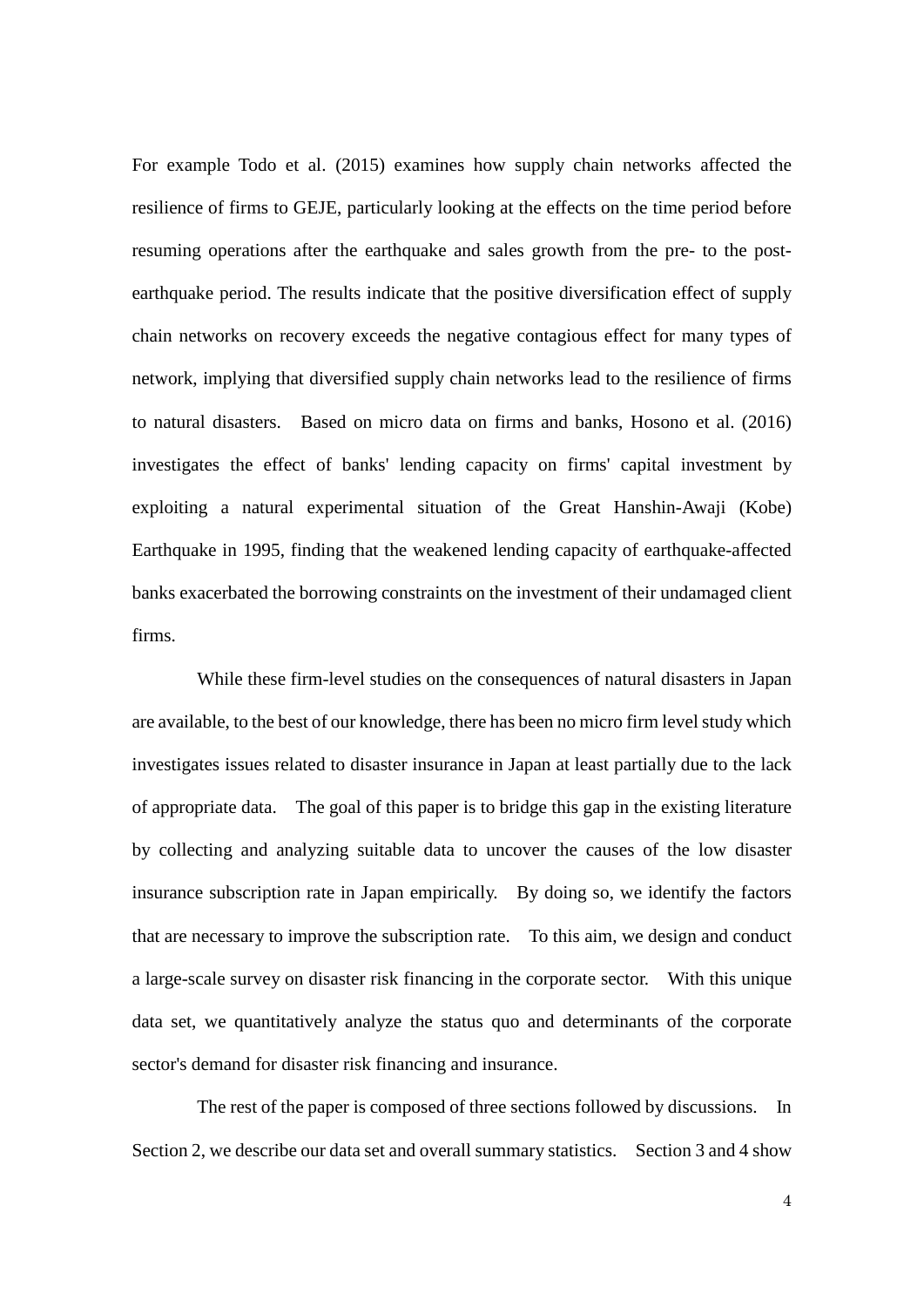empirical results of disaster risk recognition and disaster risk financing, respectively. In the final section, we summarize our findings and discuss policy implications.

#### **2. Data and Descriptive Statistics**

1

In 2015, we design and conduct a large-scale survey on disaster risk financing in the corporate sector called " Questionnaire Survey on Corporate Demand for Disaster Insurance"

. Our population is the top 10,000 Japanese firms in terms of total assets whose financial statements in the last three years are available including all the listed companies (excluding those in the banking and financial industries).

From the complete list, we adopted stratified random sample methods with prefecture as strata. Attaching smaller weights to large prefectures such as Tokyo and Osaka, we conducted a survey of 1717 firms (i.e. a response rate of 17.2%), out of which 44.78% and 55.22 % are small & medium sized enterprises and large enterprises, respectively.<sup>[3](#page-5-0)</sup>

We then match our data with corporate database obtained from Teikoku Data Bank (TDB) COSMOS1 corporation information database which contains accurate and highly reliable corporate information gathered through corporate credit researches, and the database is the most extensive of its kind in Japan. The database contains detailed

<span id="page-5-0"></span><sup>&</sup>lt;sup>3</sup> Following the Tankan survey (Short-term Economic Survey of Enterprises in Japan) of Bank of Japan, sample enterprises are categorized into large, medium-sized, and small enterprises based on their capital: large enterprises are those with capital of 1 billion yen and more; medium-sized enterprises are those with capital of 100 million yen to less than 1 billion yen; and small enterprises are those with capital of 20 million yen to less than 100 million yen.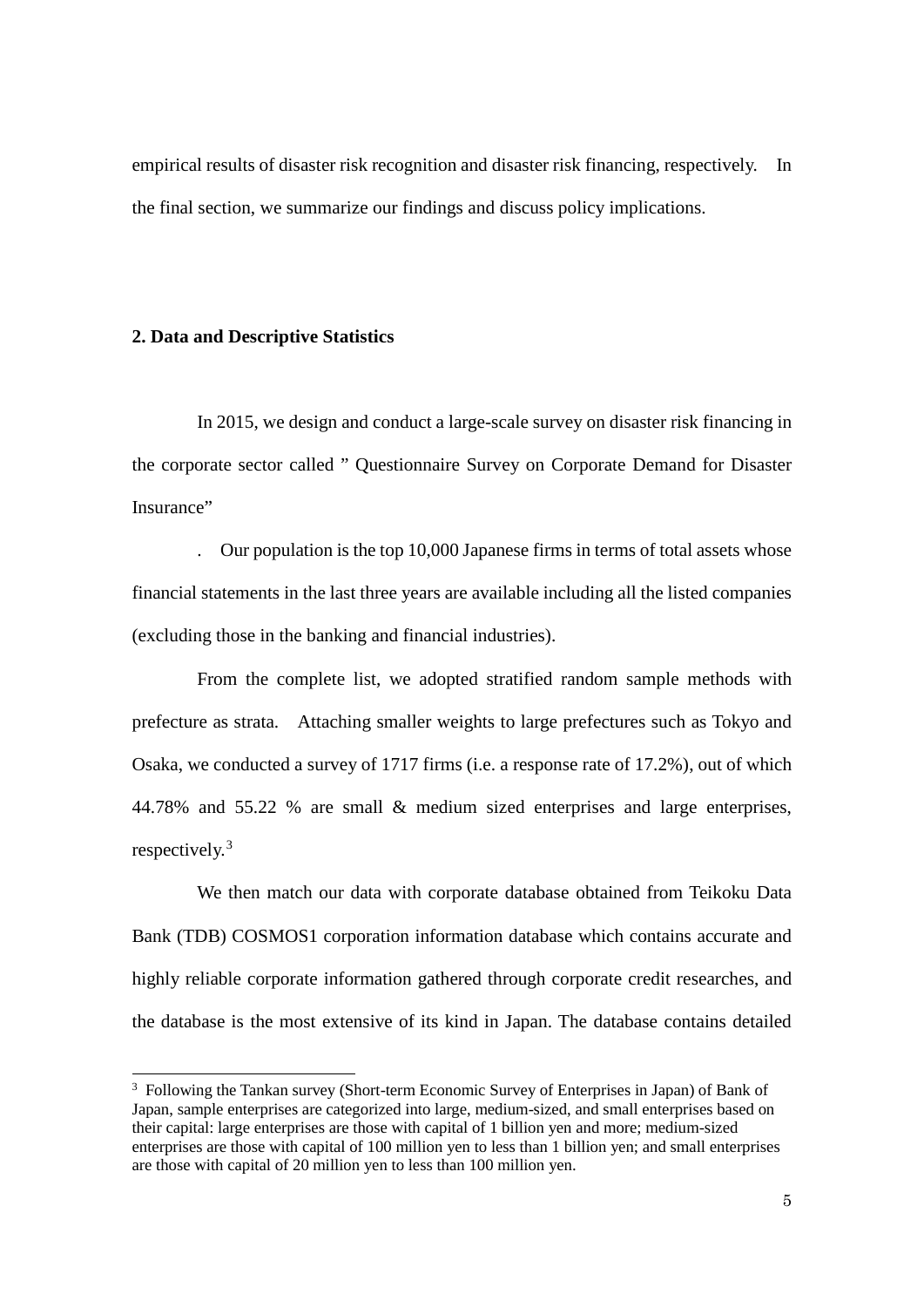financial statements such as balance sheet, income statement, statements of change in net assets, statement of cash flows, together with firm characteristics including including location of the headquarters, category of business, and number of employees.

#### **Descriptive Statistics**

Key descriptive statistics of our matched data are shown in Tables 1-3. As for the natural disaster related firm characteristics, 68.6% of firms identify the disaster which is worst likely (Table 1 (1)); around a half of firms have estimation of the largest asset damages caused by the worst disaster (Table 1 (2)); 34.3% of firms estimate the largest financial damages arising from business suspension due to a natural disaster (Table 1 (3)); and 55.2% of firms observe management's commitment to disaster risk management (Table 1 (4)). In terms of business continuity plan (BCP) and business continuity management (BCM), 45.1% of firms, especially larger ones, establish BCP and/or BCM (Table 1 (5)).

 As for formal insurance, disaster insurance participation rates are 58.9% and 47.0% for large enterprises and small & medium enterprises, respectively (Table 2 (1)). Disaster insurance in corporate sector is characterized disproportionately by property insurance with average 95% among insurers (Table 2 (2)), rather than business interruption insurance with only 33% among the insured (Table 2 (3)).

Possible reasons behind nonparticipation among the uninsured are summarized in Table 3. The top reason is the lack of knowledge especially among the small  $\&$ medium enterprises (Table 3 (1)), followed by the high insurance premium (Table 3 (2)). Other factors which discourage firm insurance subscription include the limitation of the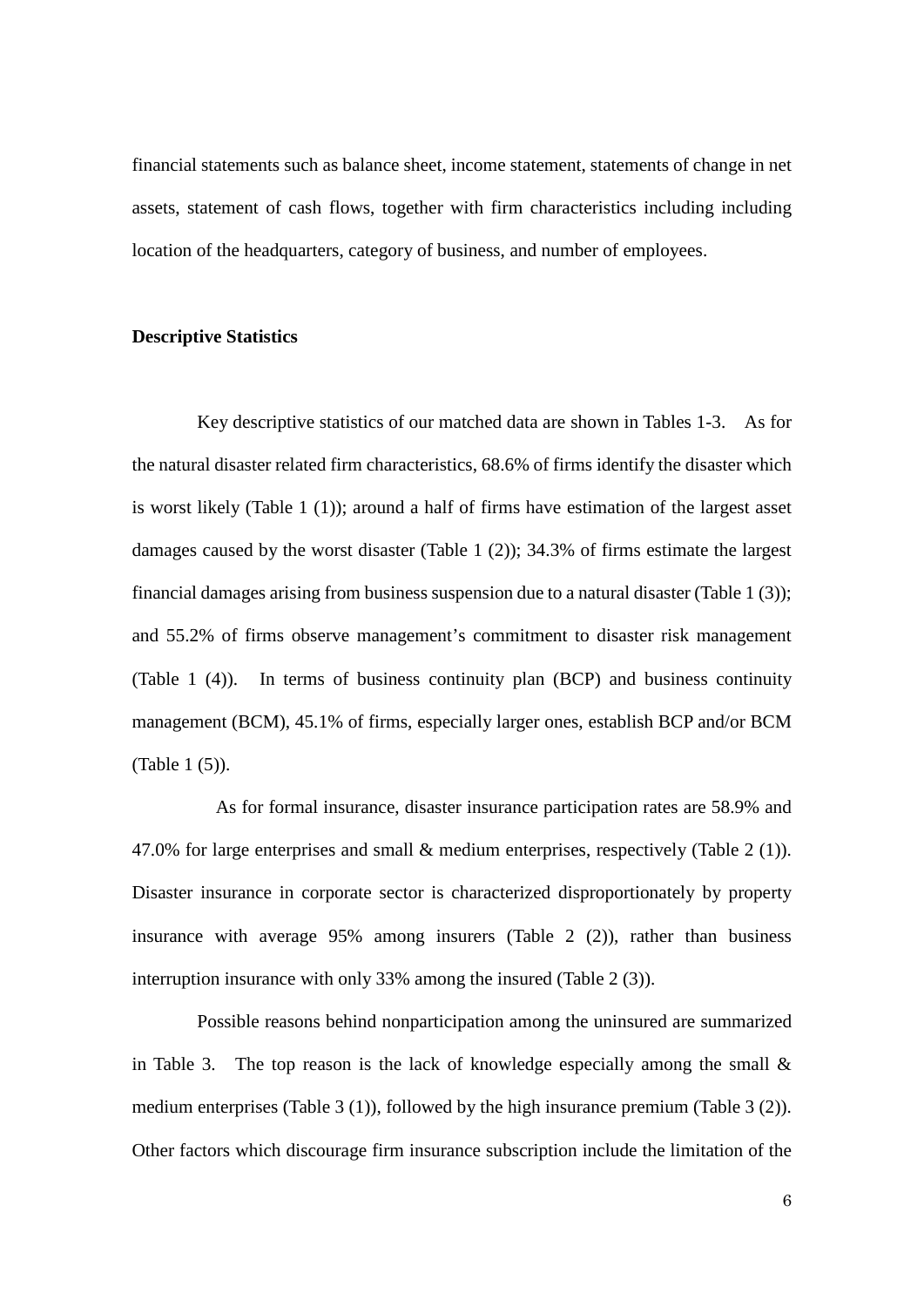coverage (Table 3 (3)) as well as the lack of sufficient insurance payouts to recover the damages caused by a natural disaster (Table 3 (4)).

In order to investigate overall patterns of risk finance behavior in the corporate sector, Table 4 summarizes the ranking of primary and secondary financial instruments to cope with the cash flow drops cause by a natural disaster for small & medium enterprises (Table 4 (1)), large enterprises (Table 4 (2)), and all enterprises (Table 4 (3)). As we can see from these tables, regardless of the firm size, combination of equity capital (i.e., selffinance) and bank loans or disaster insurance and equity capital the most popular coping devices against potential losses caused by a disaster. This suggest a problem of "overreliance" on self-financing against potential disaster damages.

#### **3. Disaster Risk Perception**

In this section, we examine empirically determinants of the Japanese firms' awareness of the potential disaster risks, preparedness against disasters by setting BCP and/or BCM, and belief formation of disaster probabilities.

#### **3.1 Disaster Risk Awareness and Preparedness**

First, we adopt the seemingly-unrelated regression (SUR) model for two regression equation, one for a binary dependent variable model of awareness of disaster risks; and the other for a binary dependent variable model for setting BCP and/or BCM. The use of SUR model is justified in our analysis because with the Breusch and Pagan's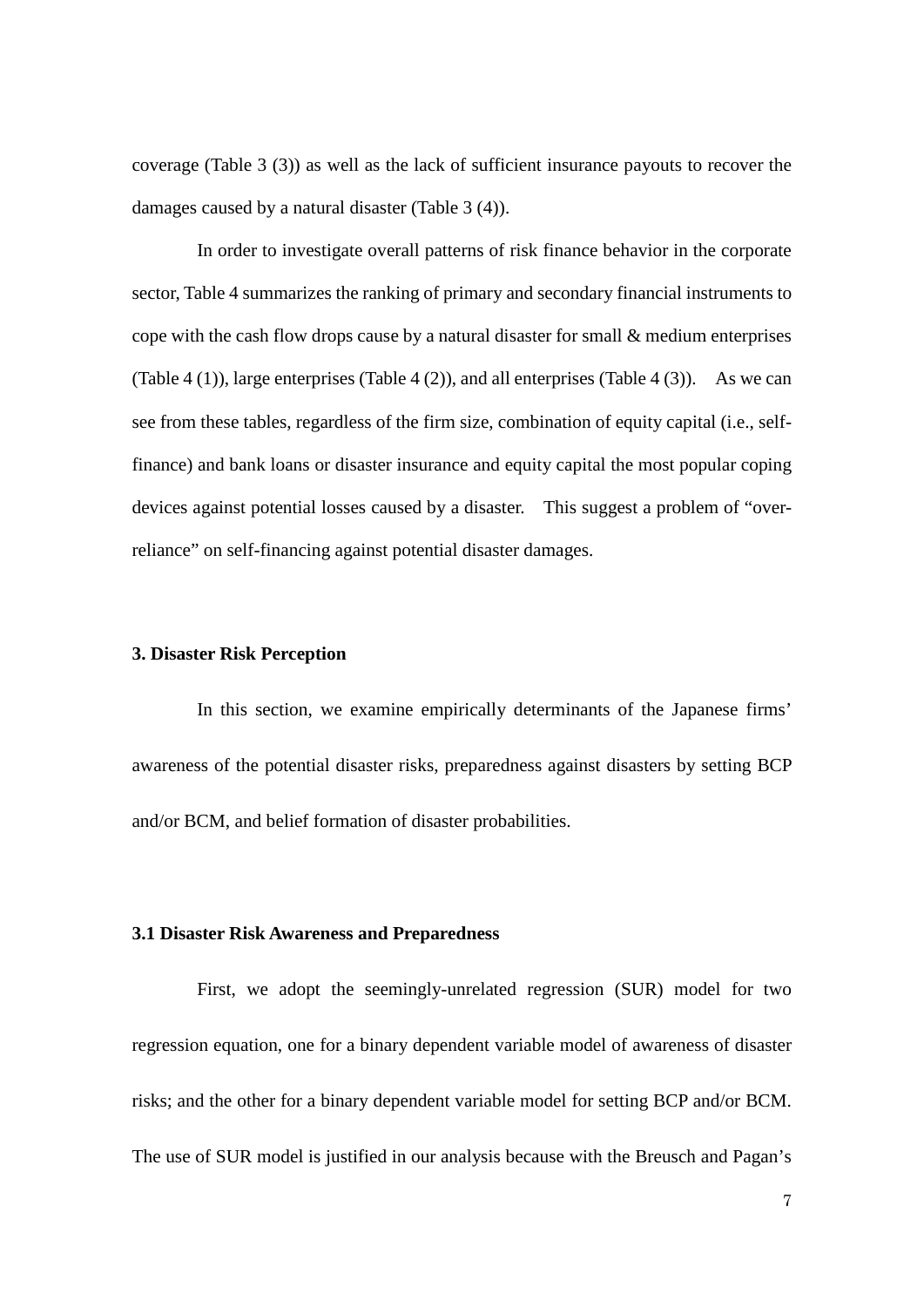Lagrange multiplier statistics, we cannot reject a null hypothesis the correlation matrix of the residuals between these two equations are zero and they are independent in all specifications. We include a wide variety of firm characteristics, dummy variables for area-specific earthquake risk ranking by the General Insurance Rating Organization of Japan (GIROJ),<sup>[4](#page-8-0)</sup> industry fixed effects, and regional fixed effects.

Table 5 reports estimation results of the SUR model of disaster awareness and BCP/BCP adoption using all samples and by firm size categories of Financial Statement Statistics of Corporation by Industry of Ministry of Finance. According to the estimation results, the following firm-level factors are systematically related to the higher awareness of disasters: first, proactive action for disaster risk management committed by corporate executives; second, location of headquarter in the "zone 3" earthquake risk ranking in prefectural category determined according to GIROJ; third, past experience of earthquake and/or typhoon losses; fourth, written statement of risk management in the company's corporate social responsibility (CSR) report; and, finally, internal reserves as a primary funding source in compensation for losses. In addition, our empirical results show that the lack of a firm's mission statement and corporate philosophy is systematically related to the lack of disaster awareness.

1

<span id="page-8-0"></span><sup>4</sup> The basic rating of earthquake insurance has been updated in July 2014.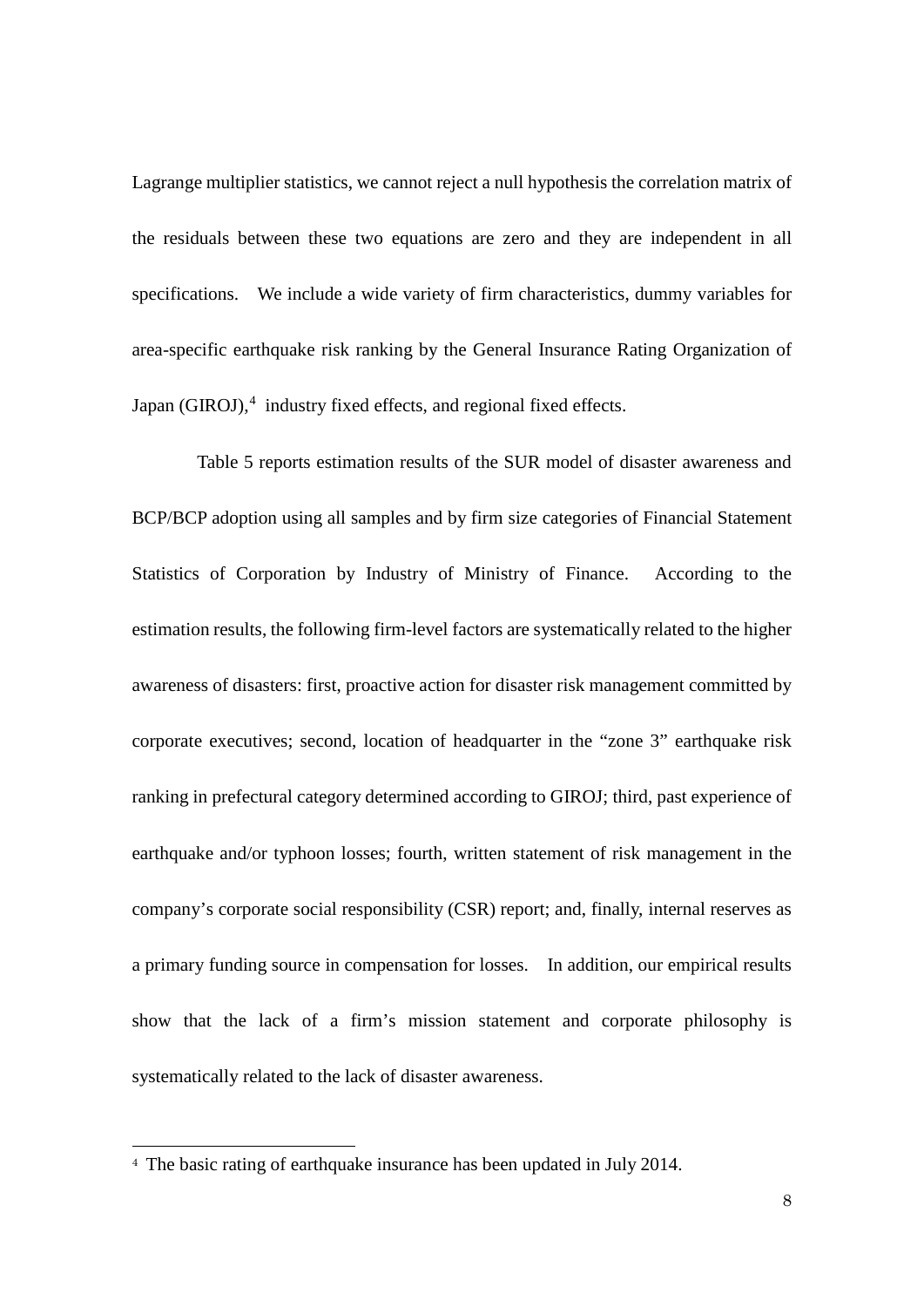As for the findings from the BCP/BCM equation in Table 5, we identify the following factors as determinants of BCP/BCM adoption: first, proactive action for disaster risk management committed by executive level; second, written statement of risk management in the CSR report; third, location of headquarter in Kanto area, i.e., the greater Tokyo and its surrounding areas and in Chubu area, i.e., Nagoya and surrounding area as well as in Shikoku island; and fourth, importance of internal reserves as a primary funding source in compensation for losses. Moreover, Table 5 shows there are multiple characteristics linked to the lack of BCM/BCP such as the lack of corporate mission statement and corporate philosophy, and the answers of this survey from accounting department.

### **3.2 Belief Formation of Disaster Probabilities**

The second empirical model is a model of two-stage binary dependent variables. The first stage is for a firm to identify a disaster which is most likely to occur; and the second stage is to form probability belief over occurrence of the disaster. The model can be estimated by the sample selection probit model under an assumption of joint normality between the first stage binary dependent variable model for the disaster awareness and the second stage model for probability formation.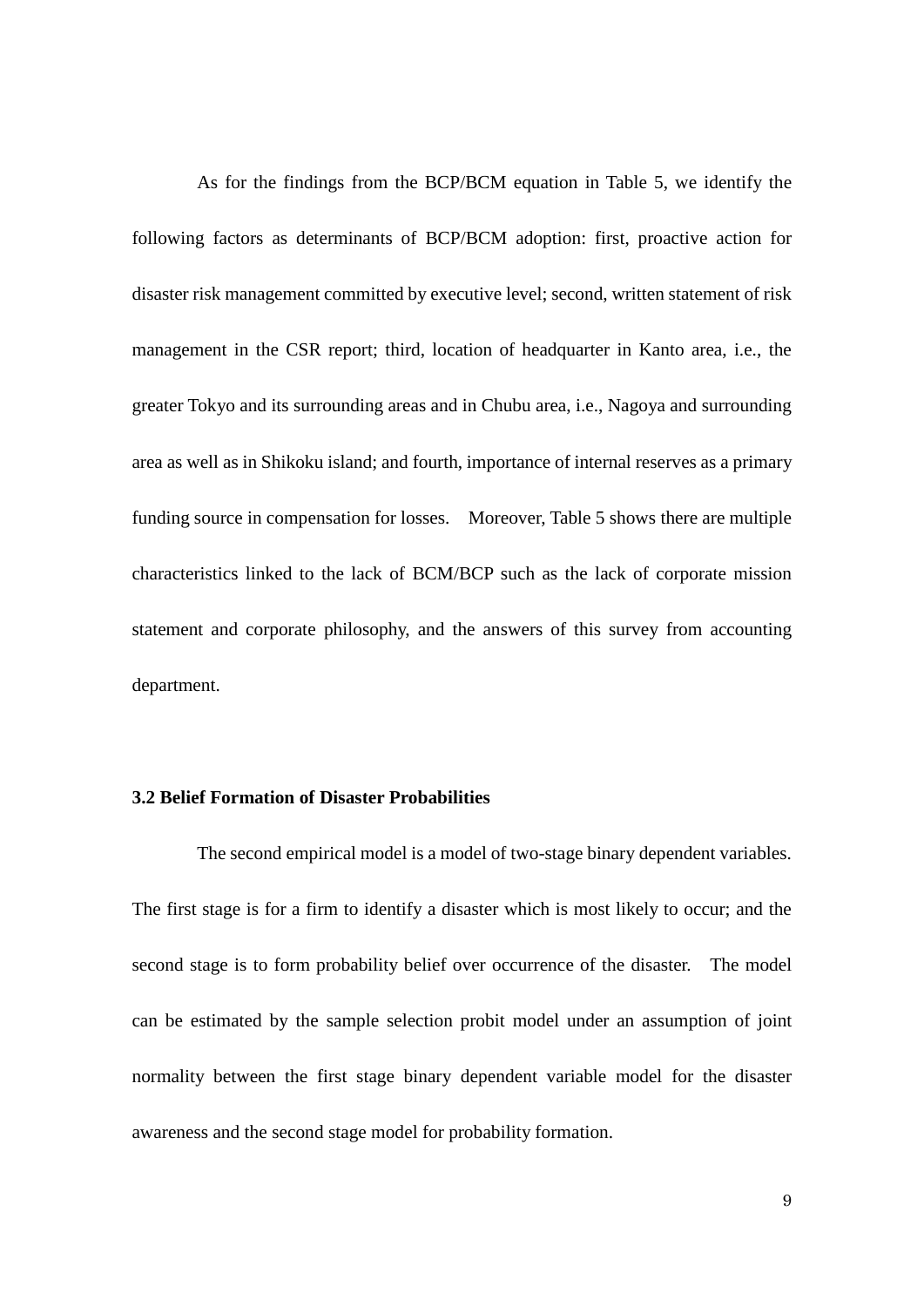Table 6 reports the estimation results which reveal that the following factors are significantly related to a firm's belief formation on the disaster probabilities: first, location of headquarter in the "zone 3" in prefectural category set by the GIROJ, second, past experience of typhoon losses, and, third, higher fixed asset ratio to total asset which can be interpreted as high potential exposure to the disaster losses.

#### **4. Disaster Risk Financing**

In this section we examine how the firms are planning to finance the losses they would incur from natural disasters. The pecking order theory in the corporate finance literature predicts that firms rely on safer funding sources first, i.e. in the order of internal reserves or self-financing, debt, and finally equity. In our context, insurance payments would come first even before internal reserves or self-financing, insurance payments if the predictions of the pecking order theory hold; thus, the predicted order will be as follows: i) Insurance, ii) Internal reserves or self-financing, iii) Debt, including bank loans, and then iv) Equity. $5$ 

Table 7 reports the distribution of the two most important financing methods identified by the firms against the losses they would incur from natural disasters. Approximately 1/3 of the firms identify insurance as the primary source and internal

<span id="page-10-0"></span><sup>&</sup>lt;sup>5</sup> If the insurance market is not missing and the premium is fair (from the perspective of subscribers), all losses will be covered by insurance. Hence, insurance coverage will be prioritized over internal reserves or self-financing.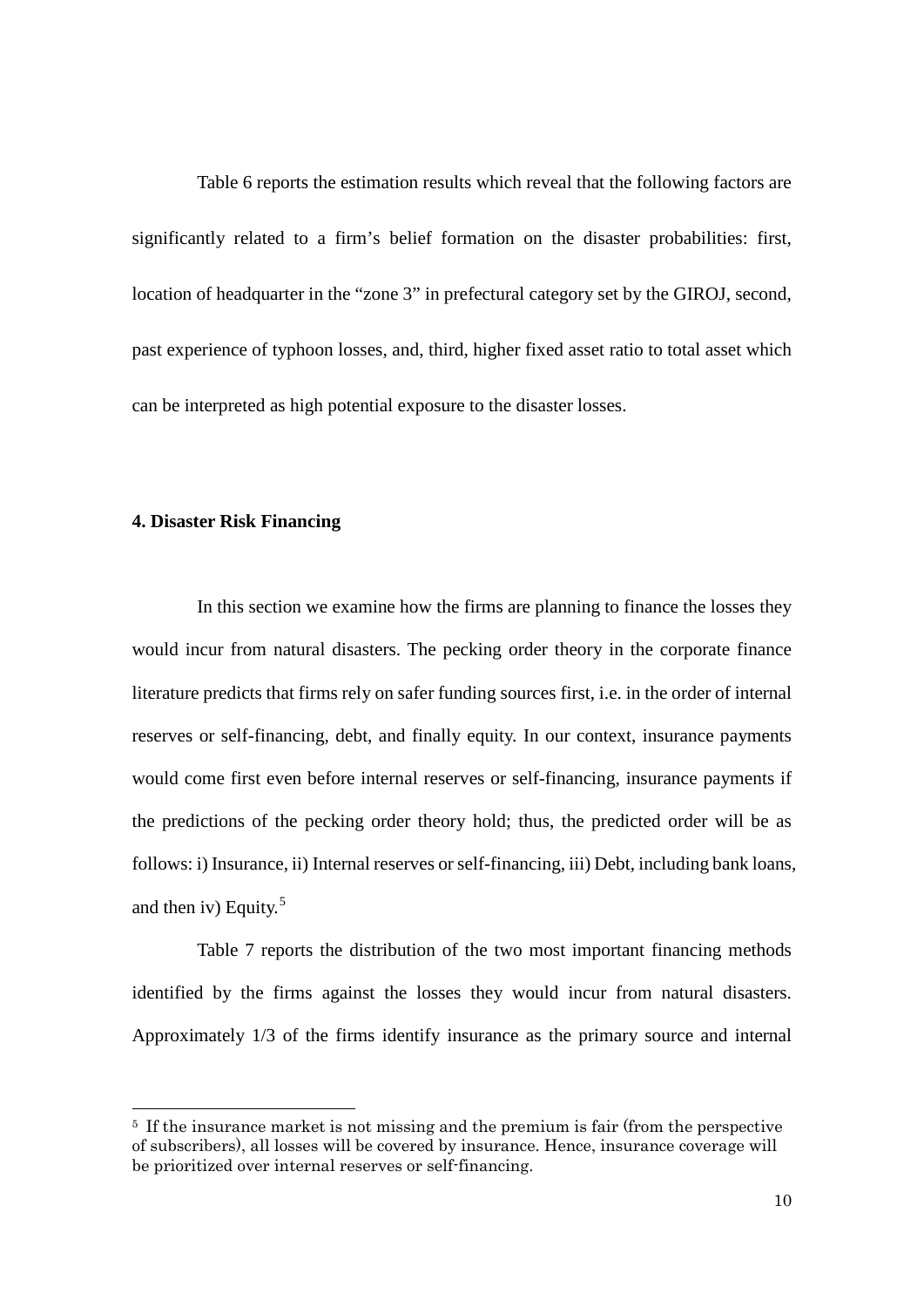reserves or self-financing as the second source, regardless of the size of the firm. A slightly larger number of firms than such firms point to internal reserves as the primary and bank loans as the second method, again regardless of firm size. In contrast, very few firms suggest reverse pecking orders, i.e. internal reserves before insurance, or bank loans before insurance or internal reserves. Thus, the results are consistent with the predictions of the pecking order theory.

To verify if the firms that identify internal reserves as a primary funding source against shortfalls in the cash flow caused by natural disasters have indeed sufficient internal reserves, we report the proportions of firms that have more liquid assets than monthly turnover for varying combinations of primary and second funding sources in Table 7. It is clear from the table that firms with insurance – internal reserves combination tend to have more adequate liquid assets than those that rely on bank loans as a primary source, regardless of the firm size. However, smaller firms tend to have more abundant liquid assets than medium or large firms. This may be affected by the weaker credit worthiness among smaller firms or possibly the severer informational asymmetry between the investors and the firm for smaller firms. In either case, this does not contradict with the pecking order theory.

Now we examine what determines the pecking order --- in particular, if insurance is identified as the primary risk financing method, we examine the estimation results of the regression model(s) reported in Table 7.

According to the estimation results, insurance is the primary risk financing method among firms whose risk management is conducted by accounting department, and those in the real estate, transportation, and manufacturing sectors. Also, the results indicate that firms that had experienced losses from typhoons tend to pick insurance as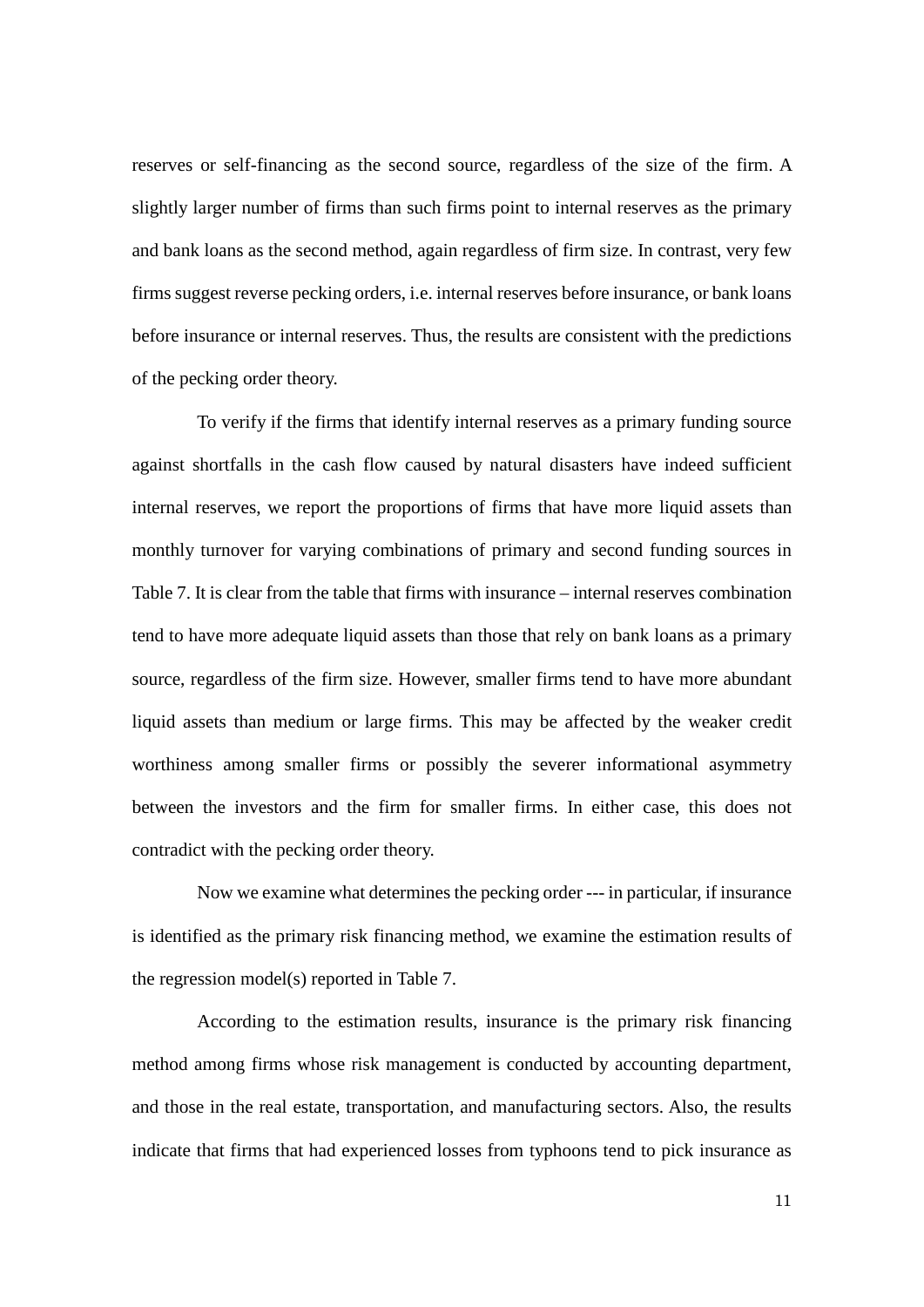the primary method against the most serious natural disasters, while past experiences of earthquake losses do not affect inclusion of insurance as one of the primary methods. Note that the prevalence of past loss experience is not very different between typhoons and earthquakes --- about 1/3 of the firms experienced earthquake losses and 28% typhoon losses.

One possible explanation for the contrast between typhoons and earthquakes is that there is a supply side issue for earthquake insurance, which appears to be absent from flooding or wind storm insurance, whose coverage includes typhoon losses. Namely, firms that incurred losses from typhoons have been benefiting from insurance covering typhoon losses, while firms incurred earthquake losses were unable to subscribe to earthquake insurance. While it is possible that insurance for typhoon losses may be suffering from adverse selection, potential adverse selection issues may be even severer for earthquake losses than typhoons, leading to a missing market for earthquake insurance.

Another result reported in Table 7 that is worth paying attention is that adoption of BCP or BCM has no link with insurance subscription. This suggests that BCP or BCM is not incorporated in the contingency plans for cash flow issues that arise from natural disasters. While we are unable to provide further analyses on the cause of this lack of association between BCP or BCM and insurance subscription, one possibility is the corporate governance or organizational issues amongst Japanese firms.

#### **5. Concluding Remarks**

In this paper, we investigate the factors behind the low disaster insurance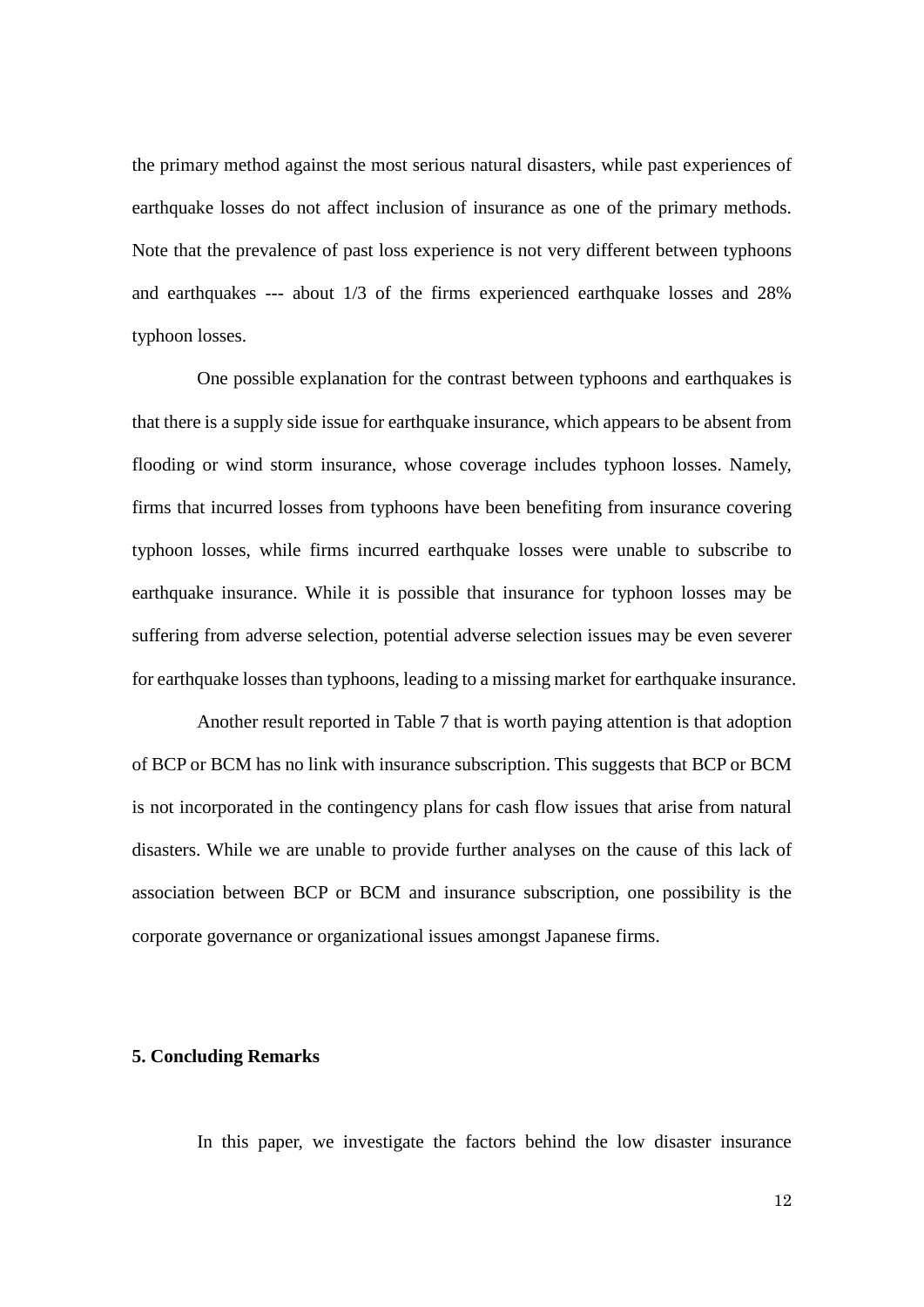subscription rate in the Japanese corporate sector using unique data set collected by the authors. According to our data, disaster insurance participation rates are 59.5% and 47.0% for large enterprises and small & medium enterprises, respectively due to the lack of knowledge on insurance especially among the small & medium enterprises, the high insurance premium, the limitation of the coverage, insufficiency of insurance payouts to recover the damages caused by a natural disaster.

Corporate awareness of disasters, resulting adoption of BCP/BCM and insurance participation are systematically related to commitment of corporate executives and reliance on self-finance against disaster losses, and potential exposure to and past experience of natural disasters. It is worth noting that firms tend to be aware of disasters, to set BCP/BCM and to subscribe disaster insurance after being exposed to disasters. This finding suggests that the disaster preparedness is not necessarily sufficient in the Japanese corporate sector.

Yet, we also find that adoption of BCP or BCM has no link with insurance subscription. This suggests that BCP or BCM is not incorporated in the contingency plans for cash flow issues that arise from natural disasters. While we are unable to provide further analyses on the cause of this lack of association between BCP or BCM and insurance subscription, one possibility is the corporate governance or organizational issues amongst Japanese firms.

Since high exposure to a variety of natural disasters is likely to undermine economic prospect, expansion of formal insurance mechanisms will be indispensable. Our empirical results implies that interventions are needed to enhance awareness and commitment of corporate management.

13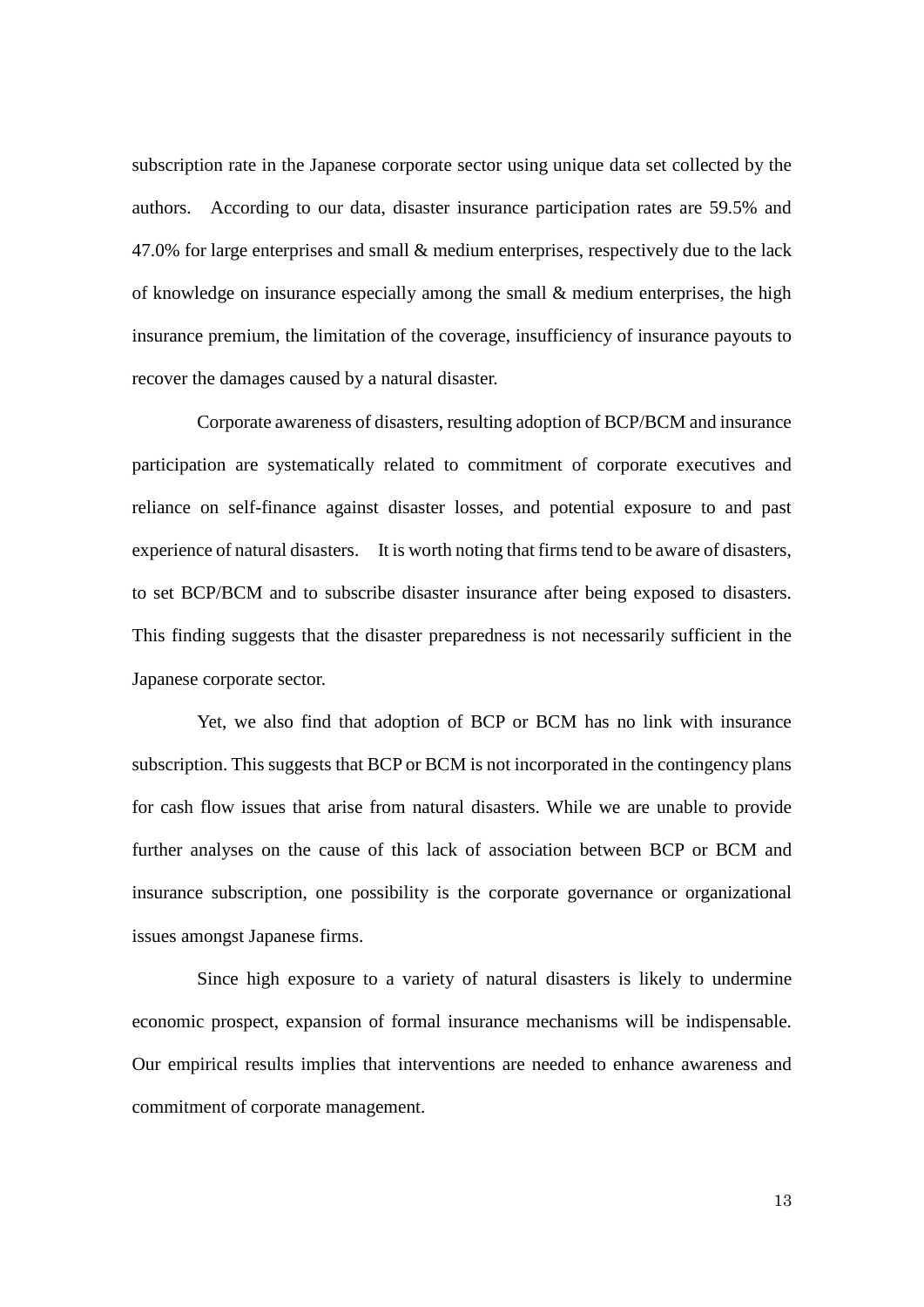#### **References**

- Aldrich D., Oum S. & Sawada Y. (eds) (2014). *Resilience and Recovery in Asian Disasters: Community Ties, Market Mechanisms, and Governance (Risk, Governance and Society Series)*. Springer.
- Barro R.J. (2006). Rare disasters and asset markets in the twentieth century. *Quarterly Journal of Economics*, **121** (3), 823-866.
- Barro R.J. (2009). Rare disasters, asset prices, and welfare costs. *American Economic Review*, **99** (1), 243-64.
- Cabinet Office (Japan) (2011). *Monthly Economic Report to Prime Minister*. March 2011.
- Cavallo E., Galiani S., Noy I. & Pantano J. (2013). Catastrophic natural disasters and economic growth. *Review of Economics and Statistics*, **95** (5), 1549-1561.
- Cavallo E.A. & Noy I. (2011). Natural disasters and the economy  $-$  A survey. *International Review of Environmental and Resource Economics*, **5** (1), 63–102.
- Centre for Research on the Epidemiology of Natural Disasters (CRED) (2015). Emergency Events Database (EM-DAT), Centre for Research on the Epidemiology of Natural Disasters.
- duPont W. IV, Noy I, Okuyama Y, & Sawada Y. (2015). The long-run socio-economic consequences of a large disaster: The 1995 earthquake in Kobe. *PLoS ONE* **10** (10), e0138714. doi:10.1371/journal.pone.0138714.
- Guha-Sapir D., Hoyois P. & Below R. (2015) *Annual Disaster Statistical Review 2014: The Numbers and Trends*. Brussels: Centre for Research on the Epidemiology of Disasters.
- Hallegatte S. & Przyluski V. (2010). The economics of natural disasters. *CESifo Forum*, Ifo Institute for Economic Research at the University of Munich, **11** (2), 14-24.
- Hosono, Kaoru, Daisuke Miyakawa, Taisuke Uchino, Makoto Hazama, Arito Ono, Hirofumi Uchida, and Iichiro Uesugi, (2016) "Natural Disasters, Damage to Banks, and Firm Investment," *International Economic Review*, forthcoming.
- Kellenberg D. & Mobarak M. (2011). The economics of natural disasters. *Annual Review of Resource Economics*, **3**, 297-312.
- Kunreuther H. & Pauly M. (2006). Rules rather than discretion: Lessons from hurricane Katrina. *Journal of Risk and Uncertainty*, **33**, 101-116.
- Munich Re (2012). Review of natural catastrophes in 2011: Earthquakes result in record loss year. Press release, 4 January 2012. Accessed 4 August 2016. Available from URL:

http://www.munichre.com/en/media\_relations/press\_releases/2012/2012\_01\_04\_pre ss\_ release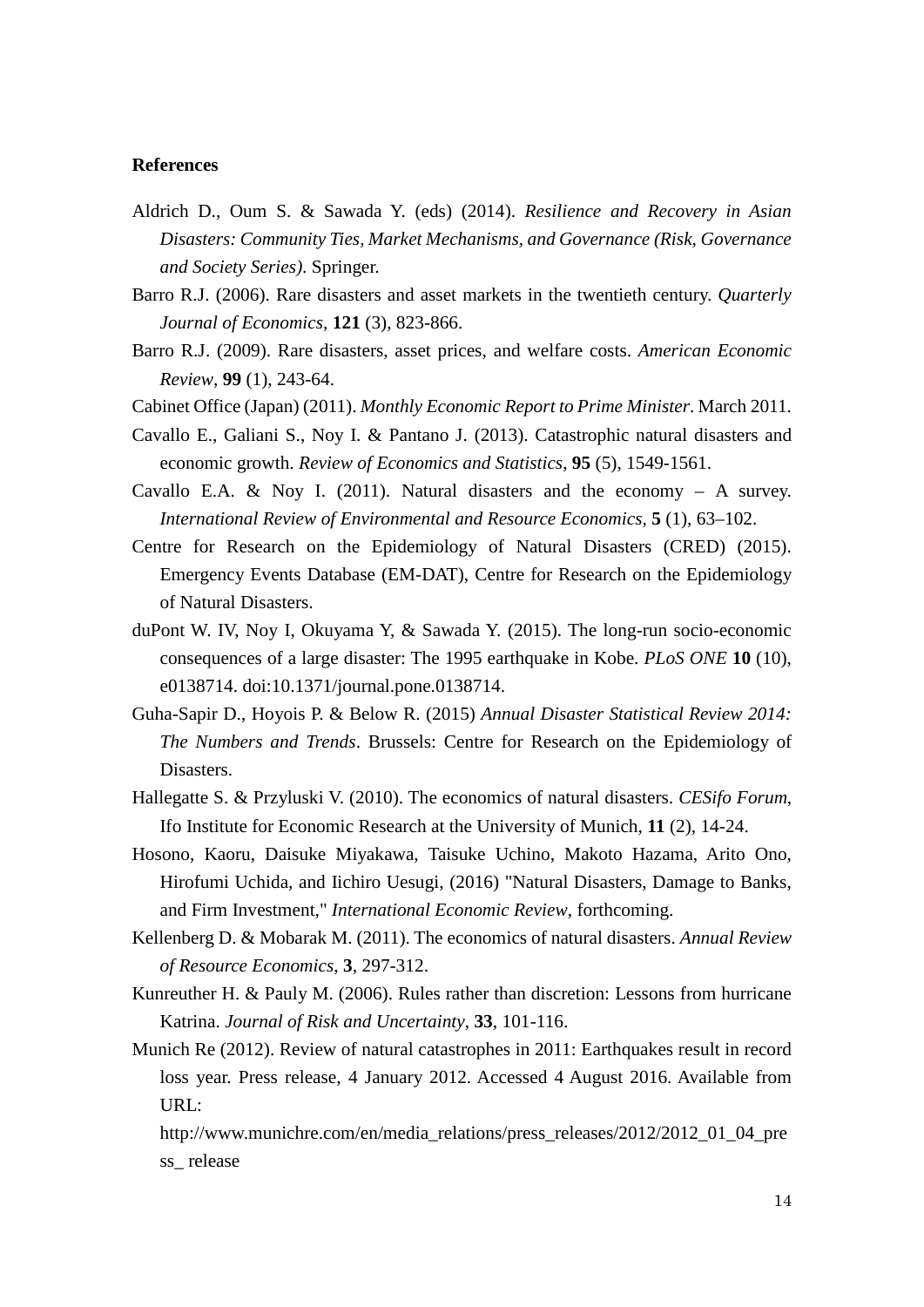- Noy I. (2009). The macroeconomic consequences of disasters. *Journal of Development Economics*, **88** (2), 221-231.
- Sawada Y. (2007). The impact of natural and manmade disasters on household welfare. *Agricultural Economics*, **37** (s1), 59-73.
- Sawada, Y. (2013). The Economic Impact of Earthquakes on Households: Evidence from Japan. In D. Guha-Sapir, & I. Santos (Eds), *The Economic Impacts of Natural Disasters*. Oxford and New York: Oxford University Press.
- Sawada Y. (2016). Consumption, poverty, and insurance in Asia: A synthesis of existing studies. JCER Working Paper AEPR series no. 2016-1-1.
- Sawada Y., Bhattcharyay R. & Kotera T. (2011). Aggregate impacts of natural and manmade disasters: A quantitative comparison. Discussion paper no. 11023, Research Institute of Economy, Trade and Industry (RIETI).
- Sawada Y., Nakata H. & Kotera T. (2011). Self-production, friction, and risk sharing against disasters: Evidence from a developing country." Discussion paper no. 11017, Research Institute of Economy, Trade and Industry (RIETI).
- Sawada Y. & Shimizutani S. (2008). Are people insured against natural dDisasters? Evidence from the great Hashin-Awaji (Kobe) earthquake. *Journal of Money, Credit and Banking*, **40** (2-3), 463-488.
- Sawada Y. & Shimizutani S. (2011). Changes in durable stocks, portfolio allocation, and consumption expenditure in the aftermath of the Kobe earthquake. *Review of Economics of the Household*, **9** (4), 429-443.
- Skidmore M. & Toya H. (2002). Do natural disasters promote long-run growth? *Economic Inquiry*, **40** (4), 664-687.
- Strömberg D. (2007). Natural disasters, economic development, and humanitarian aid. *Journal of Economic Perspectives*, **21** (3), 199-222.
- Todo, Yasuyuki, Kentaro Nakajima, and Petr Matous, "How Do Supply Chain Networks Affect the Resilience of Firms to Natural Disasters? Evidence from the Great East Japan Earthquake," *Journal of Regional Science*, **55**(2), 209-229, 2015.
- Toya H. & Skidmore M. (2007). Economic development and the impacts of natural disasters. *Economics Letters*, **94** (1), 20-25.
- World Bank (2012). Knowledge note 6-2 cluster 6: The economics of disaster risk, risk management, and risk financing, earthquake risk insurance. Washington, D. C.: GFDRR and The World Bank. Available from URL:t:
	- [http://wbi.worldbank.org/wbi/Data/wbi/wbicms/files/drupal-acquia/wbi/drm\\_kn6-](http://wbi.worldbank.org/wbi/Data/wbi/wbicms/files/drupal-acquia/wbi/drm_kn6-2.pdf) [2.pdf](http://wbi.worldbank.org/wbi/Data/wbi/wbicms/files/drupal-acquia/wbi/drm_kn6-2.pdf)
- World Bank (2014). *Social Risk Management for Mitigating Social and Economic*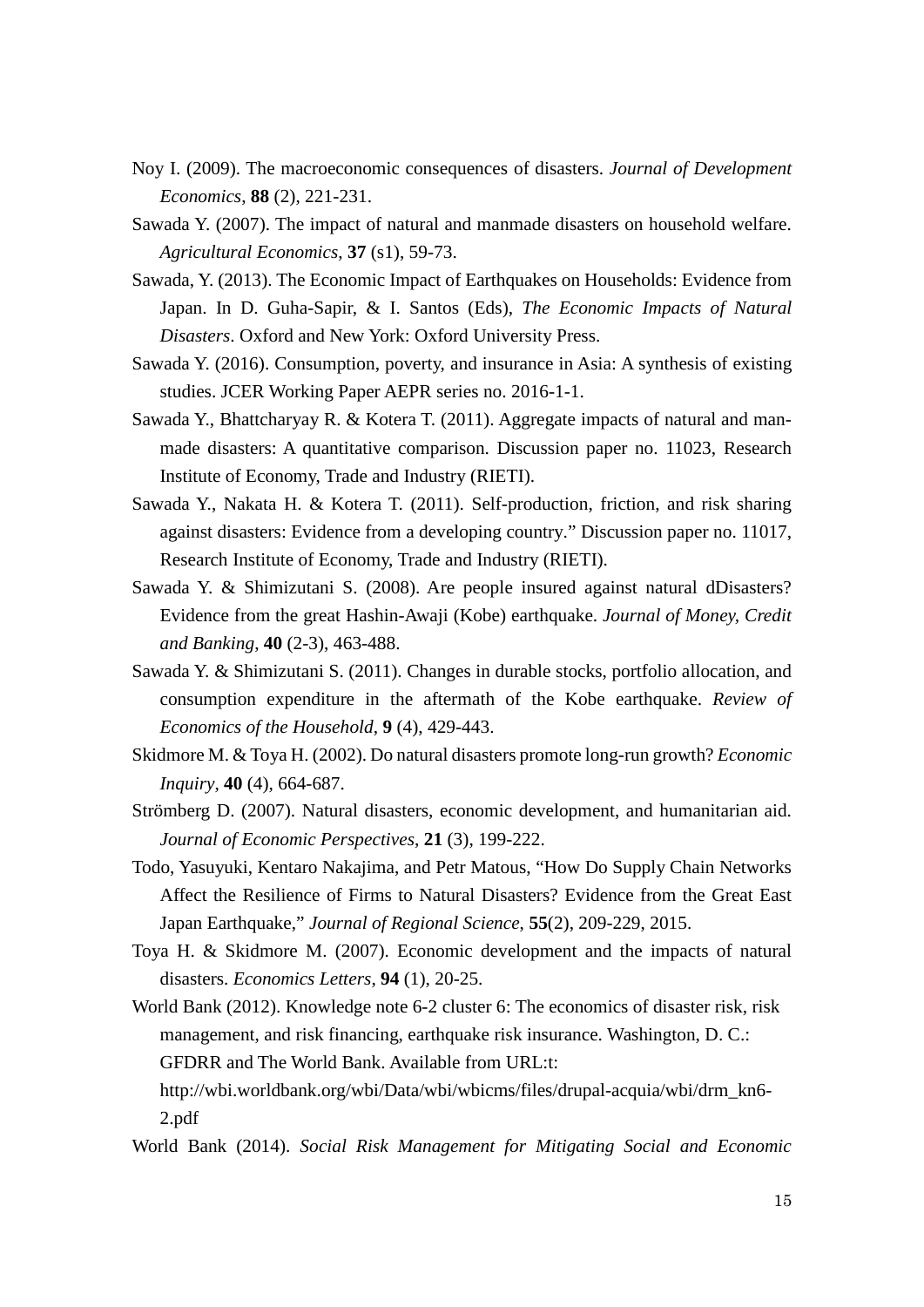*Impacts from Natural Disasters*. World Bank.

World Bank and United Nations (2010). *Natural Hazards, UnNatural Disasters*. Washington, D.C.: World Bank.

Yang D. (2008). Coping with disaster: The impact of hurricanes on international

financial flows, 1970-2002. *B. E. Journal of Economic Analysis and Policy Advances*, **8** (1), 1-45.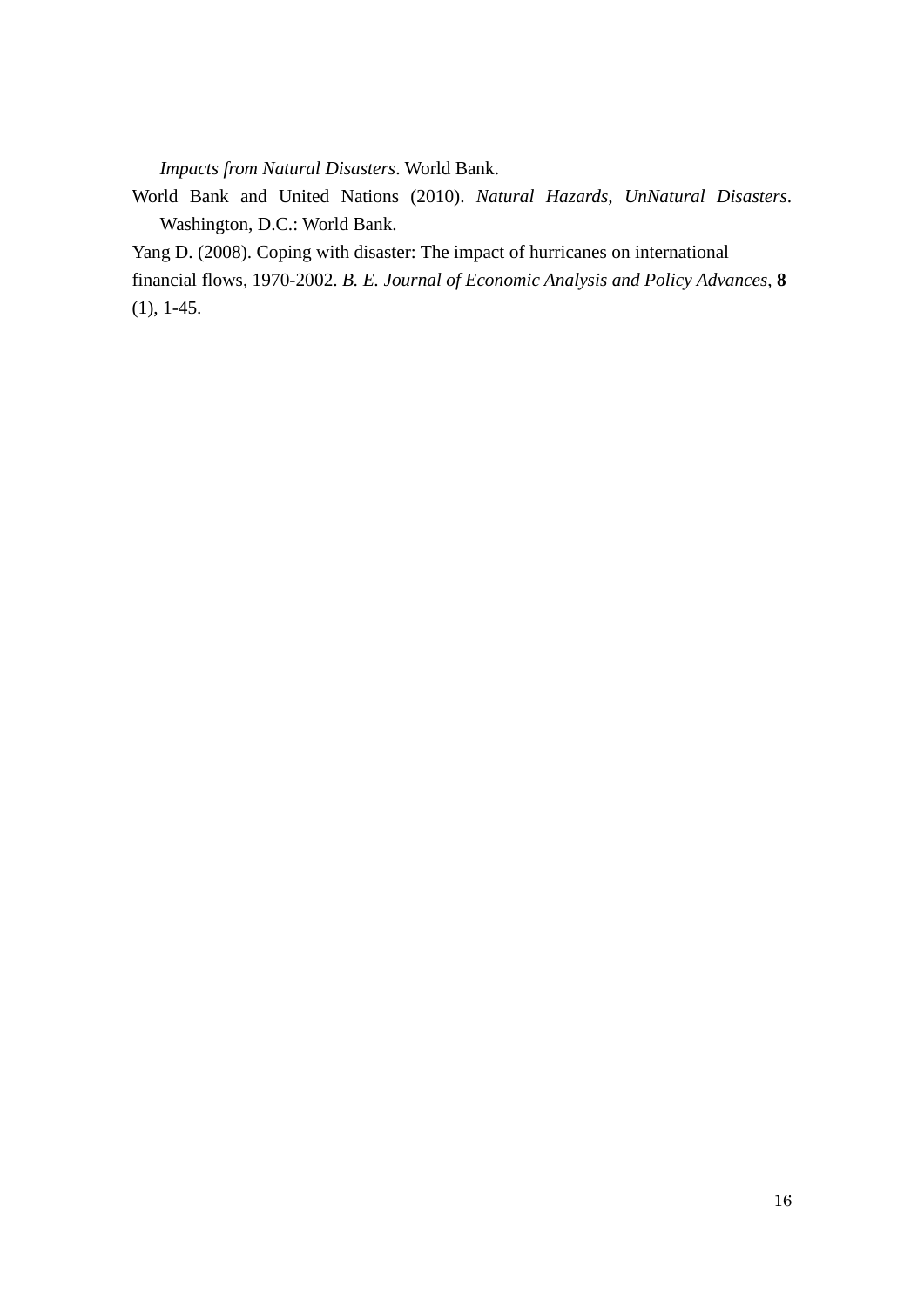



**regions**

Data source: Emergency Events Database (EM-DAT of CRED (2015).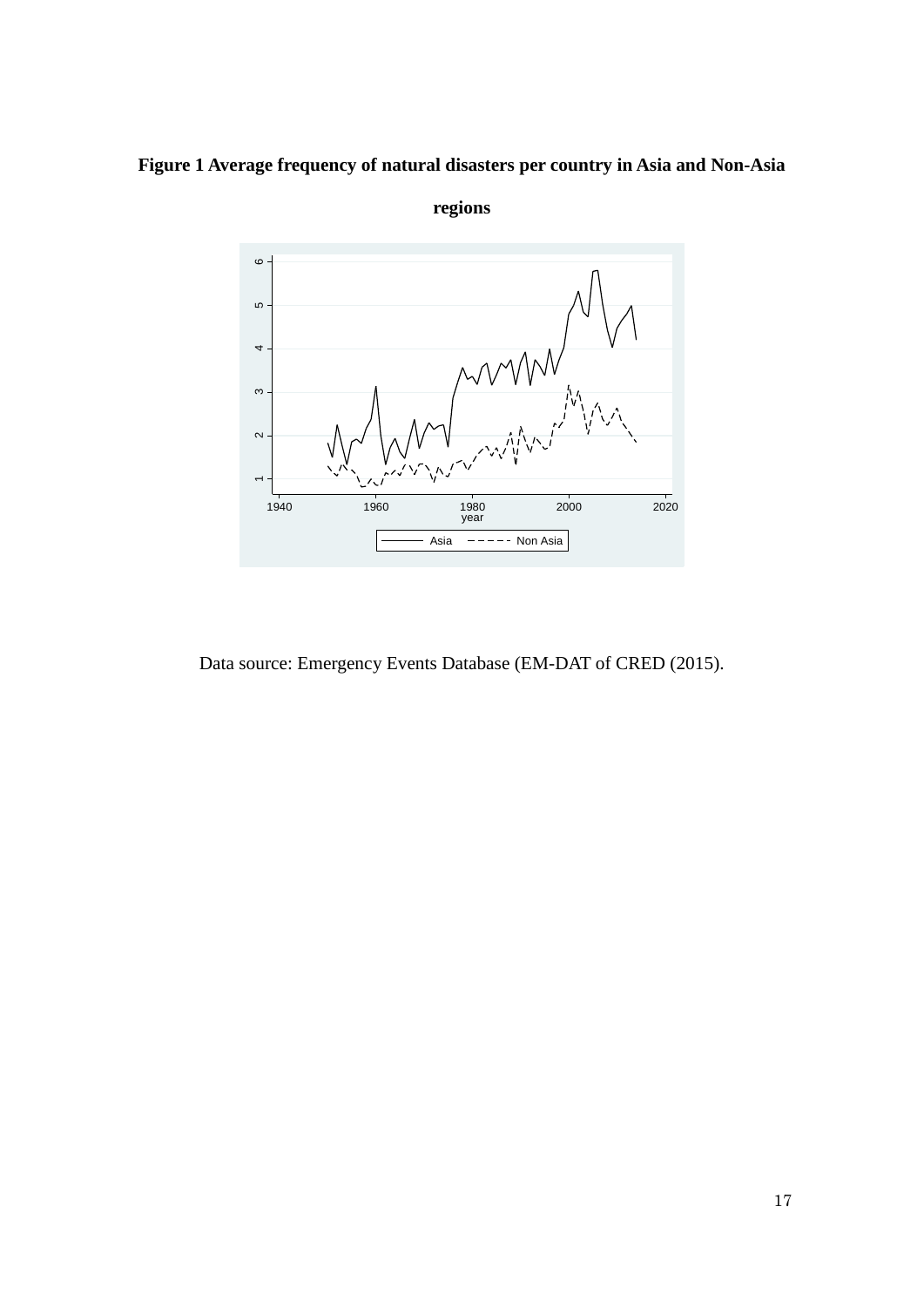**Figure 2 Locations of the 26 major earthquakes and tsumanis in Japan with seismic intensity of 6.0 or greater in the last 40 years**



Data source) Cabinet Office (2007, 2015), *Disaster management in Japan*.

Note: Numbers in the figure indicate, respectively, 1 the Great Kanto earthquake; 2 the Meiji-Sanriku earthquake; 3 the Nobi earthquake; 4 the Great Hanshin-Awaji earthquake; 5 the Fukui earthquake; 6 the Syowa-Sanriku earthquake; 7 the North Tango earthquake; 8 the Mikawa earthquake; 9 the Nankai earthquake; 10 the Tonankai earthquake; 11 the Tottori earthquake; 12 the Syonai earthquake; 13 the Hamada earthquake; 14 the North Tajima earthquake; 15 the North Izu earthquake; 16 the Hokkaido-Nansei-oki earthquake; 17 the Rikuu earthquake; 18 the tsunami of the Great Chilean earthquake; 19 the Nihonkai-Chubu earthquake; 20 the Chuetsu earthquake; 21 the Chuetsu offshore earthquake; 22 the Geyo earthquake; 23 the Tokachi offshore earthquake; 24 the Noto Peninsula earthquake; 25 the Tottoriken-Seibu earthquake; and The Great East Japan Earthquake (Higashi Nihon Daishinsai).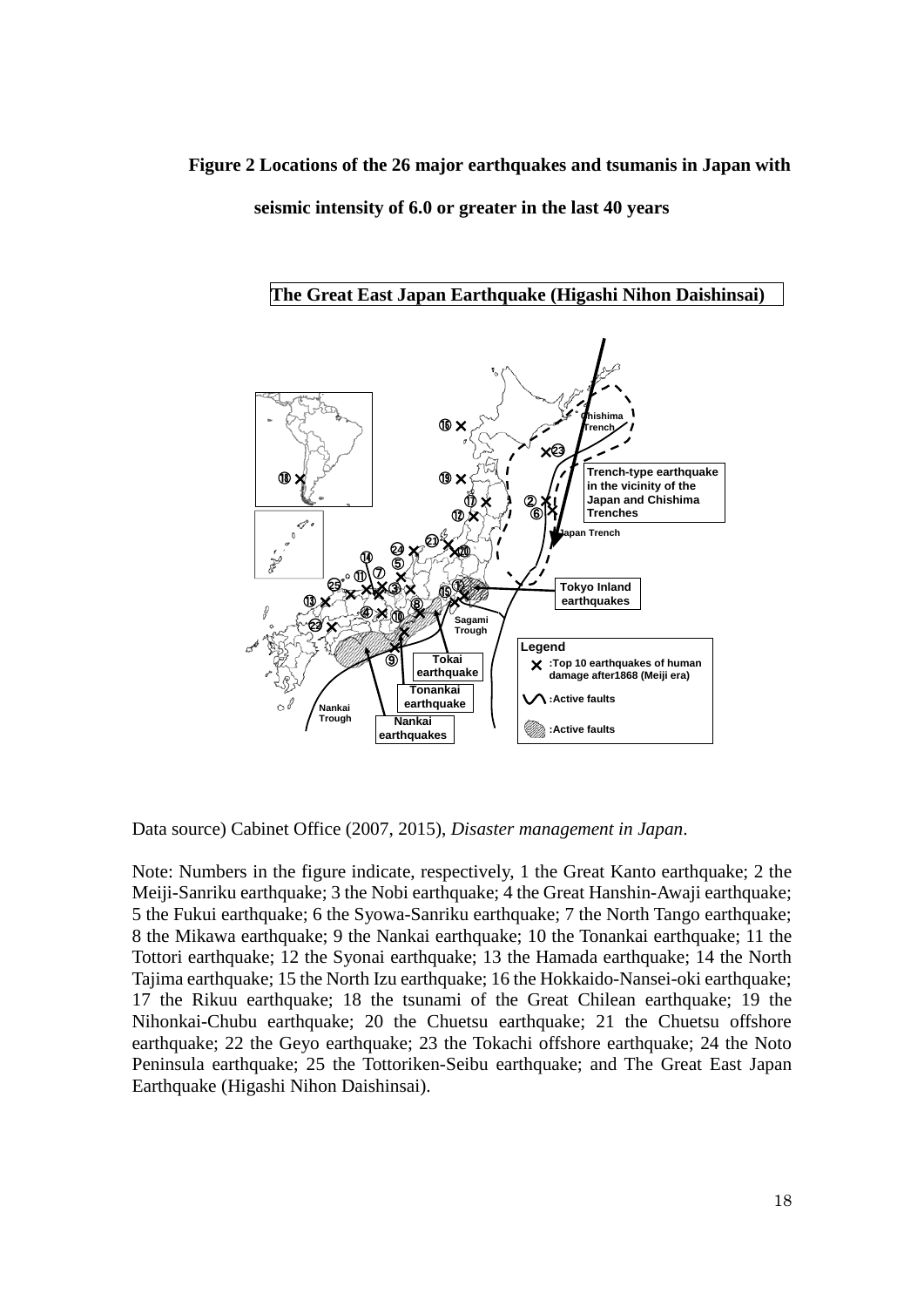# **Figure 3 Insured vs uninsured economic losses caused by natural disasters,**



**1970–2015 (USD billion in 2015 prices)**

Data source) Swiss Re Economic Research & Consulting and Cat Perils.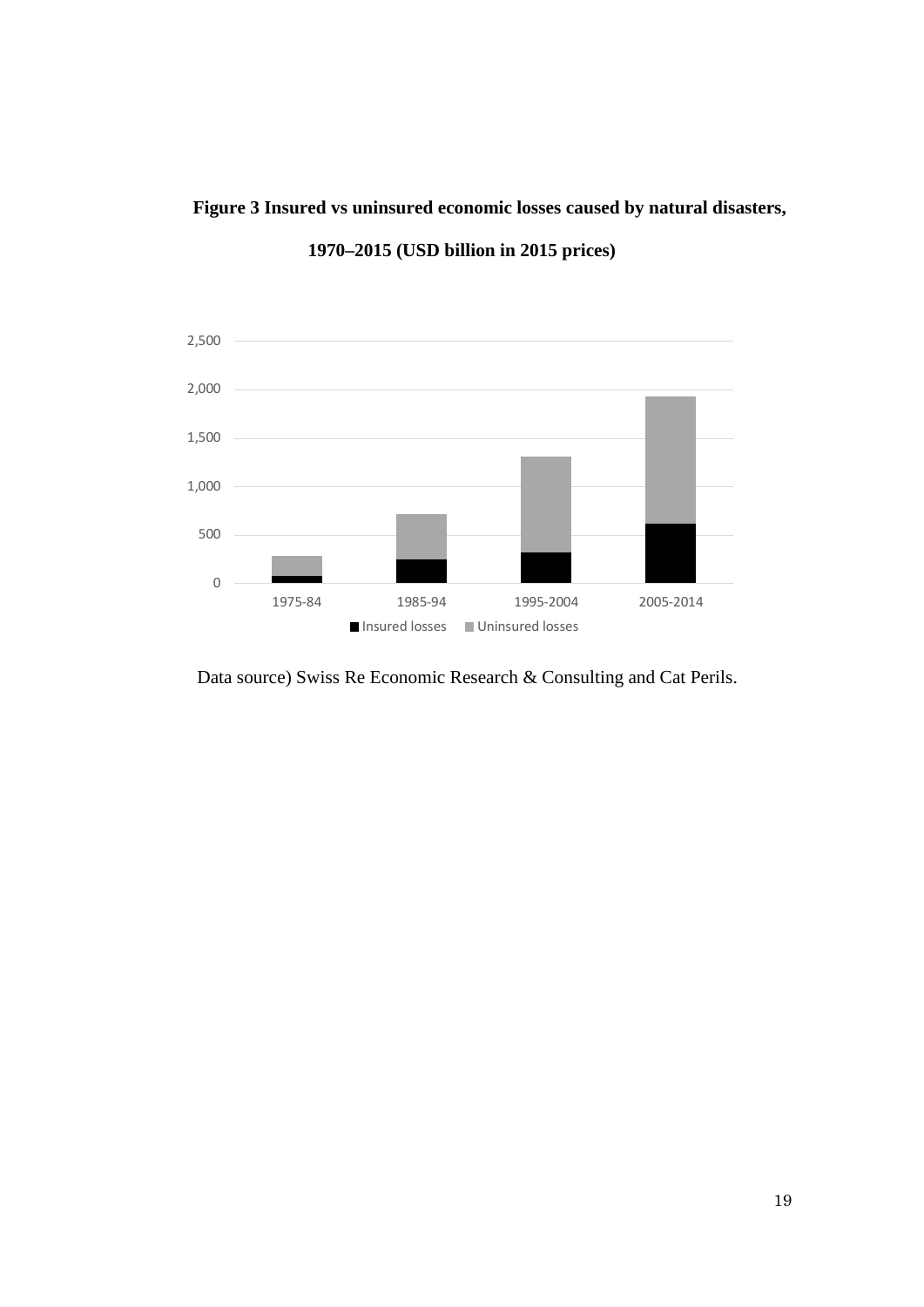|           | N <sub>o</sub> | Yes   | Total |
|-----------|----------------|-------|-------|
| S&M-sized | 274            | 500   | 774   |
|           | 35.4           | 64.6  | 100   |
| Large     | 264            | 674   | 938   |
|           | 28.14          | 71.86 | 100   |
| Total     | 538            | 1,174 | 1,712 |
|           | 31.43          | 68.57 | 100   |

**Table1(1) Identification of the disaster which is most likely to occur (top: number, bottom: percentage[%])**

## **Table1(2) Estimate the largest financial damage reagarding assets due to the disaster (top: number, bottom: percentage[%])**

|           | N <sub>o</sub> | Yes   | Total |
|-----------|----------------|-------|-------|
| S&M-sized | 37             | 37    | 74    |
|           | 50             | 50    | 100   |
| Large     | 63             | 67    | 130   |
|           | 48.46          | 51.54 | 100   |
| Total     | 100            | 104   | 204   |
|           | 49.02          | 50.98 | 100   |

# **Table1(3) Estimate the largest financial damage reagarding shutdown due to the disaster (top: number, bottom: percentage[%])**

|           | N <sub>o</sub> | Yes   | Total |
|-----------|----------------|-------|-------|
| S&M-sized | 45             | 28    | 73    |
|           | 61.64          | 38.36 | 100   |
| Large     | 85             | 40    | 125   |
|           | 68             | 32    | 100   |
| Total     | 130            | 68    | 198   |
|           | 65.66          | 34.34 | 100   |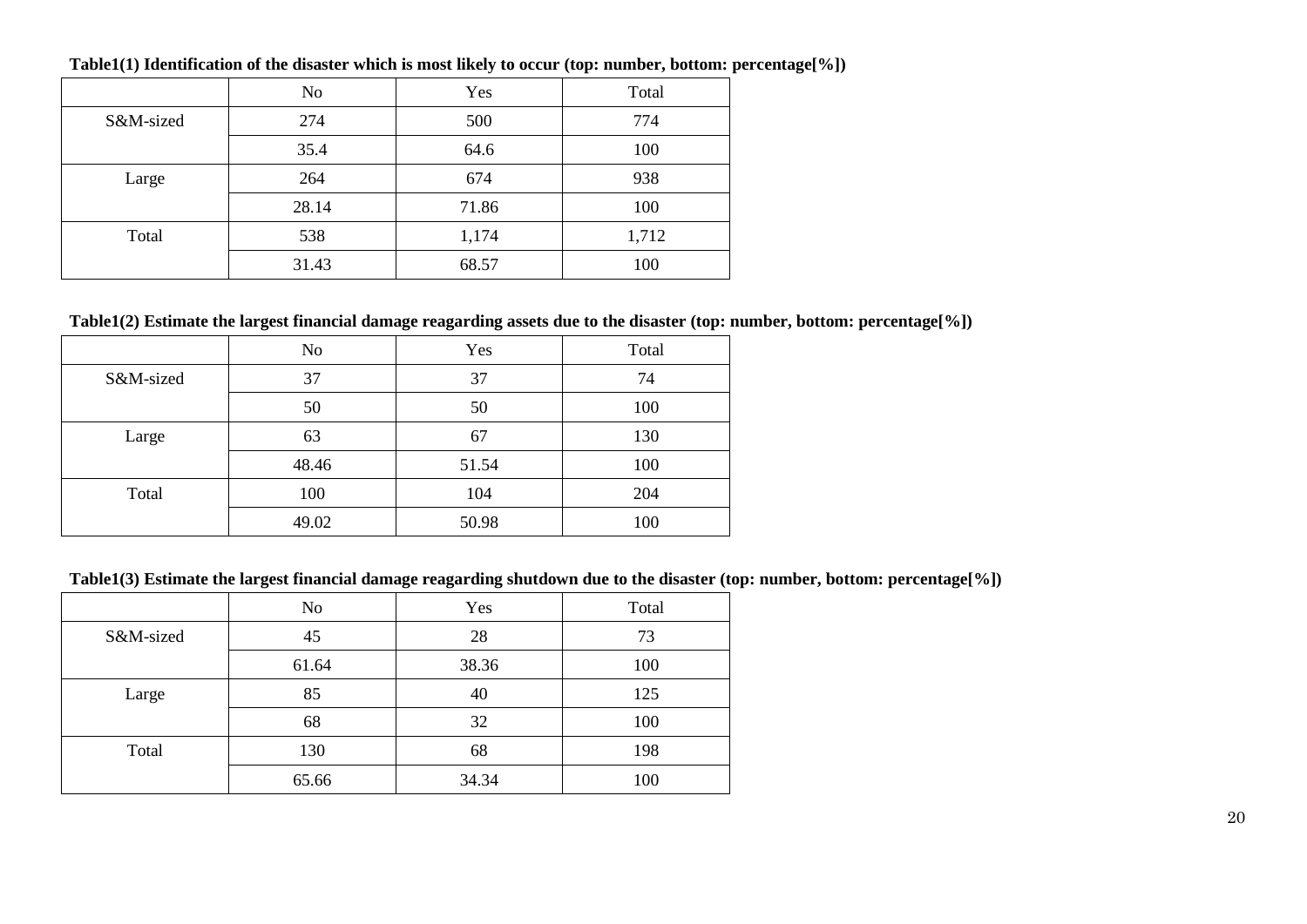|           | No    | Yes   | Unknown | Total |
|-----------|-------|-------|---------|-------|
| S&M-sized | 219   | 392   | 147     | 758   |
|           | 28.89 | 51.72 | 19.39   | 100   |
| Large     | 213   | 532   | 170     | 915   |
|           | 23.28 | 58.14 | 18.58   | 100   |
| Total     | 432   | 924   | 317     | 1,673 |
|           | 25.82 | 55.23 | 18.95   | 100   |

**Table1(4) Management's commitment to disaster risk management (top: number, bottom: percentage[%])**

**Table1(5) BCP・BCM (top: number, bottom: percentage[%])**

|           | <b>BCM</b> | BCP plan&training | BCP plan | Neither | Total |
|-----------|------------|-------------------|----------|---------|-------|
| S&M-sized | 31         | 120               | 138      | 471     | 760   |
|           | 4.08       | 15.79             | 18.16    | 61.97   | 100   |
| Large     | 57         | 195               | 217      | 451     | 920   |
|           | 6.2        | 21.2              | 23.59    | 49.02   | 100   |
| Total     | 88         | 315               | 355      | 922     | 1,680 |
|           | 5.24       | 18.75             | 21.13    | 54.88   | 100   |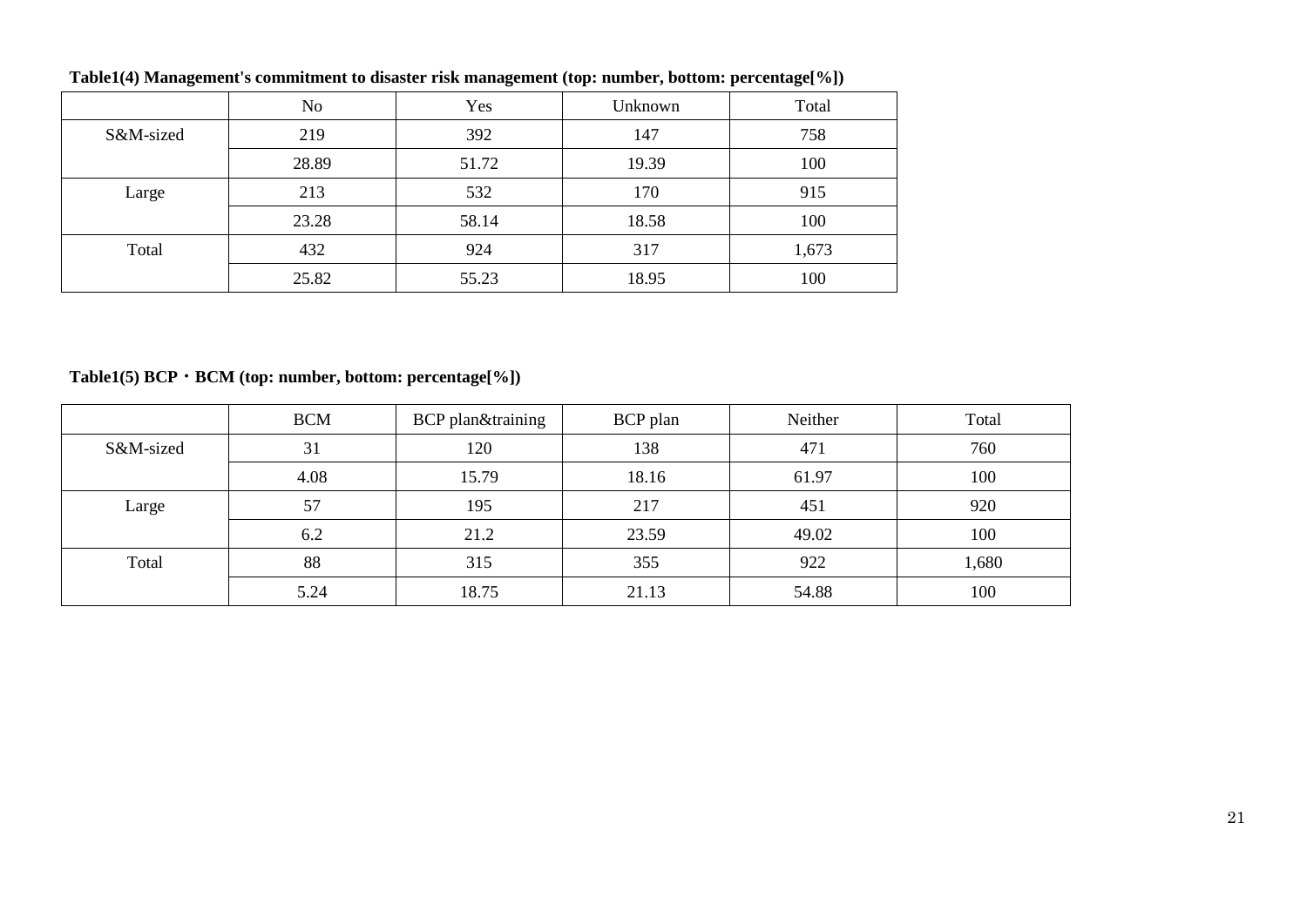|           | No    | Yes   | Total |
|-----------|-------|-------|-------|
| S&M-sized | 403   | 358   | 761   |
|           | 52.96 | 47.04 | 100   |
| Large     | 381   | 546   | 927   |
|           | 40.49 | 58.9  | 100   |
| Total     | 784   | 904   | 1,688 |
|           | 46.45 | 53.55 | 100   |

**Table2(1) Insured against disaster (top: number, bottom: percentage[%])**

# **Table2(2) Insurance with compensation for damage to assets (top: number, bottom: percentage[%])**

|           | No   | Yes   | Total |
|-----------|------|-------|-------|
| S&M-sized | 22   | 333   | 355   |
|           | 6.2  | 93.8  | 100   |
| Large     | 23   | 513   | 536   |
|           | 4.18 | 95.71 | 100   |
| Total     | 45   | 846   | 891   |
|           | 5.05 | 94.95 | 100   |

### **Table2(3) Insurance with compensation for shutdown (top: number, bottom: percentage[%])**

|           | N <sub>o</sub> | Yes   | Total |
|-----------|----------------|-------|-------|
| S&M-sized | 225            | 103   | 328   |
|           | 68.6           | 31.4  | 100   |
| Large     | 323            | 174   | 497   |
|           | 64.99          | 34.05 | 100   |
| Total     | 548            | 277   | 825   |
|           | 66.42          | 33.02 | 100   |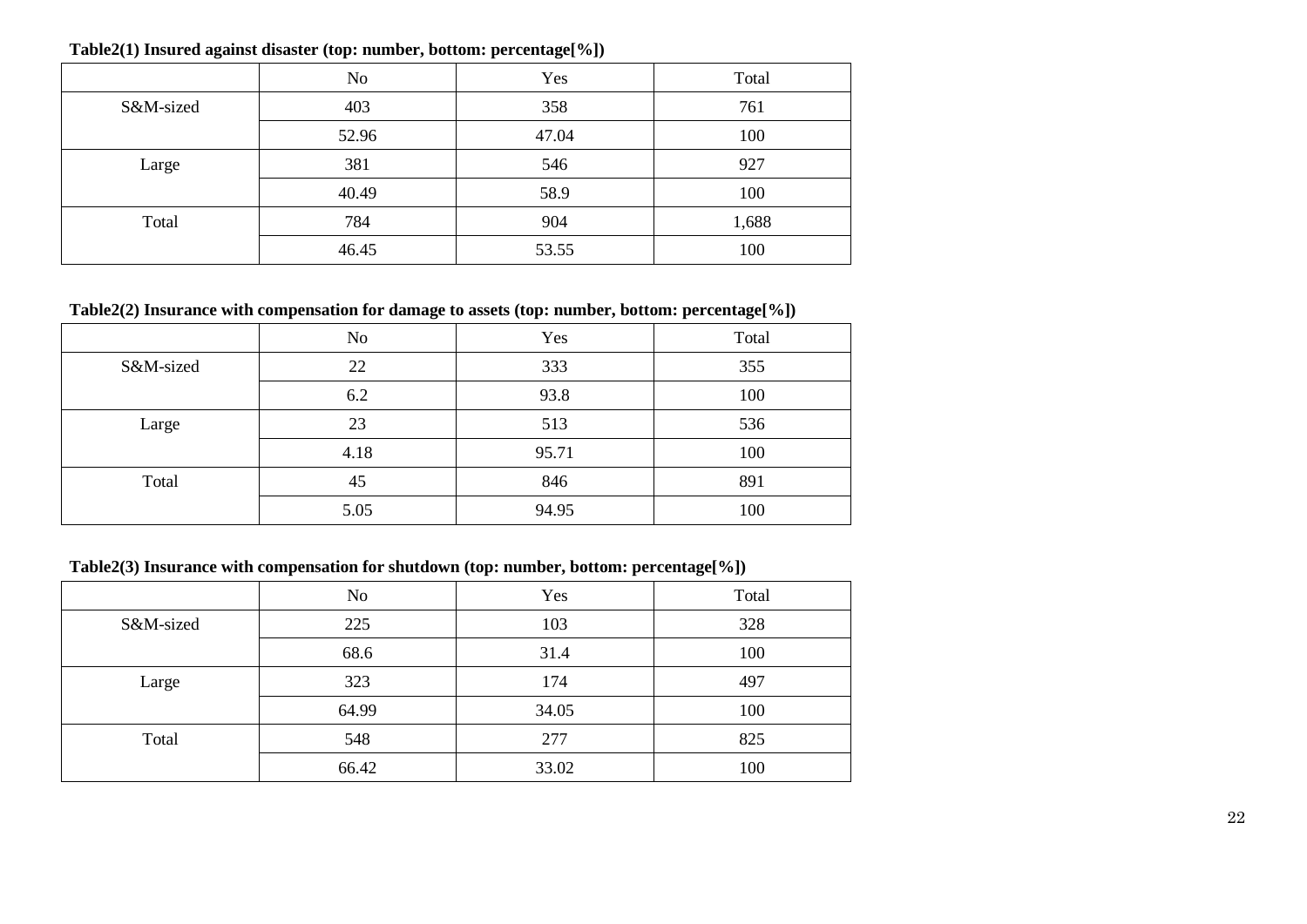# **Table3(1) Reason for not taking out insurance: high insurance fee (top: number, bottom: percentage[%])**

|           | N <sub>0</sub> | Yes   | Total |
|-----------|----------------|-------|-------|
| S&M-sized | 268            | 119   | 387   |
|           | 69.25          | 30.75 | 100   |
| Large     | 243            | 123   | 366   |
|           | 66.39          | 33.61 | 100   |
| Total     | 511            | 242   | 753   |
|           | 67.86          | 32.14 | 100   |

**Table3(2) Reason for not taking out insurance: limited coverage (top: number, bottom: percentage[%])**

|           | N <sub>0</sub> | Yes   | Total |
|-----------|----------------|-------|-------|
| S&M-sized | 288            | 99    | 387   |
|           | 74.42          | 25.58 | 100   |
| Large     | 272            | 94    | 366   |
|           | 74.32          | 25.68 | 100   |
| Total     | 560            | 193   | 753   |
|           | 74.37          | 25.63 | 100   |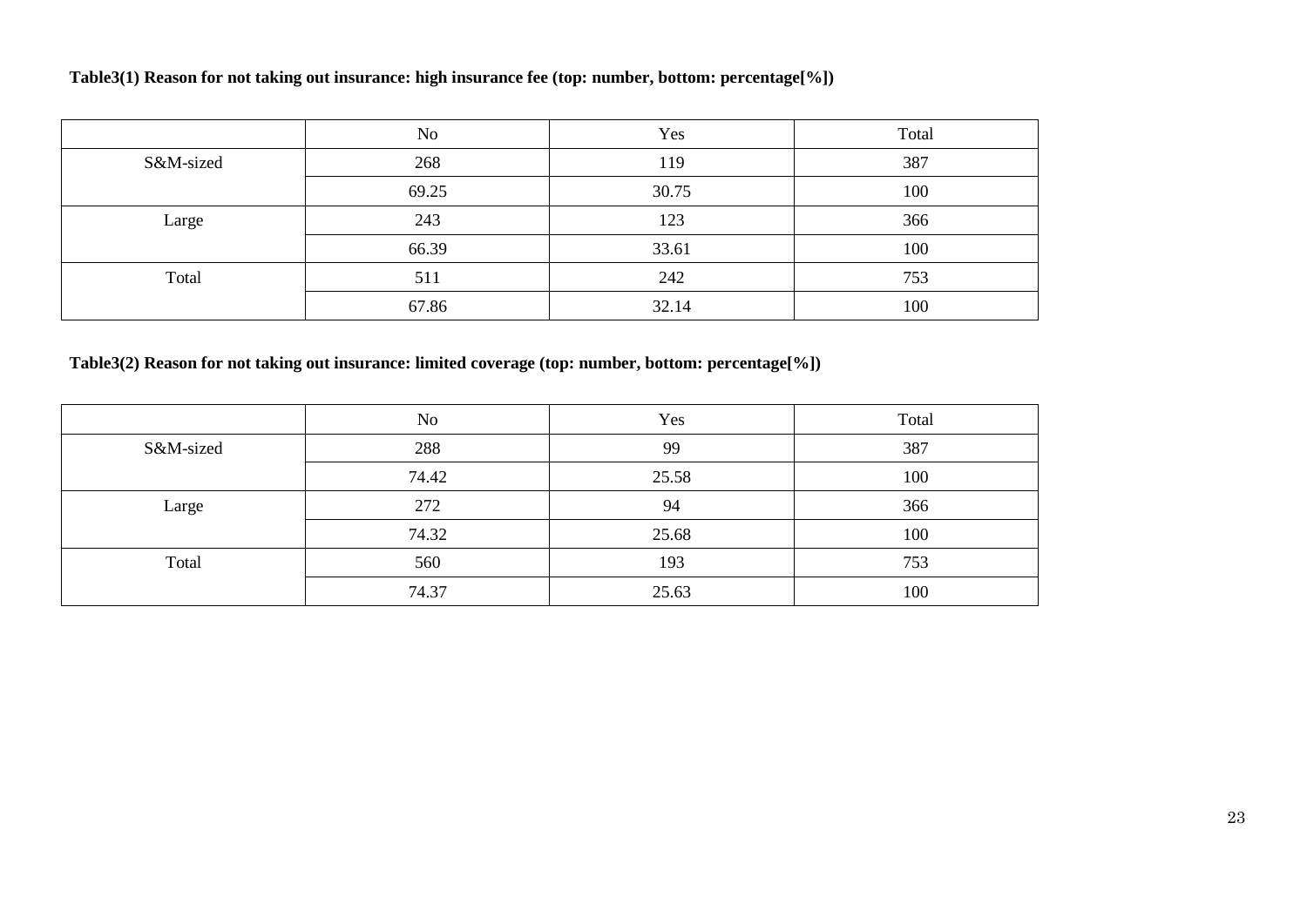### **Table3(3) Reason for not taking out insurance: little knowledge of accident insurance (top: number, bottom: percentage[%])**

|           | No    | Yes   | Total |
|-----------|-------|-------|-------|
| S&M-sized | 223   | 164   | 387   |
|           | 57.62 | 42.38 | 100   |
| Large     | 222   | 144   | 366   |
|           | 60.66 | 39.34 | 100   |
| Total     | 445   | 308   | 753   |
|           | 59.1  | 40.9  | 100   |

# **Table3(4) Reason for not taking out insurance: insufficency to restart business (top: number, bottom: percentage[%])**

|           | No    | Yes   | Total |
|-----------|-------|-------|-------|
| S&M-sized | 306   | 81    | 387   |
|           | 79.07 | 20.93 | 100   |
| Large     | 285   | 81    | 366   |
|           | 77.87 | 22.13 | 100   |
| Total     | 591   | 162   | 753   |
|           | 78.49 | 21.51 | 100   |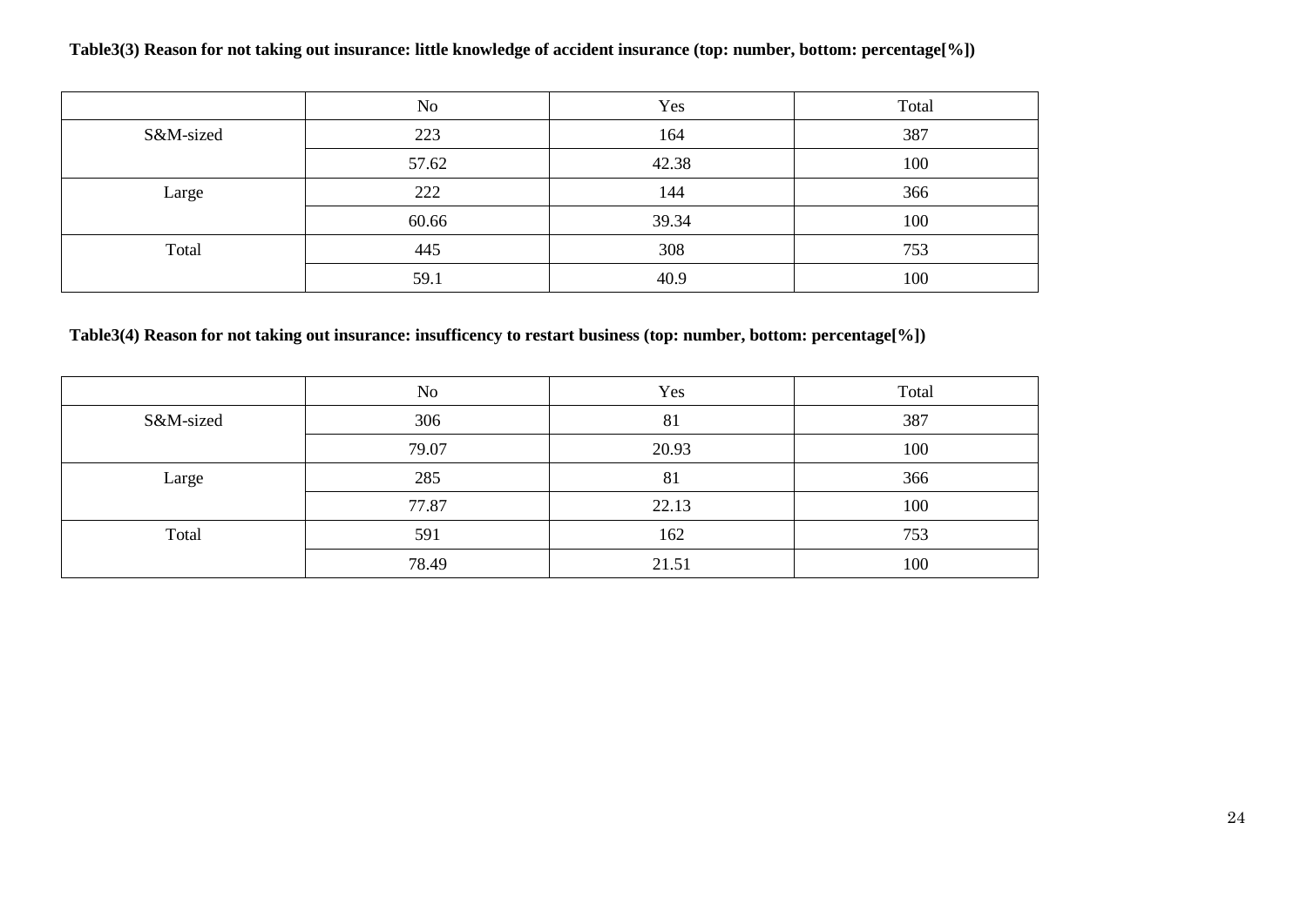**Table4(1) Financial tools to compensate for lack of cash flow due to the disaster which is most likely to occur (S&M-sized) (top: number, bottom: percentage[%])**

| Secondary      | Insurance        | Equity capital | Loan             | Other            | Undetermined     | Total |
|----------------|------------------|----------------|------------------|------------------|------------------|-------|
| Primary        |                  |                |                  |                  |                  |       |
| Insurance      | $\boldsymbol{0}$ | 123            | 23               |                  | $\boldsymbol{0}$ | 147   |
|                | $\boldsymbol{0}$ | 32.71          | 6.12             | 0.27             | $\mathbf{0}$     | 39.10 |
| Equity capital | 38               | $\overline{0}$ | 137              | 8                | 4                | 187   |
|                | 10.11            | $\overline{0}$ | 36.44            | 2.13             | 1.06             | 49.73 |
| Loan           | 10               | 20             | $\overline{0}$   | $\boldsymbol{0}$ | $\overline{2}$   | 32    |
|                | 2.66             | 5.32           | $\boldsymbol{0}$ | $\overline{0}$   | 0.53             | 8.51  |
| Other          | $\overline{2}$   |                | 3                | $\overline{0}$   | $\boldsymbol{0}$ | 6     |
|                | 0.53             | 0.27           | 0.80             | $\boldsymbol{0}$ | $\mathbf{0}$     | 1.60  |
| Undetermined   | $\overline{2}$   | 2              | $\theta$         | $\boldsymbol{0}$ | $\mathbf{0}$     | 4     |
|                | 0.53             | 0.53           | $\overline{0}$   | $\overline{0}$   | $\overline{0}$   | 1.06  |
| Total          | 52               | 146            | 163              | 9                | 6                | 376   |
|                | 13.83            | 38.83          | 43.35            | 2.39             | 1.60             | 100   |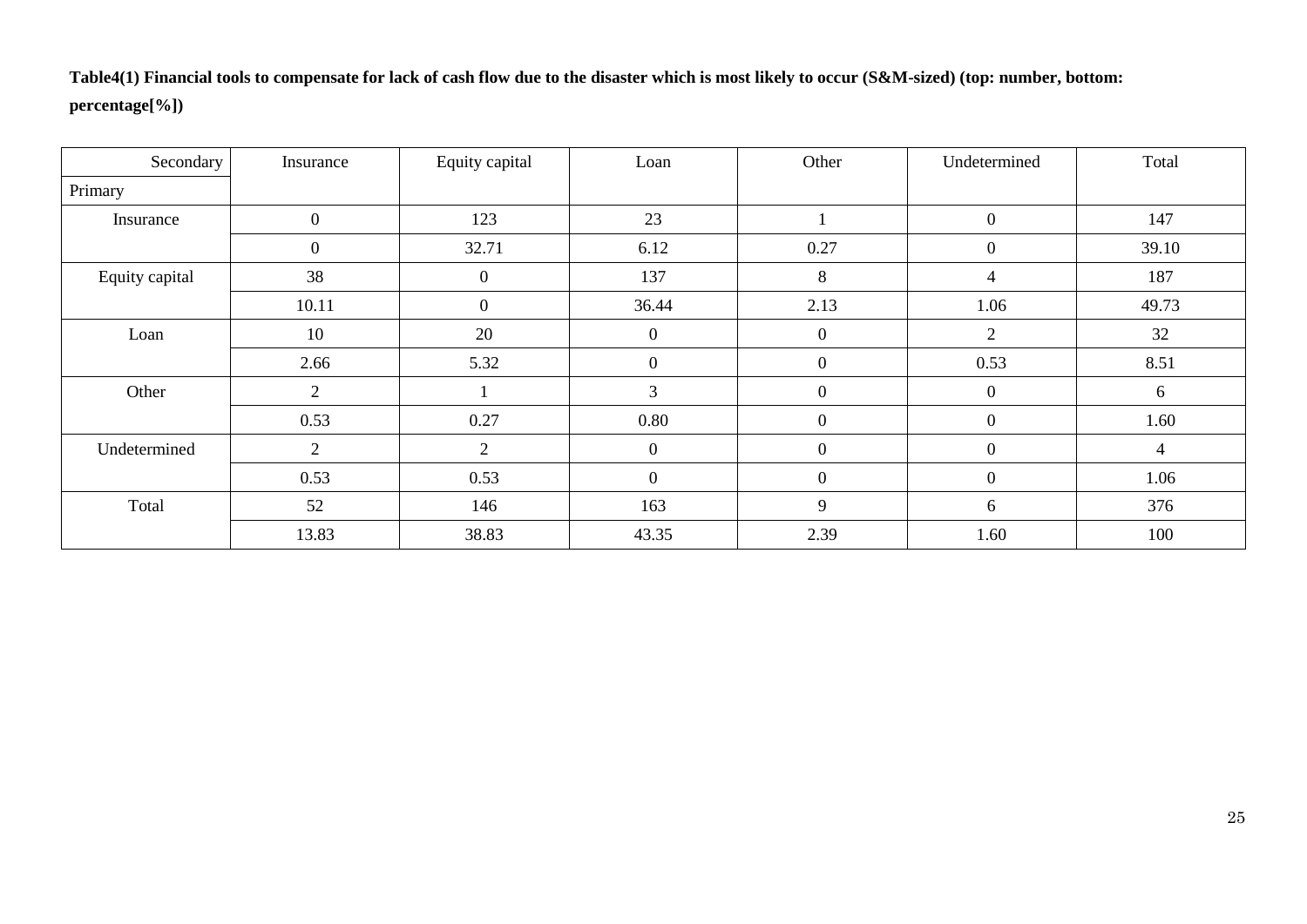| Secondary      | Insurance        | Equity capital | Loan           | Other          | Undetermined     | Total |
|----------------|------------------|----------------|----------------|----------------|------------------|-------|
| Primary        |                  |                |                |                |                  |       |
| Insurance      | $\overline{0}$   | 143            | 37             | $\mathfrak{Z}$ | 5                | 188   |
|                | $\boldsymbol{0}$ | 31.43          | 8.13           | 0.66           | 1.10             | 40.17 |
| Equity capital | 39               | $\overline{0}$ | 159            | 18             | 4                | 220   |
|                | 8.57             | $\overline{0}$ | 34.95          | 3.96           | 0.88             | 47.01 |
| Loan           | 5                | 30             | $\overline{0}$ | $\overline{2}$ | $\overline{2}$   | 39    |
|                | 1.10             | 6.59           | $\overline{0}$ | 0.44           | 0.44             | 8.57  |
| Other          | $\overline{0}$   |                |                | $\overline{0}$ |                  | 3     |
|                | $\overline{0}$   | 0.22           | 0.22           | $\overline{0}$ | 0.22             | 0.66  |
| Undetermined   | 2                | $\overline{2}$ |                | $\overline{0}$ | $\boldsymbol{0}$ | 5     |
|                | 0.44             | 0.44           | 0.22           | $\overline{0}$ | $\overline{0}$   | 1.10  |
| Total          | 46               | 176            | 198            | 23             | 12               | 455   |
|                | 10.11            | 38.68          | 43.52          | 5.05           | 2.64             | 100   |

**Table4(2) Financial tools to compensate for lack of cashflow due to the disaster which is most likely to occur (Large) (top: number, bottom: percentage[%])**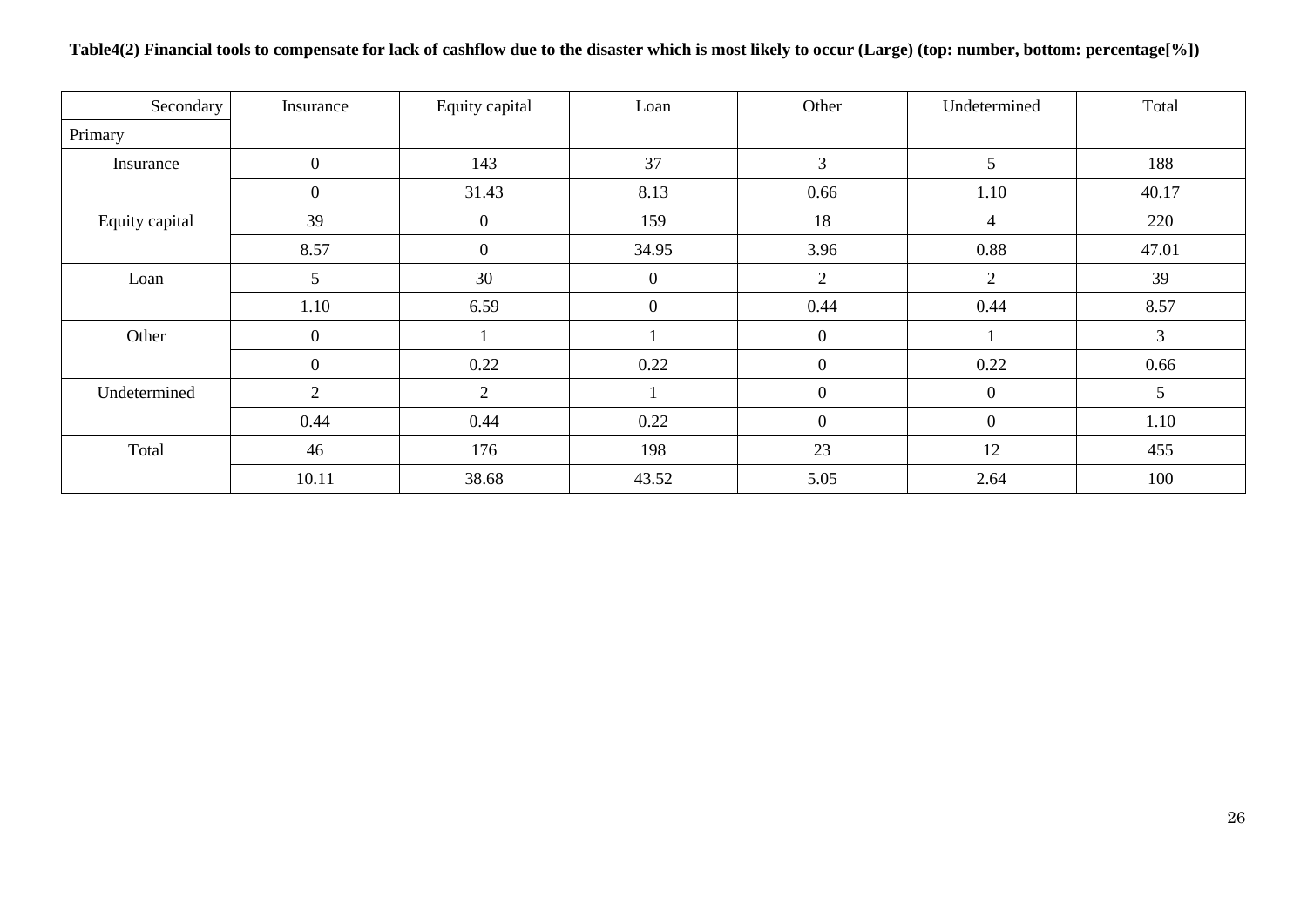| Secondary      | Insurance        | Equity capital   | Loan         | Other          | Undetermined   | Total |
|----------------|------------------|------------------|--------------|----------------|----------------|-------|
| Primary        |                  |                  |              |                |                |       |
| Insurance      | $\overline{0}$   | 266              | 60           | $\overline{4}$ | 5              | 335   |
|                | $\boldsymbol{0}$ | 32.01            | 7.22         | 0.48           | 0.60           | 40.31 |
| Equity capital | 77               | $\boldsymbol{0}$ | 296          | 26             | 8              | 407   |
|                | 9.27             | $\boldsymbol{0}$ | 35.62        | 3.13           | 0.96           | 48.98 |
| Loan           | 15               | 50               | $\mathbf{0}$ | $\mathfrak{2}$ | 4              | 71    |
|                | 1.81             | 6.02             | $\mathbf{0}$ | 0.24           | 0.48           | 8.54  |
| Other          | $\overline{2}$   | $\overline{2}$   | 4            | $\mathbf{0}$   |                | 9     |
|                | 0.24             | 0.24             | 0.48         | $\overline{0}$ | 0.12           | 1.08  |
| Undetermined   | 4                | $\overline{4}$   |              | $\mathbf{0}$   | $\overline{0}$ | 9     |
|                | 0.48             | 0.48             | 0.12         | 0.00           | $\overline{0}$ | 1.08  |
| Total          | 98               | 322              | 361          | 32             | 18             | 831   |
|                | 11.79            | 38.75            | 43.44        | 3.85           | 2.17           | 100   |

# **Table4(3) Financial tools to compensate for lack of cashflow due to the disaster which is most likely to occur (All) (top: number, bottom: percentage[%])**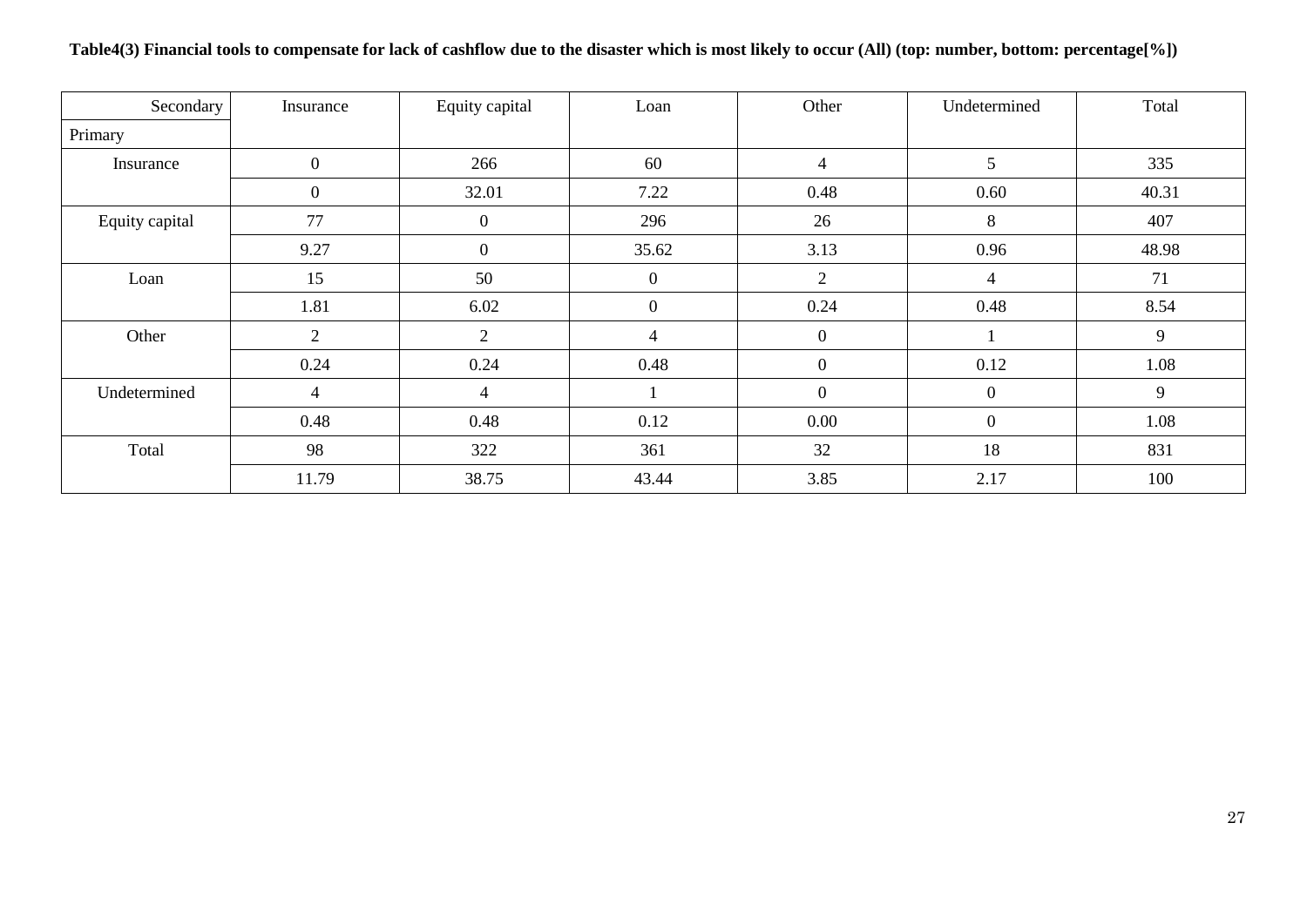**Table 5. Determinants of identifying a disaster and adopting BCP/BCM (estimation method: seemingly unrelated regression)**

**The first dependent variable, "Disaster," is an indicator variable which takes 1 if the company identifies the disaster which is most likely to occur; and 0 otherwise.**

| The second dependent variable, "BCP/BCM," is an indicator variable which takes 1 if the company plans BCP or BCM; and 0 otherwise. |  |  |  |  |
|------------------------------------------------------------------------------------------------------------------------------------|--|--|--|--|
|------------------------------------------------------------------------------------------------------------------------------------|--|--|--|--|

|                              |            | All        | <b>Financial Statements Statistics of</b> |            |            |                          |             |            |  |  |
|------------------------------|------------|------------|-------------------------------------------|------------|------------|--------------------------|-------------|------------|--|--|
|                              |            |            |                                           |            |            | Corporations by Industry |             |            |  |  |
|                              |            | All        |                                           | Small      |            | Medium                   | Large       |            |  |  |
|                              | Disaster   | BCP/BCM    | Disaster                                  | BCP/BCM    | Disaster   | BCP/BCM                  | Disaster    | BCP/BCM    |  |  |
|                              |            |            |                                           |            |            |                          |             |            |  |  |
| Outside director             | 0.0699     | 0.0877     | $-0.0682$                                 | 0.0104     | $0.210**$  | $-0.0519$                | $-0.101$    | 0.00894    |  |  |
|                              | (0.0602)   | (0.0610)   | (0.123)                                   | (0.109)    | (0.0954)   | (0.0970)                 | (0.109)     | (0.122)    |  |  |
| Risk management:             | $0.208***$ | $0.331***$ | $0.217***$                                | $0.246***$ | $0.210***$ | $0.396***$               | $0.179***$  | $0.253***$ |  |  |
| with manager's commitment    | (0.0278)   | (0.0282)   | (0.0467)                                  | (0.0415)   | (0.0449)   | (0.0456)                 | (0.0580)    | (0.0647)   |  |  |
| Risk management:             | $-0.0550$  | 0.0267     | $-0.0325$                                 | 0.00804    | $-0.115*$  | 0.0534                   | 0.0644      | 0.00961    |  |  |
| no manager's commitment      | (0.0360)   | (0.0365)   | (0.0549)                                  | (0.0489)   | (0.0591)   | (0.0601)                 | (0.0848)    | (0.0946)   |  |  |
| Risk management:             | $-0.0510*$ | 0.00207    | $-0.102*$                                 | $-0.0140$  | $-0.0430$  | $0.108***$               | $-0.0195$   | $-0.0757$  |  |  |
| cross-sectoral               | (0.0273)   | (0.0277)   | (0.0566)                                  | (0.0504)   | (0.0409)   | (0.0416)                 | (0.0484)    | (0.0540)   |  |  |
| Risk manager: accounting     | 0.0619     | $-0.0121$  | 0.121                                     | 0.0753     | 0.00499    | 0.167                    | 0.0353      | $-0.0143$  |  |  |
|                              | (0.0751)   | (0.0761)   | (0.118)                                   | (0.105)    | (0.114)    | (0.116)                  | (0.239)     | (0.267)    |  |  |
| Risk finance: cross-sectoral | $-0.00165$ | 0.0273     | 0.0635                                    | 0.0213     | 0.0269     | $-0.0723$                | $-0.158***$ | 0.109      |  |  |
|                              | (0.0313)   | (0.0317)   | (0.0609)                                  | (0.0542)   | (0.0480)   | (0.0488)                 | (0.0610)    | (0.0680)   |  |  |
| Risk finance: accounting     | 0.0125     | 0.0386     | 0.0210                                    | $-0.0941$  | 0.0342     | $-0.00137$               | $-0.0439$   | $0.139**$  |  |  |
|                              | (0.0337)   | (0.0342)   | (0.0649)                                  | (0.0577)   | (0.0551)   | (0.0561)                 | (0.0605)    | (0.0675)   |  |  |
| Earthquake risk: middle      | 0.0327     | $-0.0258$  | 0.00652                                   | 0.0120     | 0.0621     | $-0.0992$                | 0.00693     | $-0.0159$  |  |  |
|                              | (0.0441)   | (0.0447)   | (0.0715)                                  | (0.0636)   | (0.0661)   | (0.0672)                 | (0.107)     | (0.120)    |  |  |
| Earthquake risk: high        | $0.0839*$  | $-0.0122$  | 0.0352                                    | 0.0186     | $0.161**$  | $-0.0550$                | $-0.0293$   | 0.00909    |  |  |
|                              | (0.0432)   | (0.0438)   | (0.0709)                                  | (0.0631)   | (0.0667)   | (0.0678)                 | (0.0996)    | (0.111)    |  |  |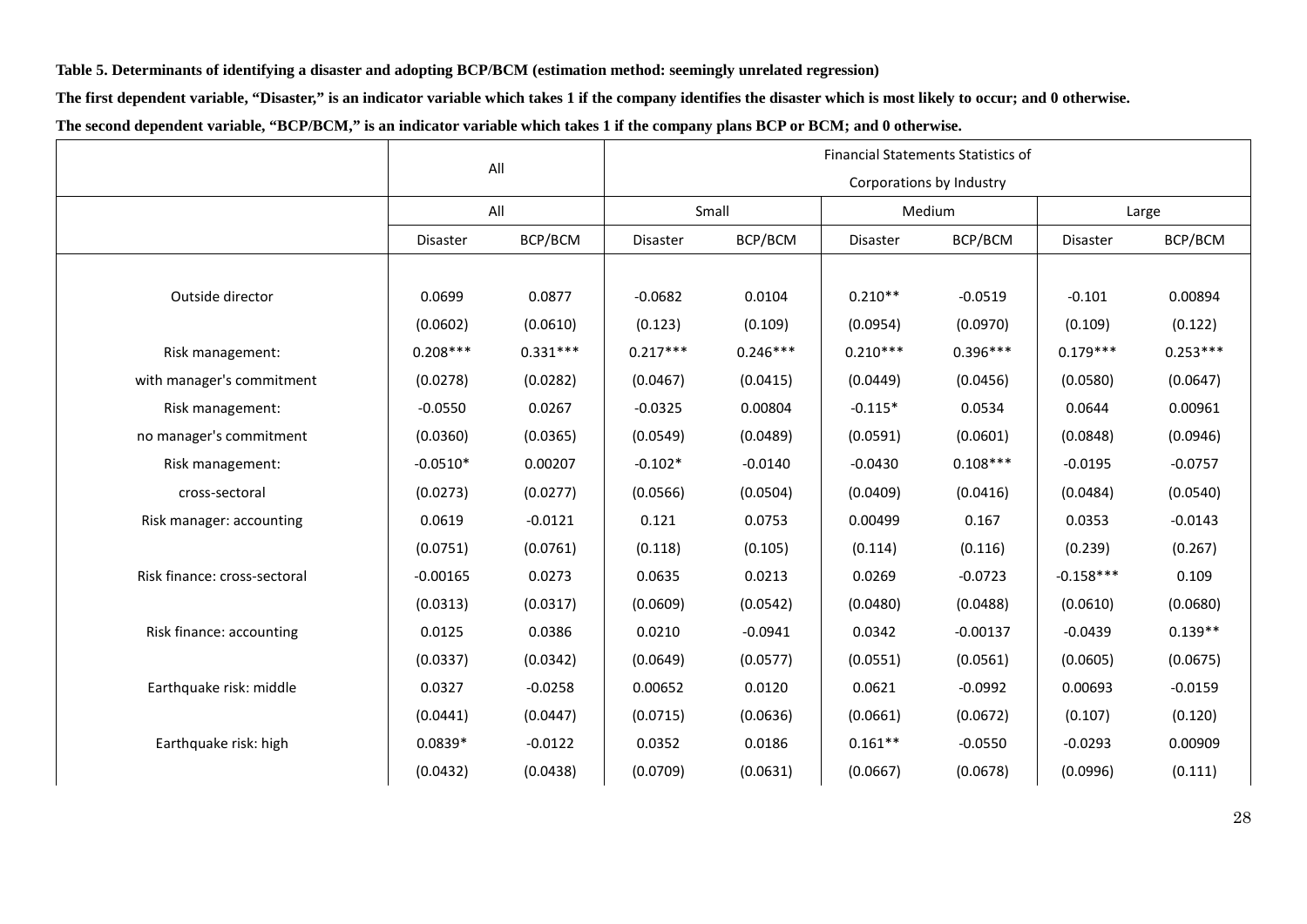|                             |             | All         |            | <b>Financial Statements Statistics of</b> |            |                          |            |            |  |  |  |
|-----------------------------|-------------|-------------|------------|-------------------------------------------|------------|--------------------------|------------|------------|--|--|--|
|                             |             |             |            |                                           |            | Corporations by Industry |            |            |  |  |  |
|                             |             | All         |            | Small                                     |            | Medium                   | Large      |            |  |  |  |
|                             | Disaster    | BCP/BCM     | Disaster   | BCP/BCM                                   | Disaster   | BCP/BCM                  | Disaster   | BCP/BCM    |  |  |  |
| Experience: earthquake      | $0.0480*$   | 0.0361      | 0.0141     | 0.00399                                   | $0.0677*$  | 0.0321                   | 0.0582     | 0.0399     |  |  |  |
|                             | (0.0258)    | (0.0262)    | (0.0495)   | (0.0440)                                  | (0.0403)   | (0.0410)                 | (0.0449)   | (0.0501)   |  |  |  |
| Experience: typhoon         | $0.0494*$   | $-0.00456$  | $0.0873*$  | 0.0441                                    | $-0.0114$  | $-0.0545$                | $0.0845*$  | $-0.125**$ |  |  |  |
|                             | (0.0267)    | (0.0271)    | (0.0459)   | (0.0409)                                  | (0.0453)   | (0.0461)                 | (0.0494)   | (0.0551)   |  |  |  |
| Experience: other disasters | 0.0156      | $-0.0141$   | 0.0440     | $-0.0655$                                 | $-0.00265$ | $-0.0479$                | 0.00501    | $0.146**$  |  |  |  |
|                             | (0.0312)    | (0.0316)    | (0.0570)   | (0.0508)                                  | (0.0510)   | (0.0519)                 | (0.0552)   | (0.0616)   |  |  |  |
| Motto: with risk management | $-0.0151$   | $-0.0293$   | $-0.0816$  | 0.0457                                    | $-0.00601$ | $-0.100**$               | 0.0610     | $-0.00480$ |  |  |  |
|                             | (0.0303)    | (0.0307)    | (0.0607)   | (0.0541)                                  | (0.0453)   | (0.0461)                 | (0.0527)   | (0.0588)   |  |  |  |
| Motto: unknown              | $-0.0102$   | $-0.140**$  | $-0.0637$  | $-0.0930$                                 | 0.0767     | $-0.204**$               | $-0.0898$  | 0.0210     |  |  |  |
|                             | (0.0540)    | (0.0548)    | (0.0879)   | (0.0782)                                  | (0.0868)   | (0.0883)                 | (0.126)    | (0.140)    |  |  |  |
| Motto: no motto             | $-0.116**$  | $-0.152***$ | $-0.148*$  | $-0.109$                                  | $-0.112$   | $-0.208***$              | $-0.0845$  | $-0.0208$  |  |  |  |
|                             | (0.0466)    | (0.0472)    | (0.0753)   | (0.0671)                                  | (0.0768)   | (0.0781)                 | (0.0987)   | (0.110)    |  |  |  |
| CSR: with risk management   | $0.126***$  | $0.191***$  | $0.161***$ | $0.165***$                                | $0.141***$ | $0.193***$               | 0.0645     | $0.200***$ |  |  |  |
|                             | (0.0295)    | (0.0299)    | (0.0555)   | (0.0494)                                  | (0.0457)   | (0.0465)                 | (0.0528)   | (0.0589)   |  |  |  |
| CSR: unknown                | $0.142***$  | 0.0701      | $0.188**$  | 0.0374                                    | 0.0877     | 0.0802                   | 0.139      | $-0.00131$ |  |  |  |
|                             | (0.0467)    | (0.0473)    | (0.0875)   | (0.0779)                                  | (0.0689)   | (0.0700)                 | (0.0952)   | (0.106)    |  |  |  |
| CSR: no CSR                 | 0.0131      | 0.0283      | $-0.0247$  | $-0.0719$                                 | 0.0399     | $0.117**$                | 0.0812     | 0.0957     |  |  |  |
|                             | (0.0344)    | (0.0349)    | (0.0555)   | (0.0494)                                  | (0.0584)   | (0.0594)                 | (0.0665)   | (0.0742)   |  |  |  |
| Operating profit ratio      | $-0.000560$ | $-0.00184$  | 0.000116   | 0.000208                                  | $-0.00126$ | $-0.00112$               | $-0.00121$ | $-0.00404$ |  |  |  |
|                             | (0.00161)   | (0.00164)   | (0.00313)  | (0.00279)                                 | (0.00275)  | (0.00280)                | (0.00264)  | (0.00295)  |  |  |  |
| Sector: construction        | 0.0719      | $-0.109$    | $-0.172$   | 0.109                                     | 0.0909     | 0.00983                  | 0.166      | $-0.0737$  |  |  |  |
|                             | (0.301)     | (0.305)     | (0.115)    | (0.102)                                   | (0.298)    | (0.303)                  | (0.122)    | (0.136)    |  |  |  |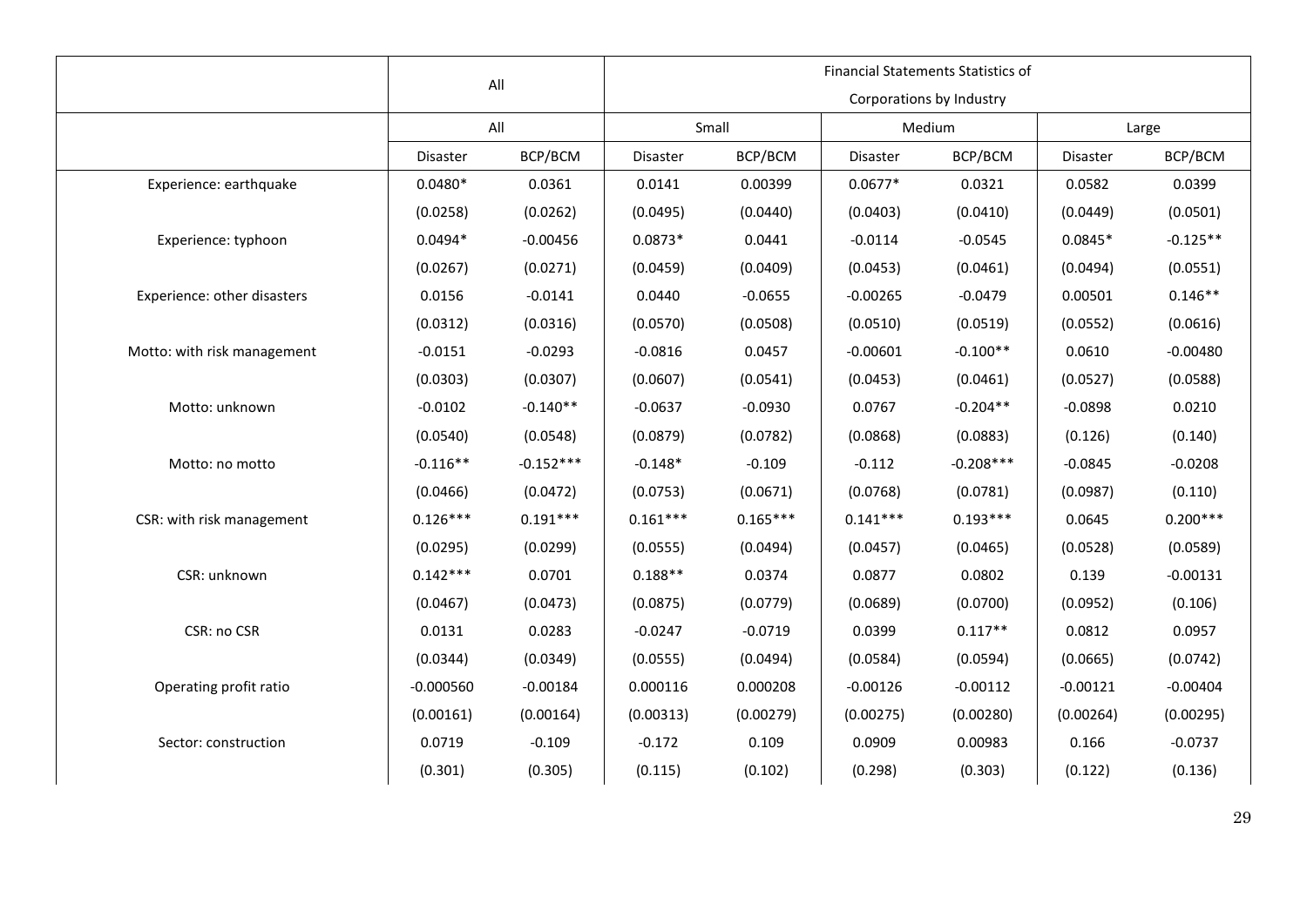|                        |            | All         |            | Financial Statements Statistics of |           |                          |           |            |  |  |  |
|------------------------|------------|-------------|------------|------------------------------------|-----------|--------------------------|-----------|------------|--|--|--|
|                        |            |             |            |                                    |           | Corporations by Industry |           |            |  |  |  |
|                        |            | All         |            | Small                              |           | Medium                   | Large     |            |  |  |  |
|                        | Disaster   | BCP/BCM     | Disaster   | BCP/BCM                            | Disaster  | BCP/BCM                  | Disaster  | BCP/BCM    |  |  |  |
| Sector: infrastructure | 0.130      | $-0.000660$ |            |                                    | 0.0523    | $-0.0591$                | 0.251     | $-0.107$   |  |  |  |
|                        | (0.331)    | (0.336)     |            |                                    | (0.415)   | (0.422)                  | (0.171)   | (0.191)    |  |  |  |
| Sector: manufacturing  | 0.156      | $-0.129$    | $-0.0748$  | 0.0965                             | 0.166     | $-0.0602$                | $0.194*$  | $-0.0914$  |  |  |  |
|                        | (0.300)    | (0.304)     | (0.108)    | (0.0961)                           | (0.297)   | (0.302)                  | (0.0998)  | (0.111)    |  |  |  |
| Sector: steel          | 0.179      | 0.256       |            |                                    |           |                          | 0.376     | 0.295      |  |  |  |
|                        | (0.391)    | (0.397)     |            |                                    |           |                          | (0.255)   | (0.285)    |  |  |  |
| Sector: real estate    | 0.0208     | $-0.240$    | $-0.185$   | $-0.0187$                          | $-0.0241$ | $-0.209$                 | 0.0367    | $-0.176$   |  |  |  |
|                        | (0.302)    | (0.306)     | (0.124)    | (0.110)                            | (0.301)   | (0.306)                  | (0.124)   | (0.139)    |  |  |  |
| Sector: retailing      | 0.0537     | $-0.232$    | $-0.142$   | 0.0410                             | 0.0316    | $-0.145$                 | 0.133     | $-0.265**$ |  |  |  |
|                        | (0.300)    | (0.304)     | (0.107)    | (0.0953)                           | (0.296)   | (0.301)                  | (0.102)   | (0.114)    |  |  |  |
| Sector: service        | 0.0654     | $-0.142$    | $-0.181$   | 0.0767                             | 0.0635    | 0.0379                   | 0.157     | $-0.208*$  |  |  |  |
|                        | (0.301)    | (0.305)     | (0.112)    | (0.0995)                           | (0.298)   | (0.303)                  | (0.112)   | (0.125)    |  |  |  |
| Sector: transportation | 0.145      | $-0.195$    |            |                                    | 0.142     | $-0.232$                 |           |            |  |  |  |
|                        | (0.303)    | (0.307)     |            |                                    | (0.304)   | (0.309)                  |           |            |  |  |  |
| Area: Tohoku           | 0.130      | 0.0726      | 0.0624     | 0.130                              | $0.210*$  | $-0.0216$                | $-0.0184$ | $-0.228$   |  |  |  |
|                        | (0.0796)   | (0.0806)    | (0.134)    | (0.120)                            | (0.110)   | (0.112)                  | (0.272)   | (0.303)    |  |  |  |
| Area: Kanto            | 0.0140     | $0.180**$   | $-0.00678$ | $0.282***$                         | 0.0143    | 0.0806                   | 0.123     | $-0.419$   |  |  |  |
|                        | (0.0709)   | (0.0718)    | (0.117)    | (0.104)                            | (0.103)   | (0.104)                  | (0.243)   | (0.271)    |  |  |  |
| Area: Chubu            | 0.0103     | $0.131*$    | $-0.0958$  | $0.267***$                         | 0.0836    | 0.0603                   | 0.138     | $-0.496*$  |  |  |  |
|                        | (0.0676)   | (0.0685)    | (0.110)    | (0.0978)                           | (0.0961)  | (0.0977)                 | (0.240)   | (0.268)    |  |  |  |
| Area: Kinki            | $-0.00490$ | 0.0746      | 0.00388    | $0.193*$                           | $-0.0243$ | $-0.0893$                | 0.0775    | $-0.440*$  |  |  |  |
|                        | (0.0682)   | (0.0691)    | (0.111)    | (0.0989)                           | (0.0993)  | (0.101)                  | (0.240)   | (0.267)    |  |  |  |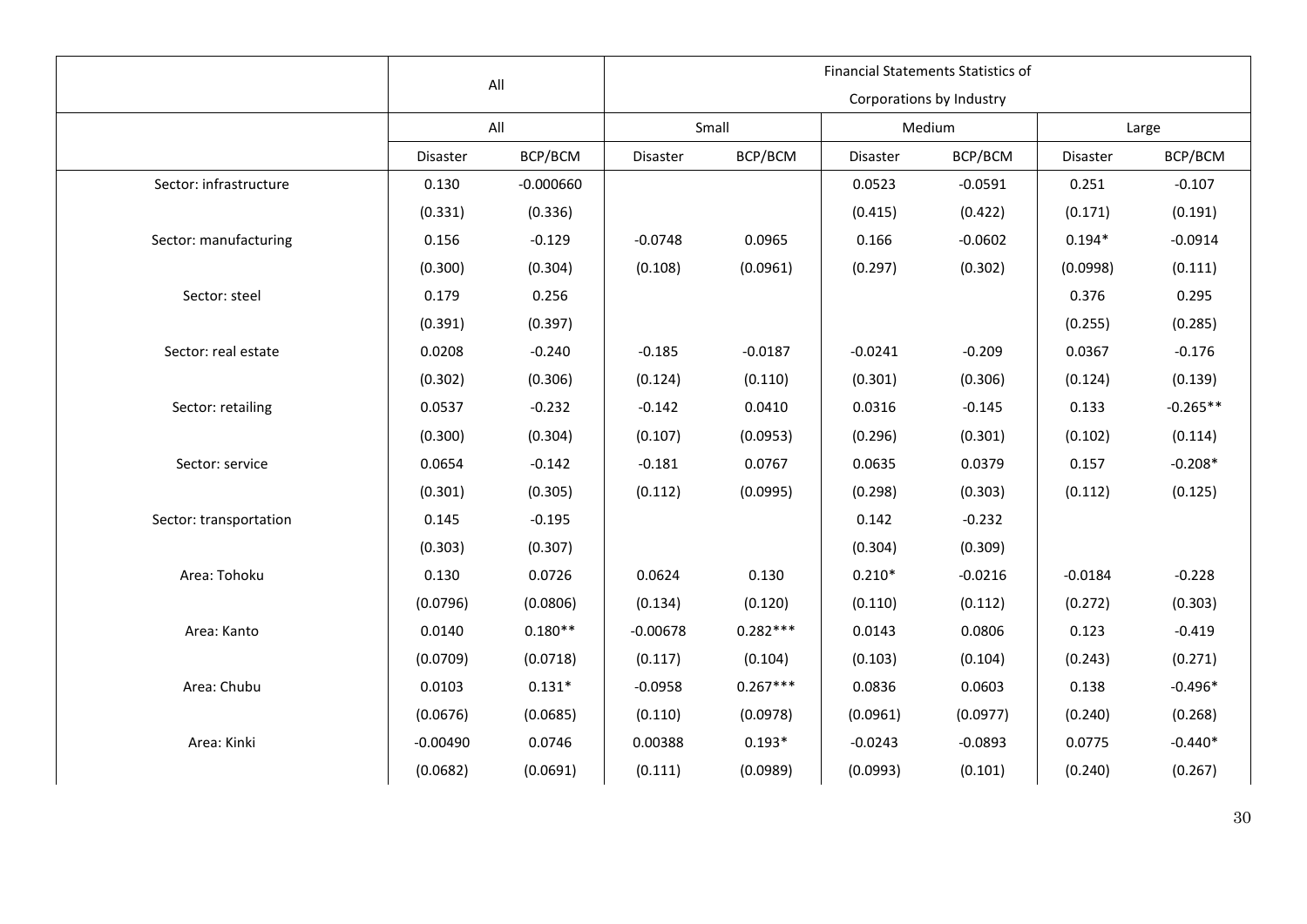|                                    |                 | All         |                 |             | <b>Financial Statements Statistics of</b> |                          |             |              |
|------------------------------------|-----------------|-------------|-----------------|-------------|-------------------------------------------|--------------------------|-------------|--------------|
|                                    |                 |             |                 |             |                                           | Corporations by Industry |             |              |
|                                    |                 | All         |                 | Small       |                                           | Medium                   | Large       |              |
|                                    | <b>Disaster</b> | BCP/BCM     | <b>Disaster</b> | BCP/BCM     | Disaster                                  | BCP/BCM                  | Disaster    | BCP/BCM      |
| Area: Chugoku                      | 0.00867         | 0.0357      | $-0.158$        | $0.233*$    | 0.128                                     | $-0.152$                 | 0.0248      | $-0.205$     |
|                                    | (0.0825)        | (0.0836)    | (0.134)         | (0.120)     | (0.120)                                   | (0.122)                  | (0.267)     | (0.298)      |
| Area: Shikoku                      | 0.0437          | $0.227**$   | $-0.0201$       | $0.291**$   | 0.00426                                   | $0.253*$                 | 0.116       | $-0.107$     |
|                                    | (0.0923)        | (0.0935)    | (0.142)         | (0.127)     | (0.148)                                   | (0.150)                  | (0.301)     | (0.336)      |
| Area: Kyushu                       | 0.0297          | $-0.00854$  | $-0.0955$       | 0.0621      | 0.151                                     | $-0.0608$                | 0.0633      | $-0.477*$    |
|                                    | (0.0774)        | (0.0784)    | (0.123)         | (0.110)     | (0.118)                                   | (0.120)                  | (0.250)     | (0.279)      |
| Fixed asset ratio                  | 0.000139        | $-0.000529$ | $-0.000350$     | $-0.000318$ | 0.00116                                   | 1.26e-05                 | $-0.000561$ | $-0.00239**$ |
|                                    | (0.000542)      | (0.000550)  | (0.000950)      | (0.000846)  | (0.000899)                                | (0.000914)               | (0.00103)   | (0.00115)    |
| Determinant of insurance:          | $0.219***$      | $-0.0201$   | $0.312***$      | 0.124       | $0.265***$                                | $-0.114$                 | $-0.0882$   | $-0.136$     |
| area risk                          | (0.0571)        | (0.0578)    | (0.0966)        | (0.0860)    | (0.0873)                                  | (0.0888)                 | (0.124)     | (0.139)      |
| Determinant of insurance:          | $0.135**$       | 0.00719     | 0.146           | 0.116       | $0.185**$                                 | $-0.127$                 | $-0.123$    | 0.0211       |
| business risk                      | (0.0534)        | (0.0541)    | (0.0909)        | (0.0809)    | (0.0800)                                  | (0.0814)                 | (0.117)     | (0.130)      |
| Determinant of insurance:          | $0.135***$      | $-0.0651$   | $0.168*$        | 0.0426      | $0.132*$                                  | $-0.188**$               | $-0.0628$   | $-0.0668$    |
| financial damage                   | (0.0514)        | (0.0521)    | (0.0863)        | (0.0768)    | (0.0784)                                  | (0.0797)                 | (0.111)     | (0.124)      |
| Respondent:                        | 0.0724          | $-0.238***$ | 0.0736          | $-0.0925$   | 0.0583                                    | $-0.402***$              | 0.0360      | $-0.165$     |
| accounting                         | (0.0535)        | (0.0542)    | (0.0837)        | (0.0745)    | (0.0848)                                  | (0.0862)                 | (0.153)     | (0.171)      |
| Respondent:                        | 0.0255          | 0.209       | 0.304           | $-0.124$    | 0.466                                     | 0.116                    | $-0.0931$   | 0.198        |
| risk management/ insurance         | (0.143)         | (0.145)     | (0.450)         | (0.401)     | (0.431)                                   | (0.438)                  | (0.149)     | (0.166)      |
| Respondent:                        | 5.96e-05        | 0.00968     | $-0.00815$      | $-0.0112$   | $-0.0112$                                 | $-0.0170$                | 0.0347      | $0.122**$    |
| Other                              | (0.0271)        | (0.0275)    | (0.0460)        | (0.0409)    | (0.0425)                                  | (0.0432)                 | (0.0528)    | (0.0589)     |
| First compensation: equity capital | $0.166***$      | $0.0686***$ | $0.159***$      | $0.0767*$   | $0.175***$                                | 0.0455                   | $0.157***$  | 0.00752      |
|                                    | (0.0250)        | (0.0254)    | (0.0453)        | (0.0403)    | (0.0392)                                  | (0.0399)                 | (0.0452)    | (0.0505)     |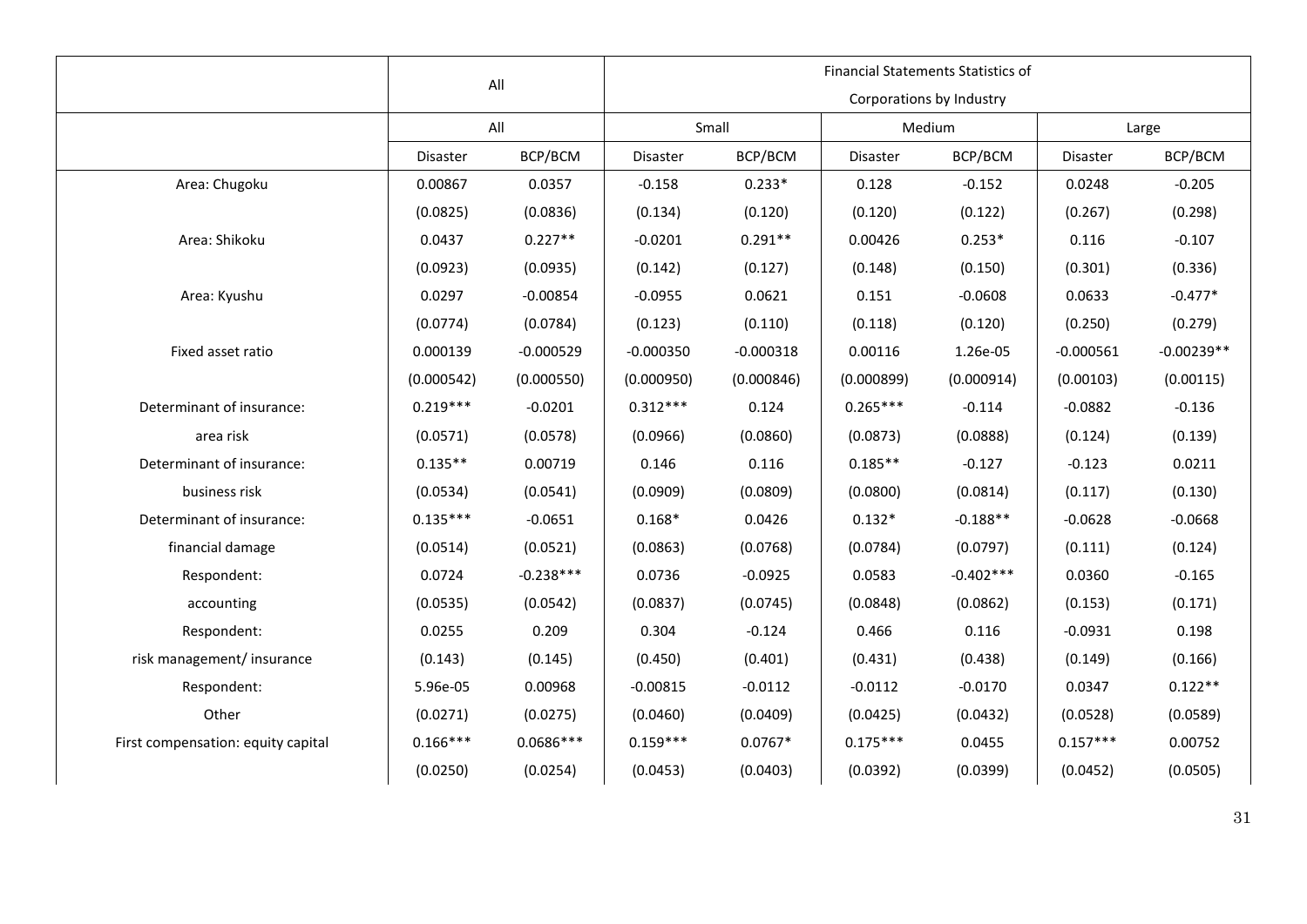|              |          | All     |                 | <b>Financial Statements Statistics of</b> |                 |         |          |            |  |  |  |
|--------------|----------|---------|-----------------|-------------------------------------------|-----------------|---------|----------|------------|--|--|--|
|              |          |         |                 | Corporations by Industry                  |                 |         |          |            |  |  |  |
|              | All      |         |                 | Small                                     |                 | Medium  |          | Large      |  |  |  |
|              | Disaster | BCP/BCM | <b>Disaster</b> | BCP/BCM                                   | <b>Disaster</b> | BCP/BCM | Disaster | BCP/BCM    |  |  |  |
| Constant     | 0.156    | 0.297   | $0.438**$       | $-0.189$                                  | $-0.00556$      | 0.491   | 0.468    | $1.031***$ |  |  |  |
|              | (0.308)  | (0.312) | (0.182)         | (0.162)                                   | (0.314)         | (0.319) | (0.291)  | (0.325)    |  |  |  |
|              |          |         |                 |                                           |                 |         |          |            |  |  |  |
| Observations | 1,456    | 1,456   | 537             | 537                                       | 578             | 578     | 341      | 341        |  |  |  |
| R-squared    | 0.182    | 0.269   | 0.199           | 0.257                                     | 0.217           | 0.315   | 0.193    | 0.269      |  |  |  |

**Robust standard errors in parentheses. \*\*\* p<0.01, \*\* p<0.05, \* p<0.1**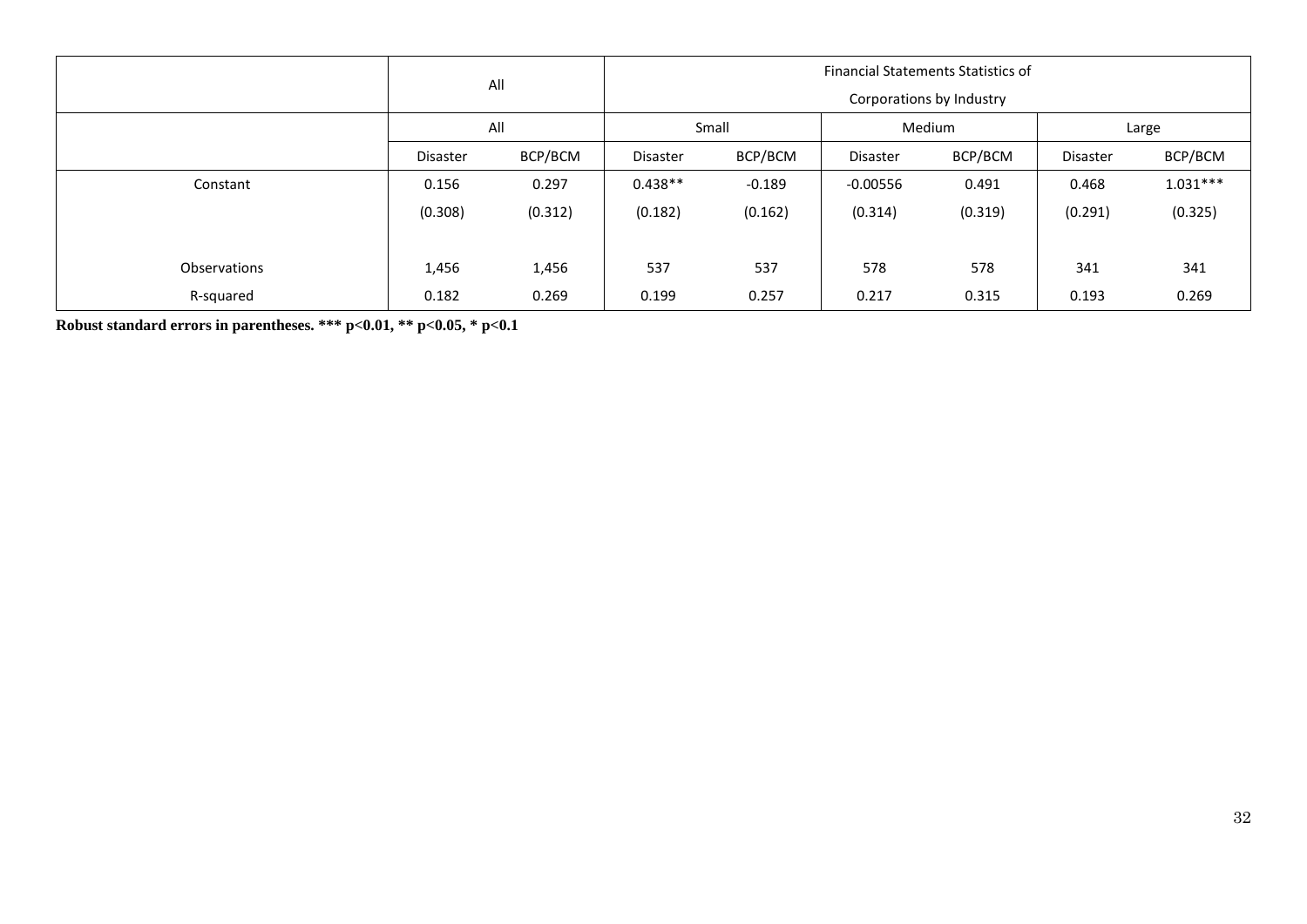#### **Table 6 Determinants of Disaster Awareness and Belief Formation (estimation method: sample selection probit)**

**The first stage dependent variable in the selection equation, "Identify," is an indicator variable which takes 1 if the company identifies the disaster which is most likely to occur; and 0 otherwise.**

**The second stage dependent variable, "Probability," is an indicator variable which takes 1 if the company estimate the probability of the most likely disaster; and 0 otherwise.**

|                               | Coef.      | Robust Std. Err. |
|-------------------------------|------------|------------------|
|                               |            |                  |
| Determinants of "Probability" |            |                  |
| in the second stage           |            |                  |
| Earthquake risk:              |            |                  |
| middle                        | 0.16115    | $(0.089846)*$    |
| high                          | 0.312952   | $(0.107739)$ *** |
|                               |            |                  |
| Experience of earthquake      | 0.124009   | (0.093915)       |
| Experience of typhoon         | 0.189179   | $(0.096163)$ **  |
|                               |            |                  |
| Motto:                        |            |                  |
| with risk management          | 0.195091   | (0.204665)       |
| unknown                       | 0.17373    | (0.141513)       |
| no motto                      | $-0.14416$ | (0.139063)       |
|                               |            |                  |
| fixed asset ratio             | 0.004393   | $(0.001611)$ *** |
| constant                      | $-1.25964$ | $(0.298428)$ *** |
|                               |            |                  |
| Determinants of "Disaster"    |            |                  |
| in the first stage            |            |                  |
| Earthquake risk:              |            |                  |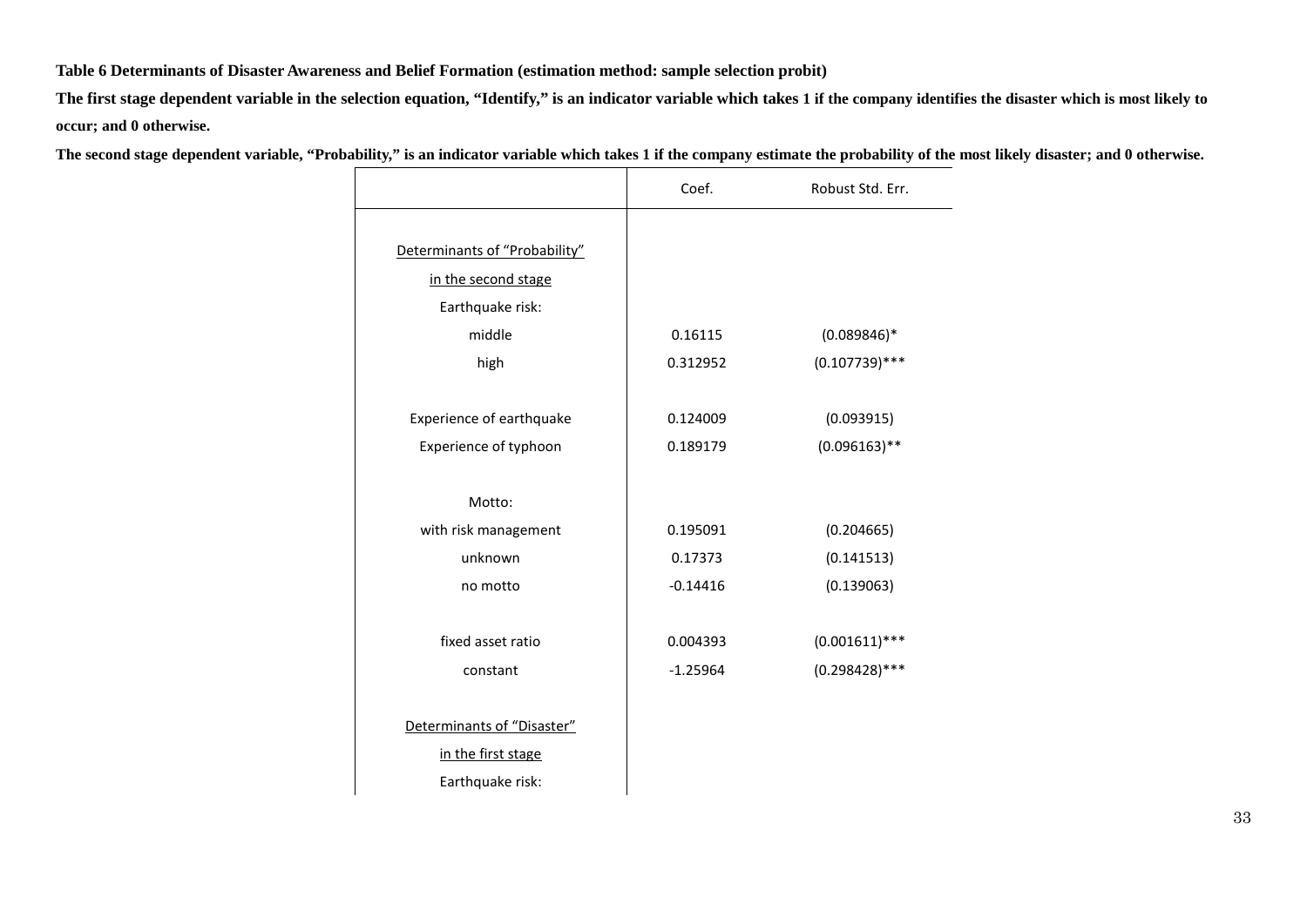|                                        | Coef.      | Robust Std. Err. |
|----------------------------------------|------------|------------------|
| middle                                 | 0.171182   | (0.125373)       |
| high                                   | 0.252256   | $(0.104554)$ **  |
|                                        |            |                  |
| Experience of earthquake               | 0.21994    | $(0.061461)$ *** |
| Experience of typhoon                  | 0.222955   | $(0.076891)$ *** |
|                                        |            |                  |
| Motto:                                 |            |                  |
| with risk management                   | 0.653962   | $(0.076497)$ *** |
| unknown                                | 0.182219   | (0.121269)       |
| no motto                               | $-0.09841$ | (0.076621)       |
|                                        |            |                  |
| fixed asset ratio                      | 0.001768   | (0.00139)        |
| constant                               | $-0.07415$ | (0.114859)       |
|                                        |            |                  |
| Correlation between the error terms in |            |                  |
| the first and second stages            | 0.649274   | 0.83106          |
| Number of observation                  | 1,648      |                  |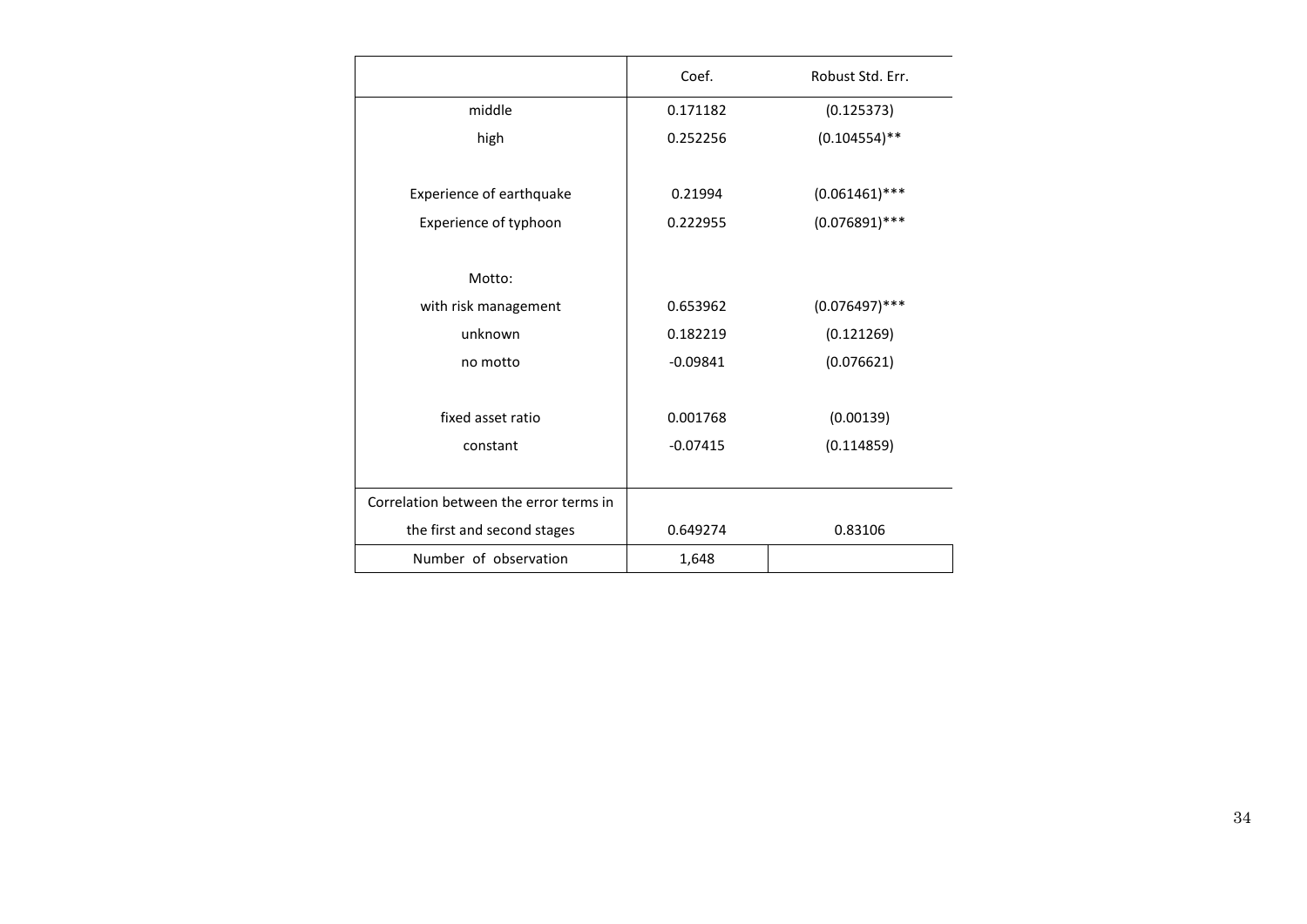**Table 7 Pecking Order of Risk Financing (estimation method: linear probability model)**

**The first dependent variable, "Order 1," is an indicator variable which takes one if primary for compensation is insurance; and zero otherwise.**

**The second dependent variable, "Order 2," is an indicator variable which takes one if primary financing tools for compensation is insurance and secondary is equity capital; and zero otherwise.**

**The third dependent variable, "Order 3," is an indicator variable which takes one if primary and secondary financing tools for compensation are insurance and equity capital; and zero otherwise.**

|                                |             |             | Financial Statements Statistics of |             | <b>Financial Statements Statistics of</b> |            |                          |            | Financial Statements Statistics of |            |                          |          |
|--------------------------------|-------------|-------------|------------------------------------|-------------|-------------------------------------------|------------|--------------------------|------------|------------------------------------|------------|--------------------------|----------|
|                                | All         |             | Corporations by Industry           |             | All                                       |            | Corporations by Industry |            | All                                |            | Corporations by Industry |          |
| <b>Block</b>                   | All         | Small       | Medium                             | Large       | All                                       | Small      | Medium                   | Large      | All                                | Small      | Medium                   | Large    |
| Independent variables          | Order 1     | Order 1     | Order 1                            | Order 1     | Order 2                                   | Order 2    | Order 2                  | Order 2    | Order 3                            | Order 3    | Order 3                  | Order 3  |
|                                |             |             |                                    |             |                                           |            |                          |            |                                    |            |                          |          |
| Estimation of loss on assets   | $-0.138$    | $-0.458**$  | $-0.0999$                          | $-0.194$    | $-0.00863$                                | 0.434      | $-0.0255$                | $-0.300$   | 0.123                              | 0.170      | 0.0293                   | 0.00863  |
|                                | (0.116)     | (0.194)     | (0.218)                            | (0.238)     | (0.121)                                   | (0.350)    | (0.221)                  | (0.259)    | (0.131)                            | (0.391)    | (0.245)                  | (0.273)  |
| Estimation of loss on business | 0.0525      | $0.476**$   | $-0.0305$                          | $-0.138$    | $-0.0779$                                 | $-0.590*$  | $-0.0496$                | 0.0415     | $-0.125$                           | $-0.400$   | 0.00309                  | 0.0127   |
|                                | (0.122)     | (0.201)     | (0.215)                            | (0.198)     | (0.125)                                   | (0.351)    | (0.235)                  | (0.220)    | (0.138)                            | (0.394)    | (0.229)                  | (0.276)  |
| Missing dummy on assets        | $-0.735***$ | $-0.865***$ | $-0.0435$                          | $-0.947***$ | $-0.248$                                  | 0.00348    | $-0.0556$                | $-0.655**$ | $-0.0670$                          | 0.105      | $-0.0930$                | $-0.319$ |
|                                | (0.107)     | (0.311)     | (0.150)                            | (0.273)     | (0.262)                                   | (0.328)    | (0.145)                  | (0.298)    | (0.212)                            | (0.371)    | (0.183)                  | (0.320)  |
| Missing dummy on business      | $0.731***$  | $0.864**$   |                                    | $0.920***$  | 0.240                                     | $-0.133$   |                          | $0.558**$  | $-0.00706$                         | $-0.314$   |                          | 0.155    |
|                                | (0.109)     | (0.345)     |                                    | (0.244)     | (0.265)                                   | (0.395)    |                          | (0.275)    | (0.217)                            | (0.429)    |                          | (0.296)  |
| Outside director               | 0.0236      | 0.00944     | 0.121                              | $-0.0826$   | $-0.0812$                                 | $-0.124$   | $-0.0540$                | $-0.0556$  | $-0.194*$                          | $-0.271$   | $-0.249$                 | 0.132    |
|                                | (0.101)     | (0.216)     | (0.168)                            | (0.247)     | (0.111)                                   | (0.229)    | (0.185)                  | (0.322)    | (0.116)                            | (0.242)    | (0.188)                  | (0.337)  |
| Identification of disaster     | 0.0786      | 0.175       | 0.0221                             | $-0.0667$   | 0.0851                                    | 0.261      | 0.0185                   | 0.0331     | 0.106                              | 0.350      | $-0.0852$                | 0.0421   |
|                                | (0.0885)    | (0.172)     | (0.171)                            | (0.186)     | (0.0972)                                  | (0.216)    | (0.167)                  | (0.218)    | (0.103)                            | (0.235)    | (0.200)                  | (0.237)  |
| Risk management:               | 0.0356      | $-0.0938$   | $-0.0188$                          | $0.368***$  | 0.00293                                   | $-0.00741$ | $-0.0638$                | $0.305**$  | 0.0278                             | 0.0550     | $-0.0652$                | $0.258*$ |
| with manager's commitment      | (0.0484)    | (0.0827)    | (0.0862)                           | (0.0986)    | (0.0534)                                  | (0.0923)   | (0.0993)                 | (0.130)    | (0.0555)                           | (0.0970)   | (0.101)                  | (0.149)  |
| Risk management:               | 0.0494      | $-0.0508$   | 0.0683                             | 0.0207      | 0.0448                                    | $-0.0338$  | 0.0449                   | 0.208      | 0.00264                            | $-0.00748$ | $-0.0813$                | 0.179    |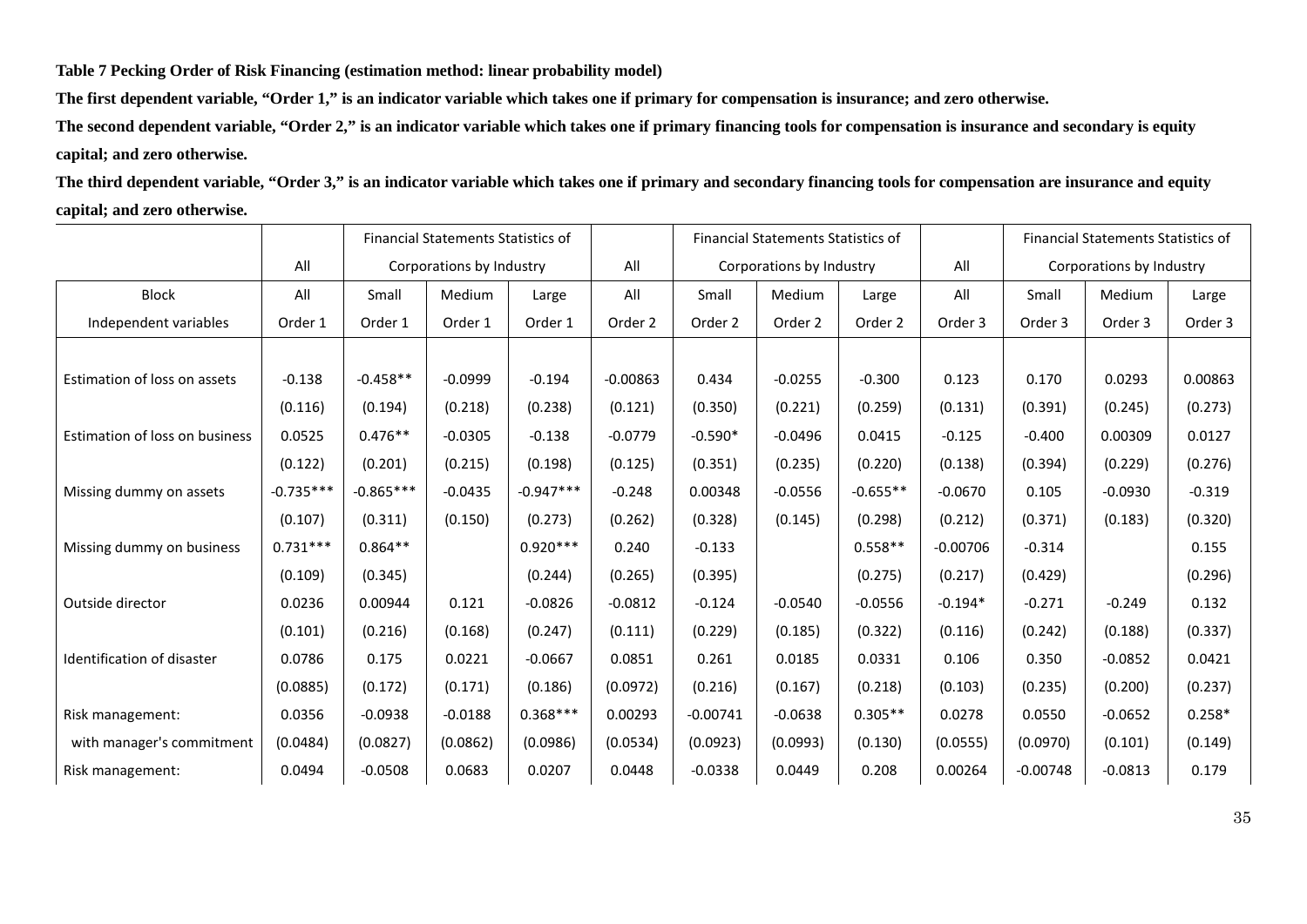|                              |            | Financial Statements Statistics of |            |           |            | <b>Financial Statements Statistics of</b> |           |            |            | Financial Statements Statistics of |            |           |
|------------------------------|------------|------------------------------------|------------|-----------|------------|-------------------------------------------|-----------|------------|------------|------------------------------------|------------|-----------|
|                              | All        | Corporations by Industry           |            |           | All        | Corporations by Industry                  |           |            | All        | Corporations by Industry           |            |           |
| <b>Block</b>                 | All        | Small                              | Medium     | Large     | All        | Small                                     | Medium    | Large      | All        | Small                              | Medium     | Large     |
| Independent variables        | Order 1    | Order 1                            | Order 1    | Order 1   | Order 2    | Order 2                                   | Order 2   | Order 2    | Order 3    | Order 3                            | Order 3    | Order 3   |
| no manager's commitment      | (0.0577)   | (0.0931)                           | (0.0961)   | (0.149)   | (0.0670)   | (0.100)                                   | (0.114)   | (0.231)    | (0.0721)   | (0.107)                            | (0.121)    | (0.239)   |
| Risk management:             | 0.0212     | $-0.158$                           | 0.0255     | 0.102     | 0.00125    | $-0.137$                                  | $-0.0173$ | 0.119      | $-0.00857$ | $-0.103$                           | $-0.0678$  | 0.135     |
| cross-sectoral               | (0.0433)   | (0.0957)                           | (0.0665)   | (0.0998)  | (0.0479)   | (0.112)                                   | (0.0849)  | (0.116)    | (0.0502)   | (0.117)                            | (0.0889)   | (0.114)   |
| Risk manager: accounting     | $0.454***$ | 0.356                              | 0.432      | $0.804**$ | $0.337*$   | 0.156                                     | 0.383     | 0.547      | $0.269*$   | $-0.139$                           | $0.592***$ | $0.731*$  |
|                              | (0.159)    | (0.241)                            | (0.314)    | (0.313)   | (0.189)    | (0.228)                                   | (0.354)   | (0.391)    | (0.161)    | (0.206)                            | (0.173)    | (0.380)   |
| BCP/BCM                      | $-0.0261$  | $-0.0633$                          | $-0.0401$  | 0.0177    | $-0.0356$  | $-0.0370$                                 | $-0.0630$ | $-0.00528$ | $-0.0290$  | 0.0460                             | $-0.0395$  | $-0.0355$ |
|                              | (0.0219)   | (0.0436)                           | (0.0371)   | (0.0470)  | (0.0241)   | (0.0461)                                  | (0.0433)  | (0.0595)   | (0.0260)   | (0.0538)                           | (0.0465)   | (0.0576)  |
| Risk finance: cross-sectoral | 0.0579     | $0.242**$                          | 0.0632     | $-0.0643$ | 0.0548     | 0.175                                     | 0.0764    | $-0.135$   | 0.0257     | 0.0999                             | 0.113      | $-0.240*$ |
|                              | (0.0476)   | (0.103)                            | (0.0753)   | (0.111)   | (0.0526)   | (0.121)                                   | (0.0863)  | (0.130)    | (0.0556)   | (0.123)                            | (0.0933)   | (0.135)   |
| Risk finance: accounting     | $-0.0590$  | $-0.0769$                          | 0.0626     | $-0.208*$ | $-0.0168$  | $-0.00812$                                | 0.0561    | $-0.175$   | 0.000916   | 0.0931                             | 0.0873     | $-0.222$  |
|                              | (0.0533)   | (0.119)                            | (0.0942)   | (0.107)   | (0.0615)   | (0.146)                                   | (0.103)   | (0.130)    | (0.0639)   | (0.146)                            | (0.111)    | (0.139)   |
| Earthquake risk: middle      | $-0.146**$ | $-0.229*$                          | $-0.102$   | $-0.104$  | $-0.122$   | $-0.241*$                                 | $-0.0454$ | $-0.0648$  | $-0.150*$  | $-0.214$                           | $-0.0589$  | $-0.119$  |
|                              | (0.0708)   | (0.127)                            | (0.116)    | (0.215)   | (0.0769)   | (0.140)                                   | (0.129)   | (0.222)    | (0.0816)   | (0.152)                            | (0.133)    | (0.217)   |
| Earthquake risk: high        | $-0.0429$  | $-0.178$                           | 0.0485     | $-0.0487$ | $-0.0518$  | $-0.181$                                  | 0.0297    | $-0.225$   | $-0.108$   | $-0.155$                           | 0.0272     | $-0.226$  |
|                              | (0.0788)   | (0.139)                            | (0.138)    | (0.196)   | (0.0857)   | (0.156)                                   | (0.149)   | (0.214)    | (0.0862)   | (0.163)                            | (0.145)    | (0.201)   |
| Experience: earthquake       | $-0.0196$  | $-0.0756$                          | $-0.0423$  | 0.0885    | 0.00216    | $-0.0224$                                 | $-0.0823$ | $0.182*$   | 0.0282     | 0.000512                           | $-0.0182$  | $0.210*$  |
|                              | (0.0413)   | (0.0770)                           | (0.0697)   | (0.0840)  | (0.0446)   | (0.0838)                                  | (0.0763)  | (0.102)    | (0.0465)   | (0.0870)                           | (0.0836)   | (0.108)   |
| Experience: typhoon          | $0.138***$ | 0.0605                             | $0.201***$ | 0.0193    | $0.130***$ | 0.0636                                    | $0.173**$ | 0.0986     | $0.178***$ | $0.203**$                          | $0.180*$   | 0.0685    |
|                              | (0.0440)   | (0.0762)                           | (0.0765)   | (0.0908)  | (0.0467)   | (0.0802)                                  | (0.0864)  | (0.0997)   | (0.0501)   | (0.0897)                           | (0.0930)   | (0.108)   |
| Experience: other disasters  | $0.0901*$  | $0.199*$                           | 0.0321     | 0.115     | 0.0838     | $0.221**$                                 | 0.0581    | 0.0108     | 0.00383    | 0.0997                             | $-0.0411$  | 0.0731    |
|                              | (0.0508)   | (0.101)                            | (0.0886)   | (0.0994)  | (0.0548)   | (0.106)                                   | (0.100)   | (0.115)    | (0.0565)   | (0.114)                            | (0.0976)   | (0.121)   |
| Motto: with risk management  | 0.0448     | 0.122                              | 0.0825     | $-0.0589$ | 0.0621     | 0.130                                     | 0.112     | $-0.0857$  | 0.0205     | 0.0670                             | 0.0453     | $-0.133$  |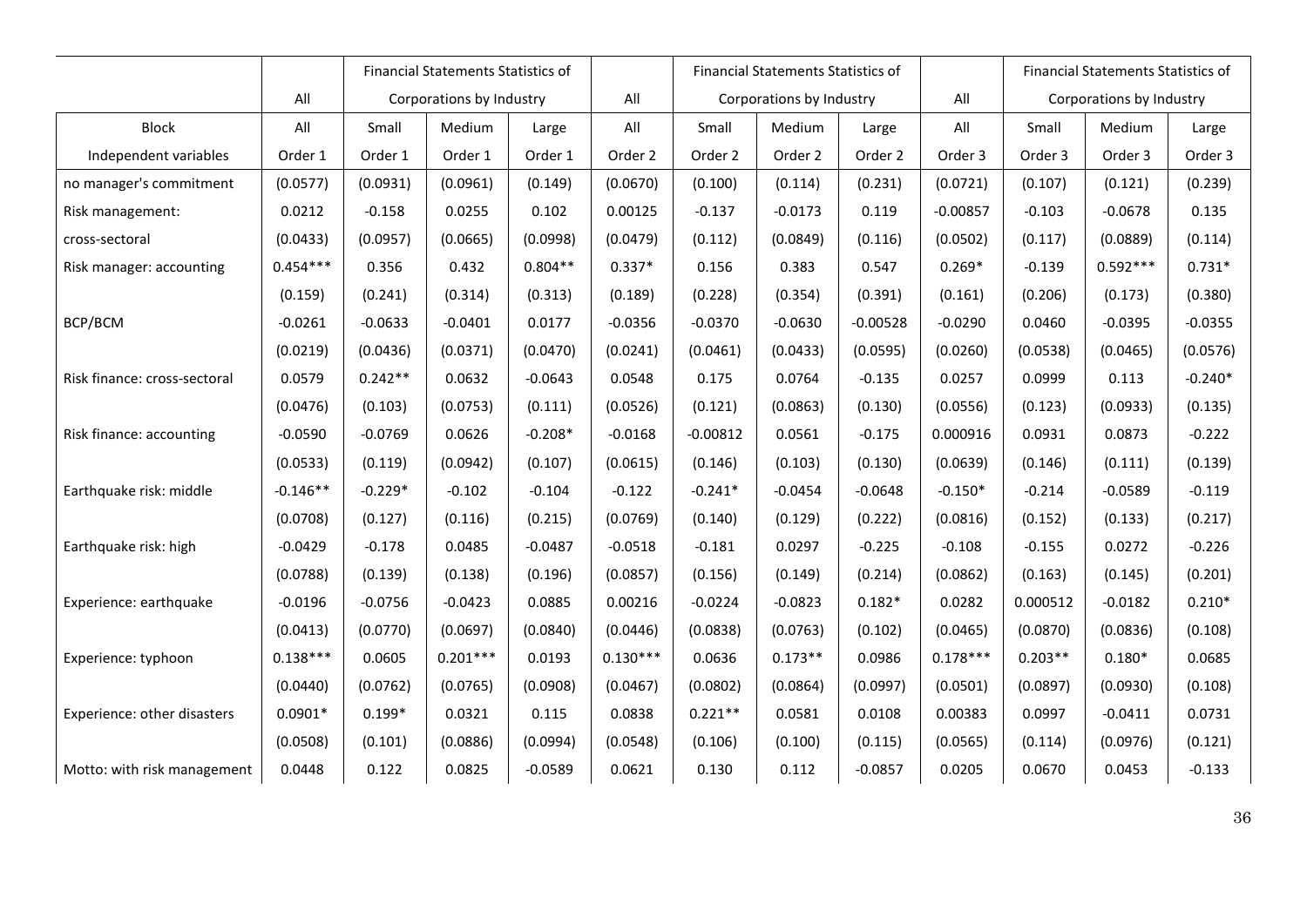|                           |            | <b>Financial Statements Statistics of</b> |            |             |            |                          | <b>Financial Statements Statistics of</b> |            |            | Financial Statements Statistics of |            |             |
|---------------------------|------------|-------------------------------------------|------------|-------------|------------|--------------------------|-------------------------------------------|------------|------------|------------------------------------|------------|-------------|
|                           | All        | Corporations by Industry                  |            |             | All        | Corporations by Industry |                                           |            | All        | Corporations by Industry           |            |             |
| <b>Block</b>              | All        | Small                                     | Medium     | Large       | All        | Small                    | Medium                                    | Large      | All        | Small                              | Medium     | Large       |
| Independent variables     | Order 1    | Order 1                                   | Order 1    | Order 1     | Order 2    | Order 2                  | Order 2                                   | Order 2    | Order 3    | Order 3                            | Order 3    | Order 3     |
|                           | (0.0480)   | (0.107)                                   | (0.0810)   | (0.0858)    | (0.0514)   | (0.106)                  | (0.0919)                                  | (0.106)    | (0.0535)   | (0.109)                            | (0.0967)   | (0.112)     |
| Motto: unknown            | $-0.217**$ | $-0.0713$                                 | $-0.209$   | $-0.400*$   | $-0.203**$ | $-0.240*$                | $-0.0136$                                 | $-0.669**$ | $-0.207**$ | $-0.137$                           | $-0.116$   | $-0.791***$ |
|                           | (0.0878)   | (0.139)                                   | (0.154)    | (0.238)     | (0.0947)   | (0.124)                  | (0.170)                                   | (0.301)    | (0.104)    | (0.158)                            | (0.174)    | (0.279)     |
| Motto: no motto           | $-0.0902$  | $-0.186*$                                 | 0.136      | $-0.392***$ | $-0.0781$  | $-0.167$                 | 0.0317                                    | $-0.271*$  | 0.0693     | 0.0584                             | 0.181      | $-0.185$    |
|                           | (0.0667)   | (0.0952)                                  | (0.135)    | (0.144)     | (0.0752)   | (0.112)                  | (0.149)                                   | (0.158)    | (0.0910)   | (0.143)                            | (0.172)    | (0.206)     |
| CSR: with risk management | 0.0189     | 0.00452                                   | 0.00344    | $-0.00770$  | $-0.0257$  | $-0.174*$                | 0.0386                                    | $-0.0129$  | $-0.0317$  | $-0.203*$                          | 0.0644     | $-0.00108$  |
|                           | (0.0482)   | (0.0935)                                  | (0.0789)   | (0.0980)    | (0.0505)   | (0.0948)                 | (0.0871)                                  | (0.117)    | (0.0546)   | (0.107)                            | (0.0938)   | (0.124)     |
| CSR: unknown              | $0.229***$ | 0.0118                                    | 0.157      | $0.577***$  | 0.112      | 0.00198                  | 0.0567                                    | $0.449**$  | 0.136      | $-0.0402$                          | 0.125      | $0.445**$   |
|                           | (0.0801)   | (0.144)                                   | (0.121)    | (0.157)     | (0.0866)   | (0.142)                  | (0.124)                                   | (0.220)    | (0.0885)   | (0.150)                            | (0.131)    | (0.194)     |
| CSR: no CSR               | $-0.0584$  | $-0.0979$                                 | $-0.116$   | 0.0307      | $-0.0639$  | $-0.117$                 | $-0.1000$                                 | $-0.0132$  | $-0.0468$  | $-0.0514$                          | $-0.0452$  | $-0.0530$   |
|                           | (0.0527)   | (0.0849)                                  | (0.0821)   | (0.147)     | (0.0584)   | (0.0973)                 | (0.0989)                                  | (0.166)    | (0.0640)   | (0.108)                            | (0.119)    | (0.164)     |
| Operating profit ratio    | 3.22e-06   | 0.00578                                   | $-0.00545$ | $-0.00272$  | $0.00506*$ | $0.00986**$              | $-0.00453$                                | 0.00161    | $0.00551*$ | $0.0107**$                         | $-0.00299$ | 0.00246     |
|                           | (0.00264)  | (0.00422)                                 | (0.00507)  | (0.00431)   | (0.00297)  | (0.00419)                | (0.00585)                                 | (0.00632)  | (0.00307)  | (0.00500)                          | (0.00621)  | (0.00663)   |
| Sector: construction      | 0.116      | 0.0540                                    | $-0.00735$ | 0.352       | 0.312      | 0.0946                   | $-0.514*$                                 | $0.640**$  | 0.290      | 0.164                              | $-0.330$   | 0.346       |
|                           | (0.0762)   | (0.116)                                   | (0.126)    | (0.242)     | (0.307)    | (0.119)                  | (0.288)                                   | (0.318)    | (0.328)    | (0.151)                            | (0.284)    | (0.332)     |
| Sector: infrastructure    | 0.0233     |                                           | $0.638**$  | 0.164       |            |                          |                                           |            |            |                                    |            |             |
|                           | (0.209)    |                                           | (0.291)    | (0.228)     |            |                          |                                           |            |            |                                    |            |             |
| Sector: manufacturing     | $0.207***$ | 0.0544                                    | 0.0955     | $0.384**$   | 0.359      | 0.0487                   | $-0.450$                                  | $0.583*$   | 0.313      | 0.0693                             | $-0.238$   | 0.361       |
|                           | (0.0785)   | (0.118)                                   | (0.138)    | (0.186)     | (0.301)    | (0.119)                  | (0.276)                                   | (0.297)    | (0.322)    | (0.142)                            | (0.278)    | (0.310)     |
| Sector: steel             | $-0.183**$ |                                           |            |             | $-0.0407$  |                          |                                           | 0.153      | $-0.152$   |                                    |            | $-0.135$    |
|                           | (0.0826)   |                                           |            |             | (0.313)    |                          |                                           | (0.351)    | (0.336)    |                                    |            | (0.375)     |
| Sector: real estate       | $0.312***$ | 0.171                                     | 0.164      | $0.575***$  | 0.346      | 0.0906                   | $-0.413$                                  | $0.670*$   | 0.193      | 0.0335                             | $-0.380$   | 0.366       |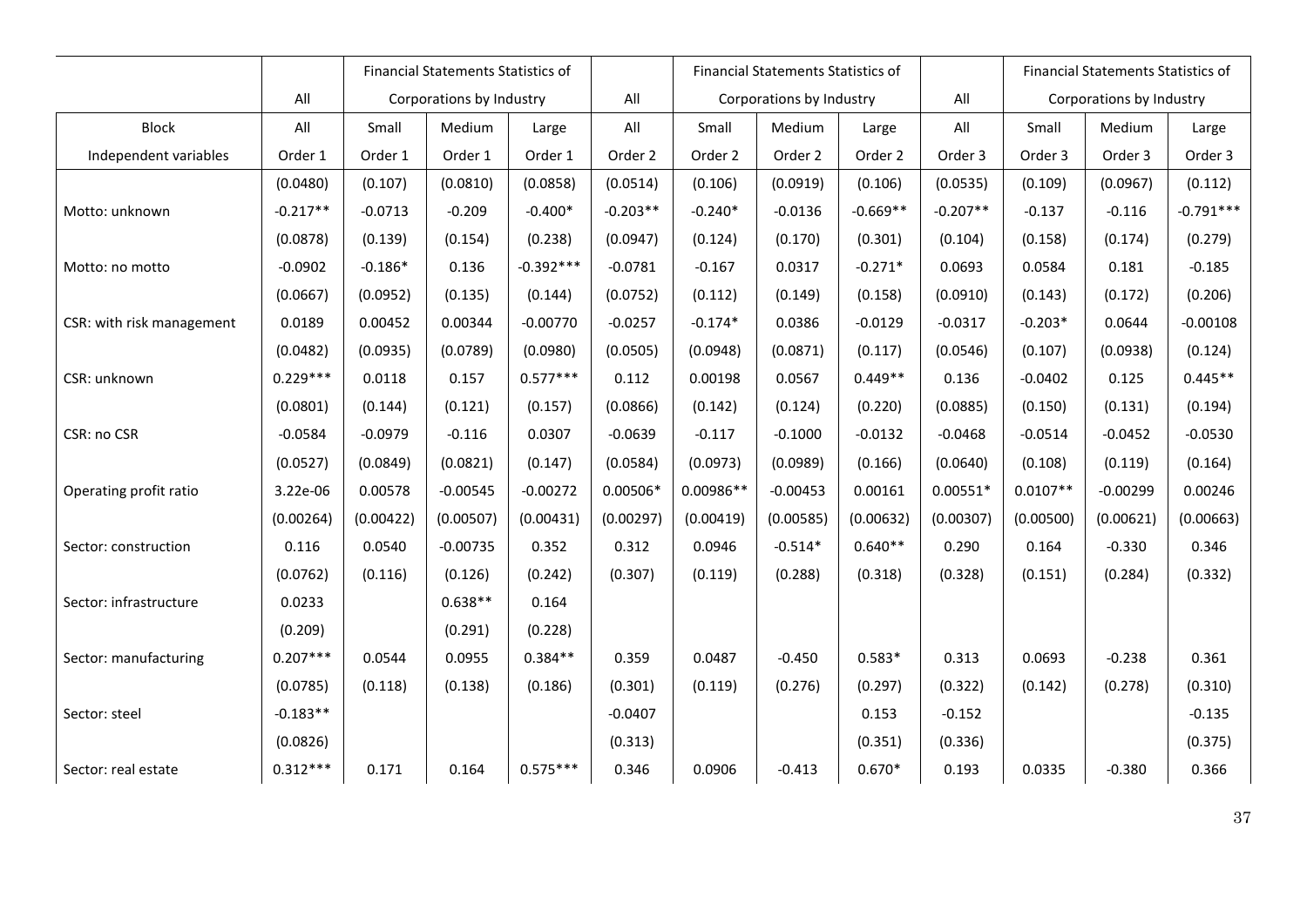|                        |            | <b>Financial Statements Statistics of</b> |                          |             |            |                          | <b>Financial Statements Statistics of</b> |             |           | <b>Financial Statements Statistics of</b> |            |          |
|------------------------|------------|-------------------------------------------|--------------------------|-------------|------------|--------------------------|-------------------------------------------|-------------|-----------|-------------------------------------------|------------|----------|
|                        | All        |                                           | Corporations by Industry |             | All        | Corporations by Industry |                                           |             | All       | Corporations by Industry                  |            |          |
| <b>Block</b>           | All        | Small                                     | Medium                   | Large       | All        | Small                    | Medium                                    | Large       | All       | Small                                     | Medium     | Large    |
| Independent variables  | Order 1    | Order 1                                   | Order 1                  | Order 1     | Order 2    | Order 2                  | Order 2                                   | Order 2     | Order 3   | Order 3                                   | Order 3    | Order 3  |
|                        | (0.106)    | (0.176)                                   | (0.177)                  | (0.201)     | (0.311)    | (0.177)                  | (0.350)                                   | (0.340)     | (0.331)   | (0.189)                                   | (0.354)    | (0.350)  |
| Sector: retailing      | $0.155**$  | 0.0188                                    | 0.0336                   | $0.397**$   | 0.294      | 0.0454                   | $-0.549*$                                 | $0.651**$   | 0.210     | 0.00802                                   | $-0.363$   | 0.359    |
|                        | (0.0780)   | (0.108)                                   | (0.133)                  | (0.184)     | (0.303)    | (0.116)                  | (0.298)                                   | (0.289)     | (0.323)   | (0.146)                                   | (0.301)    | (0.304)  |
| Sector: service        | $0.180**$  |                                           | 0.100                    | $0.471**$   | 0.359      |                          | $-0.406$                                  | $0.743**$   | 0.275     |                                           | $-0.330$   | 0.539    |
|                        | (0.0831)   |                                           | (0.131)                  | (0.202)     | (0.309)    |                          | (0.314)                                   | (0.323)     | (0.330)   |                                           | (0.317)    | (0.350)  |
| Sector: transportation | $0.254**$  | 0.107                                     | 0.0562                   | $0.728***$  | 0.305      | 0.194                    | $-0.504$                                  | 0.453       | 0.217     | 0.0768                                    | $-0.356$   | 0.503    |
|                        | (0.111)    | (0.157)                                   | (0.171)                  | (0.249)     | (0.312)    | (0.220)                  | (0.317)                                   | (0.441)     | (0.332)   | (0.244)                                   | (0.320)    | (0.428)  |
| Area: Tohoku           | $-0.140$   | $-0.0254$                                 | $-0.0862$                | $-0.699***$ | $-0.166$   | $-0.138$                 | 0.0192                                    | $-0.0366$   | $-0.114$  | $-0.0595$                                 | 0.0380     | $-0.153$ |
|                        | (0.128)    | (0.218)                                   | (0.196)                  | (0.243)     | (0.134)    | (0.240)                  | (0.200)                                   | (0.229)     | (0.141)   | (0.254)                                   | (0.210)    | (0.226)  |
| Area: Kanto            | $-0.176$   | 0.213                                     | $-0.327*$                | $-0.600**$  | $-0.145$   | 0.0659                   | $-0.219$                                  | $0.628**$   | $-0.133$  | $-0.0672$                                 | $-0.191$   | $0.542*$ |
|                        | (0.119)    | (0.202)                                   | (0.187)                  | (0.270)     | (0.123)    | (0.228)                  | (0.195)                                   | (0.311)     | (0.130)   | (0.233)                                   | (0.205)    | (0.314)  |
| Area: Chubu            | $-0.107$   | 0.0816                                    | $-0.101$                 | $-0.465*$   | $-0.0570$  | 0.0318                   | $-0.0295$                                 | $0.706**$   | $-0.0562$ | $-0.0895$                                 | $-0.00954$ | $0.602*$ |
|                        | (0.113)    | (0.185)                                   | (0.175)                  | (0.265)     | (0.116)    | (0.217)                  | (0.178)                                   | (0.299)     | (0.122)   | (0.218)                                   | (0.186)    | (0.305)  |
| Area: Kinki            | $-0.214*$  | 0.0123                                    | $-0.339*$                | $-0.531**$  | $-0.199*$  | $-0.138$                 | $-0.261$                                  | $0.565**$   | $-0.158$  | $-0.172$                                  | $-0.188$   | $0.502*$ |
|                        | (0.113)    | (0.176)                                   | (0.185)                  | (0.241)     | (0.118)    | (0.201)                  | (0.194)                                   | (0.280)     | (0.126)   | (0.216)                                   | (0.205)    | (0.288)  |
| Area: Chugoku          | $-0.266*$  | $-0.0898$                                 | $-0.240$                 | $-0.790**$  | $-0.149$   | $-0.0372$                | $-0.106$                                  | 0.336       | $-0.227$  | $-0.147$                                  | $-0.0462$  | 0.0977   |
|                        | (0.138)    | (0.237)                                   | (0.226)                  | (0.328)     | (0.151)    | (0.279)                  | (0.249)                                   | (0.393)     | (0.159)   | (0.296)                                   | (0.252)    | (0.405)  |
| Area: Shikoku          | $-0.336**$ | $-0.0692$                                 | $-0.355$                 | $-1.211***$ | $-0.284**$ | $-0.119$                 | $-0.418*$                                 | 0.319       | $-0.207$  | $-0.316$                                  | $-0.0902$  | 0.133    |
|                        | (0.150)    | (0.235)                                   | (0.260)                  | (0.263)     | (0.140)    | (0.257)                  | (0.251)                                   | (0.260)     | (0.165)   | (0.274)                                   | (0.292)    | (0.268)  |
| Area: Kyushu           | $-0.102$   | 0.128                                     | $-0.187$                 | $-0.440$    | $-0.0524$  | 0.0433                   | $-0.124$                                  | $0.659**$   | $-0.0674$ | 0.0367                                    | $-0.147$   | $0.554*$ |
|                        | (0.126)    | (0.227)                                   | (0.200)                  | (0.282)     | (0.135)    | (0.255)                  | (0.225)                                   | (0.322)     | (0.140)   | (0.264)                                   | (0.233)    | (0.297)  |
| Fixed asset ratio      | $-0$       | $-1.42e-09$                               | $-2.56e-09$              | $-7.10e-11$ | 9.03e-11   | $-3.62e-09$              | $-3.66e-09$                               | $1.89e-10*$ | 0         | $-2.86e-09$                               | 3.52e-09   | 8.53e-11 |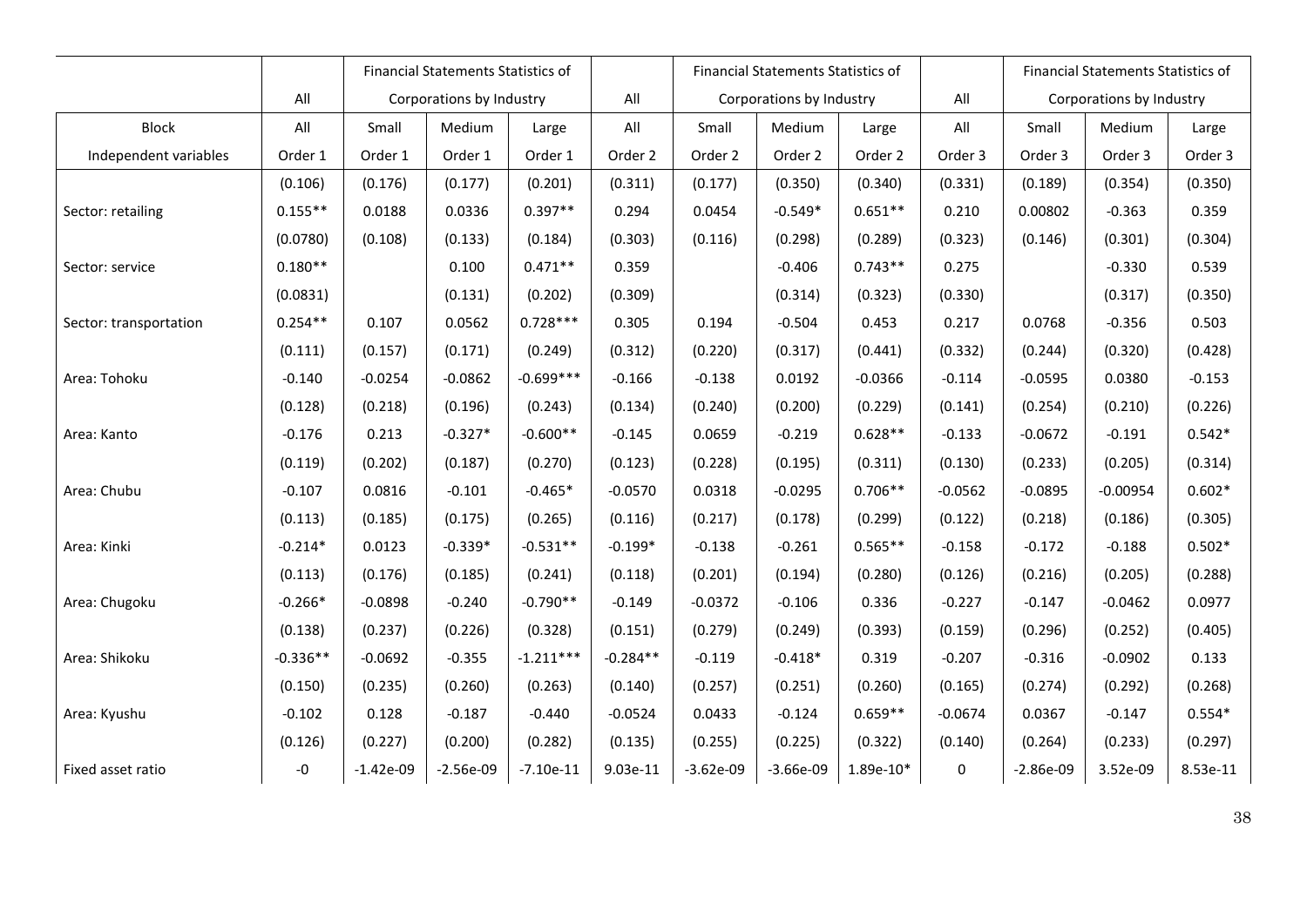|                            |           | <b>Financial Statements Statistics of</b> |              |              |              | Financial Statements Statistics of |              |              |              | Financial Statements Statistics of |              |              |
|----------------------------|-----------|-------------------------------------------|--------------|--------------|--------------|------------------------------------|--------------|--------------|--------------|------------------------------------|--------------|--------------|
|                            | All       | Corporations by Industry                  |              |              | All          | Corporations by Industry           |              |              | All          | Corporations by Industry           |              |              |
| <b>Block</b>               | All       | Small                                     | Medium       | Large        | All          | Small                              | Medium       | Large        | All          | Small                              | Medium       | Large        |
| Independent variables      | Order 1   | Order 1                                   | Order 1      | Order 1      | Order 2      | Order 2                            | Order 2      | Order 2      | Order 3      | Order 3                            | Order 3      | Order 3      |
|                            | (0)       | $(1.01e-08)$                              | $(3.21e-09)$ | $(5.94e-11)$ | $(1.18e-10)$ | $(1.02e-08)$                       | $(4.46e-09)$ | $(1.13e-10)$ | $(1.21e-10)$ | $(1.24e-08)$                       | $(4.69e-09)$ | $(1.29e-10)$ |
| Determinant of insurance:  | 0.135     | 0.172                                     | $0.296*$     | 0.0353       | $0.255**$    | 0.170                              | $0.482***$   | $0.411**$    | 0.184        | $-0.0177$                          | $0.431**$    | 0.285        |
| area risk                  | (0.0832)  | (0.144)                                   | (0.170)      | (0.193)      | (0.110)      | (0.284)                            | (0.158)      | (0.200)      | (0.132)      | (0.312)                            | (0.186)      | (0.316)      |
| Determinant of insurance:  | 0.0575    | 0.0538                                    | 0.148        | 0.105        | 0.149        | $-0.0790$                          | $0.412***$   | $0.331*$     | 0.0785       | $-0.153$                           | $0.313*$     | 0.211        |
| business risk              | (0.0775)  | (0.150)                                   | (0.133)      | (0.167)      | (0.103)      | (0.277)                            | (0.128)      | (0.171)      | (0.122)      | (0.290)                            | (0.165)      | (0.280)      |
| Determinant of insurance:  | 0.114     | 0.109                                     | 0.148        | 0.181        | $0.200**$    | 0.0352                             | $0.359***$   | $0.461***$   | 0.140        | $-0.00909$                         | $0.315**$    | 0.309        |
| financial damage           | (0.0729)  | (0.143)                                   | (0.129)      | (0.167)      | (0.0985)     | (0.282)                            | (0.113)      | (0.152)      | (0.120)      | (0.299)                            | (0.158)      | (0.273)      |
| Respondent:                | $0.131*$  | $0.247**$                                 | 0.0905       | $-0.0918$    | 0.119        | $0.299**$                          | 0.00551      | 0.164        | 0.103        | 0.193                              | 0.0412       | 0.141        |
| accounting                 | (0.0765)  | (0.116)                                   | (0.136)      | (0.208)      | (0.0862)     | (0.133)                            | (0.155)      | (0.262)      | (0.0917)     | (0.136)                            | (0.177)      | (0.249)      |
| Respondent:                | $-0.0442$ | $-0.240$                                  | $0.659***$   | $-0.137$     | $-0.129$     | $-0.0632$                          | $-0.417$     | $-0.195$     | 0.106        | $-0.233$                           | $-0.292$     | 0.0969       |
| risk management/ insurance | (0.132)   | (0.235)                                   | (0.228)      | (0.140)      | (0.162)      | (0.271)                            | (0.272)      | (0.219)      | (0.208)      | (0.289)                            | (0.277)      | (0.269)      |
| Respondent:                | $-0.0264$ | 0.0558                                    | $-0.138$     | 0.0834       | $-0.0129$    | 0.0431                             | $-0.124$     | 0.0586       | 0.0190       | 0.111                              | $-0.0772$    | 0.0390       |
| Other                      | (0.0571)  | (0.0867)                                  | (0.0954)     | (0.161)      | (0.0579)     | (0.0950)                           | (0.111)      | (0.187)      | (0.0625)     | (0.0965)                           | (0.112)      | (0.187)      |
|                            |           |                                           |              |              |              |                                    |              |              |              |                                    |              |              |
|                            |           |                                           |              |              |              |                                    |              |              |              |                                    |              |              |
|                            |           |                                           |              |              |              |                                    |              |              |              |                                    |              |              |
|                            |           |                                           |              |              |              |                                    |              |              |              |                                    |              |              |
|                            |           |                                           |              |              |              |                                    |              |              |              |                                    |              |              |
|                            |           |                                           |              |              |              |                                    |              |              |              |                                    |              |              |
|                            |           |                                           |              |              |              |                                    |              |              |              |                                    |              |              |
|                            |           |                                           |              |              |              |                                    |              |              |              |                                    |              |              |
| Constant                   | 0.145     | 0.182                                     | 0.344        | 0.217        | $-0.112$     | 0.303                              | $0.705*$     | $-1.372**$   | 0.154        | 0.335                              | $0.704*$     | $-0.682$     |